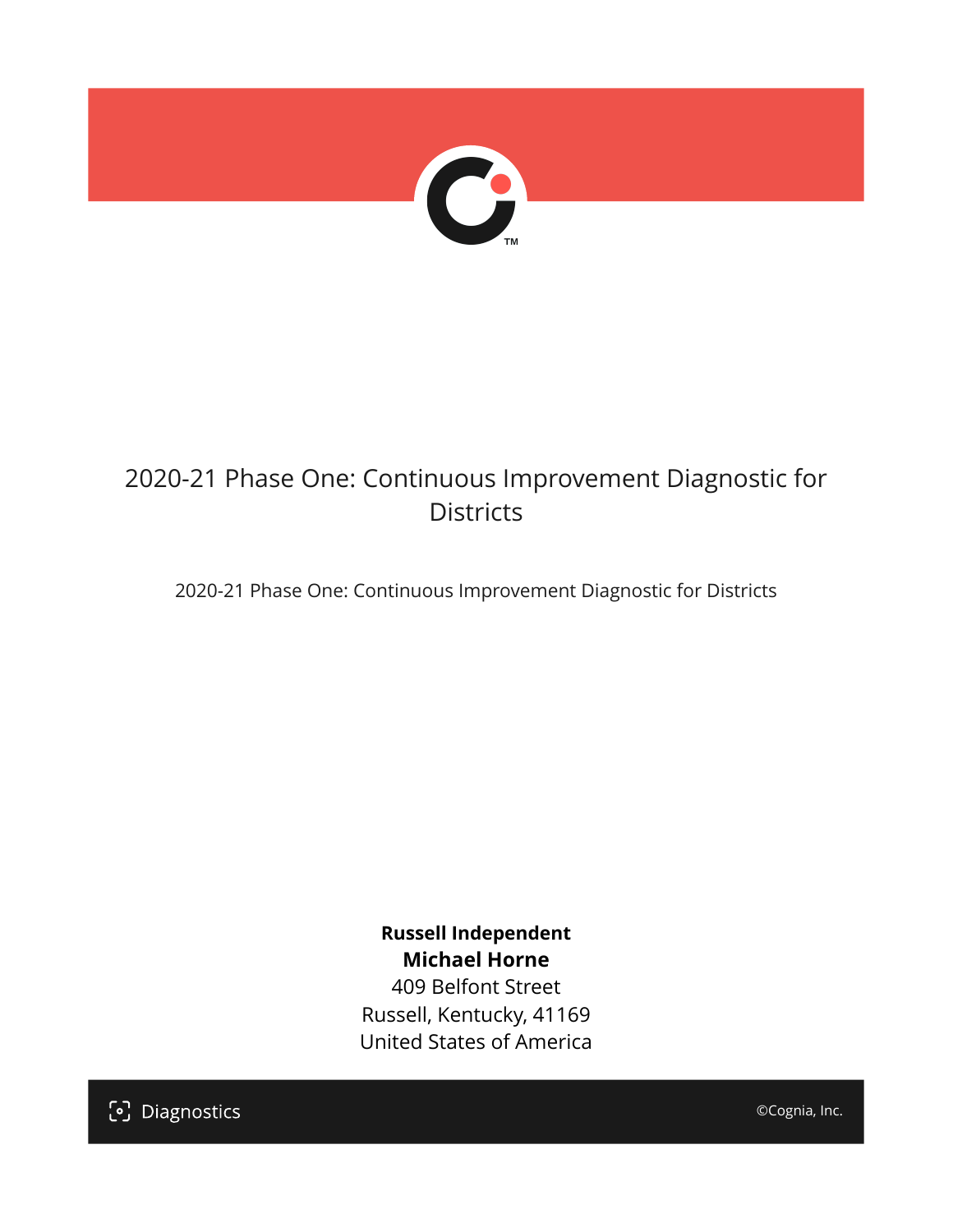2020-21 Phase One: Continuous Improvement Diagnostic for Districts - 2020-21 Phase One: Continuous Improvement Diagnostic for Districts - Generated on 12/04/2020

Russell Independent

## **Table of Contents**

[2020-21 Phase One: Continuous Improvement Diagnostic for Districts](#page-2-0)[3](#page-2-0)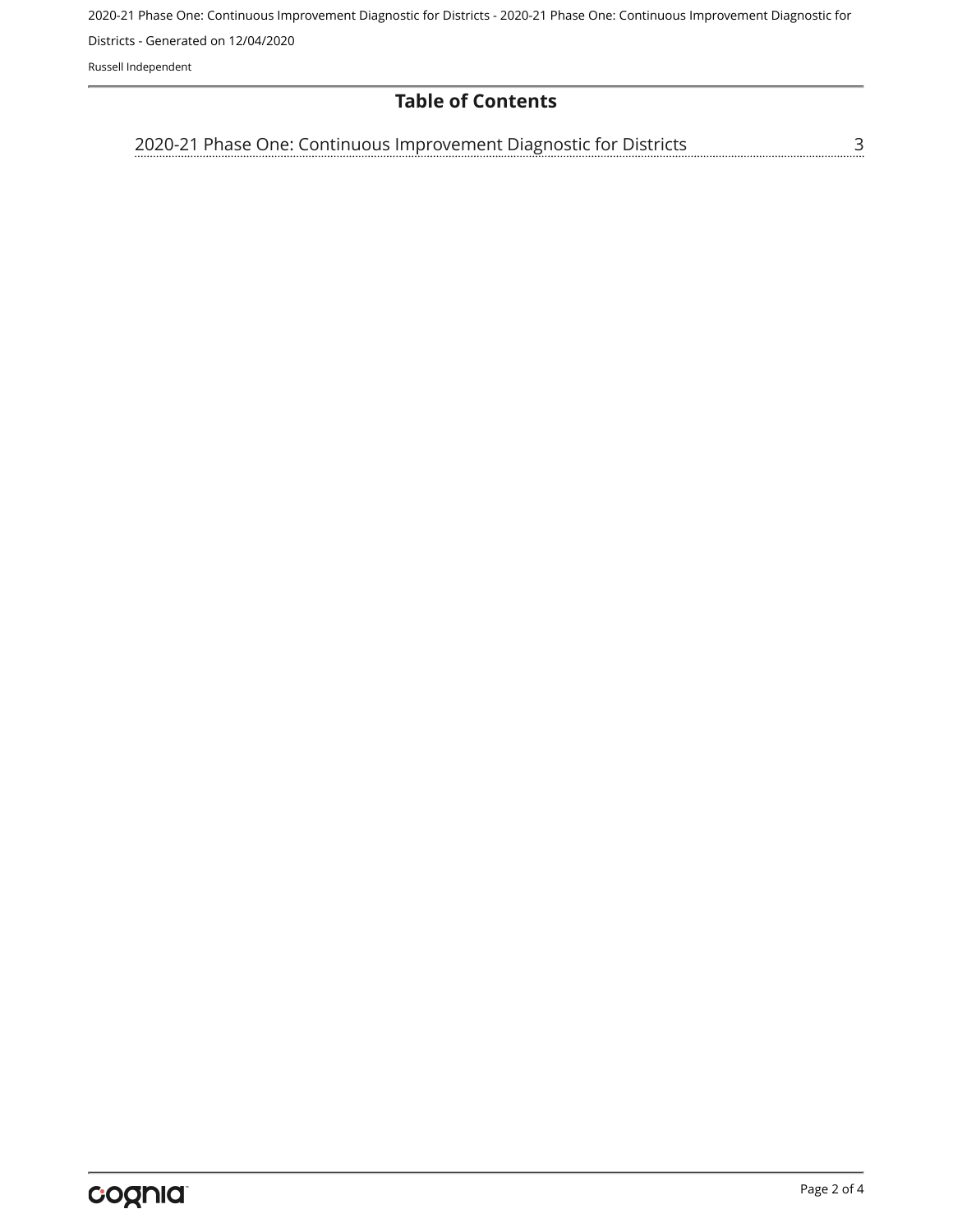2020-21 Phase One: Continuous Improvement Diagnostic for Districts - 2020-21 Phase One: Continuous Improvement Diagnostic for Districts - Generated on 12/04/2020

Russell Independent

# <span id="page-2-0"></span>**2020-21 Phase One: Continuous Improvement Diagnostic for Districts**

. The **Comprehensive District Improvement Plan or CDIP** is defined as a *plan developed by the local school district with input of parents, faculty, staff, and representatives of school councils from each school in the district, based on a review of relevant data that includes targets, strategies, activities, and a time schedule to support student achievement and student growth and to eliminate achievement gaps among groups of students.*

The comprehensive school and district improvement plan process is outlined in 703 KAR 5:225. The requirements included in the administrative regulation are key components of the continuous improvement process in Kentucky and ultimately fulfillment of school, district, and state goals under the Kentucky State Plan as required by the Every Student Succeeds Act (ESSA).

While the regulation outlines a timeline for compliance purposes, the plan itself is a strategic and proven approach to improve processes and to ensure students achieve. The timeline for the district's 2020-21 diagnostics is as follows:

#### **Phase One: August 1 - October 1**

• Continuous Improvement Diagnostic for Districts

## **Phase Two: October 1 - November 1**

- The Needs Assessment for Districts
- District Assurances
- District Safety Report

## **Phase Three: November 1 - January 1**

- Comprehensive District Improvement Plan
- Executive Summary for Districts
- The Superintendent Gap Assurance
- Professional Development Plan for Districts

## **Phase Four: January 1 - December 31**

- Continuation of Learning Plan for Districts (Due May 1)
- Progress Monitoring

*As superintendent of the district, I hereby commit to implementing continuous improvement processes with fidelity to support student achievement and student growth and to eliminate achievement gaps among groups of students.*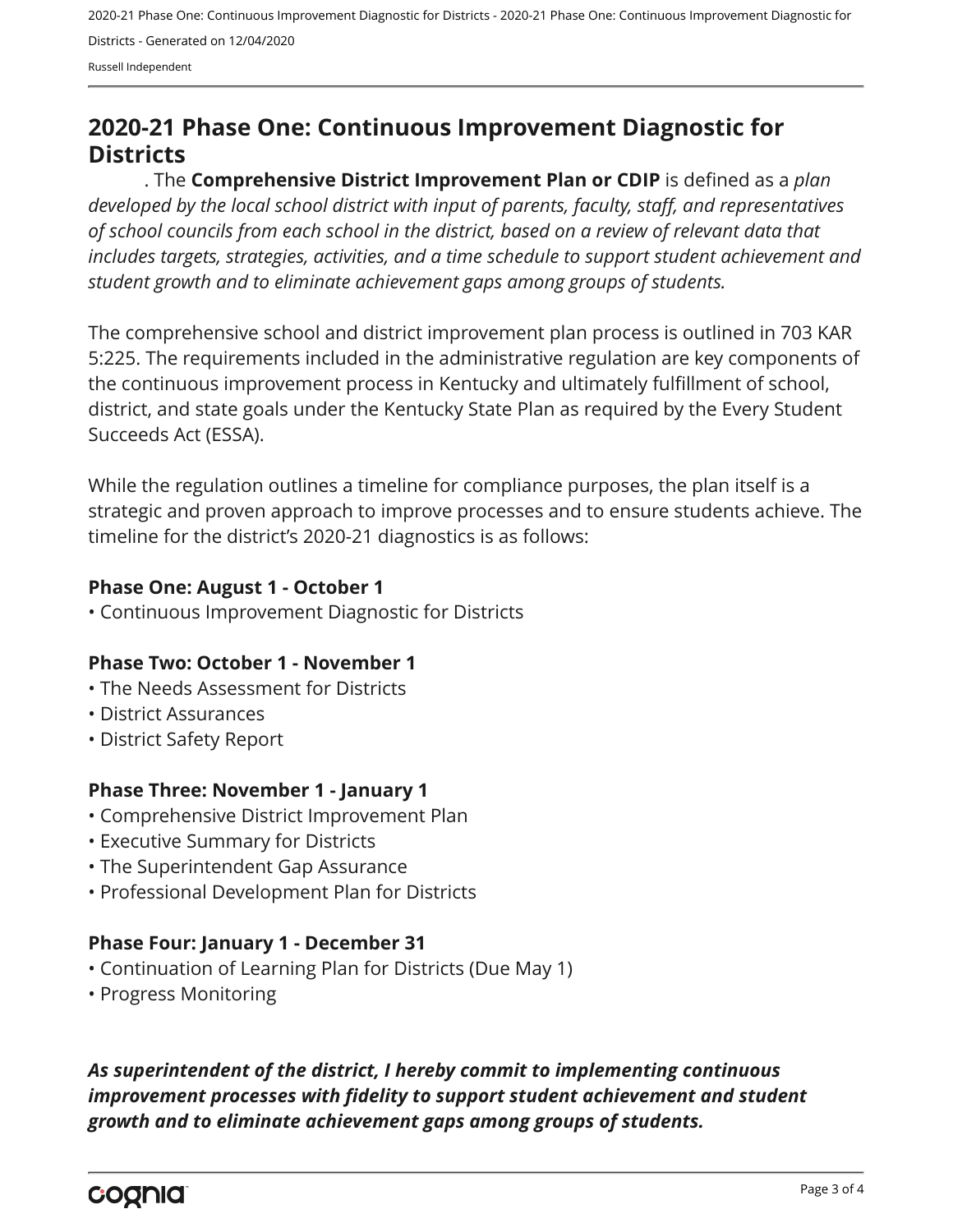2020-21 Phase One: Continuous Improvement Diagnostic for Districts - 2020-21 Phase One: Continuous Improvement Diagnostic for Districts - Generated on 12/04/2020

Russell Independent

Dr. M. Sean Horne Please enter your name and date below to certify.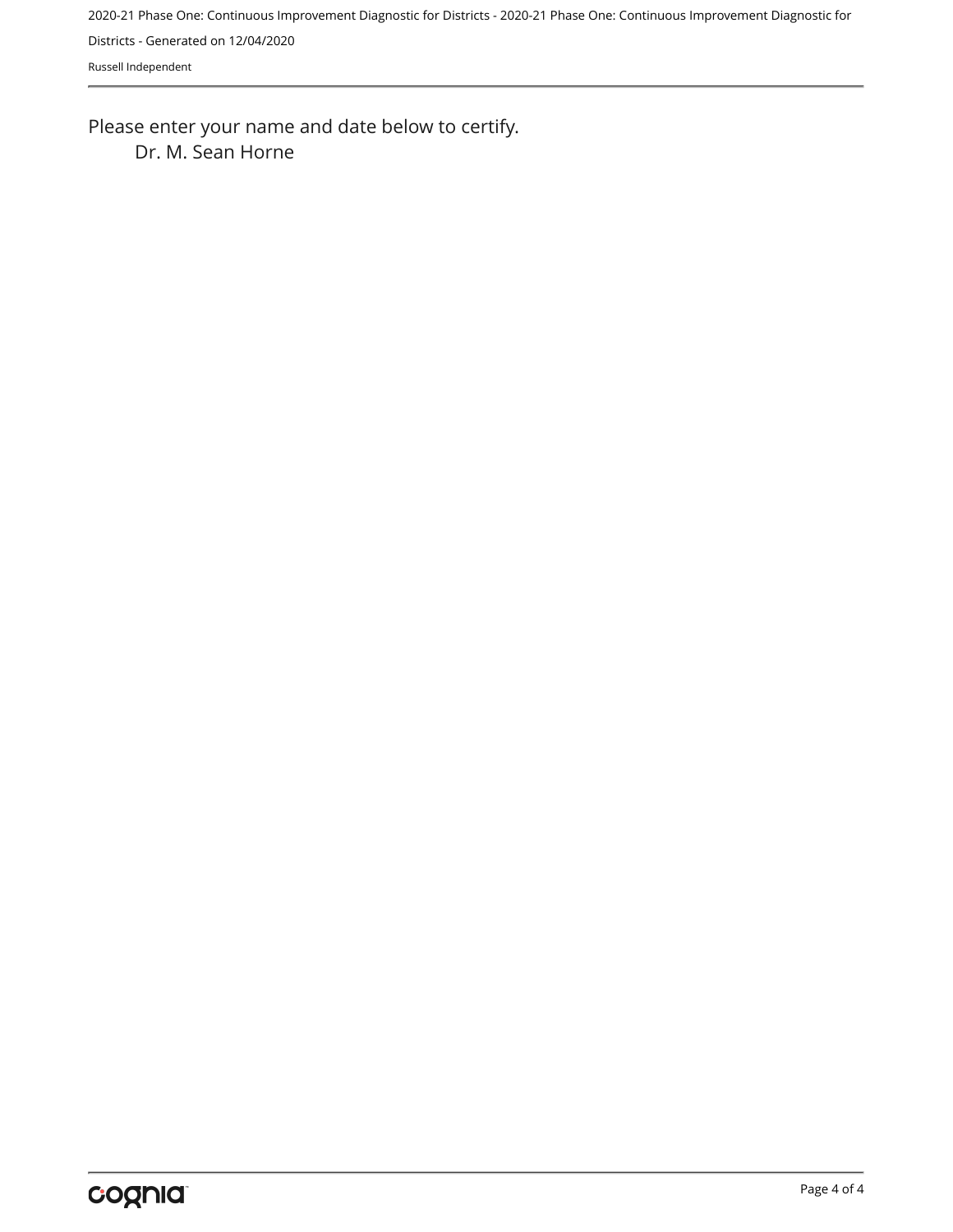

# 2020-21 Phase Two: The Needs Assessment for Districts

2020-21 Phase Two: The Needs Assessment for Districts

**Russell Independent Michael Horne** 409 Belfont Street Russell, Kentucky, 41169 United States of America

[၁] Diagnostics

©Cognia, Inc.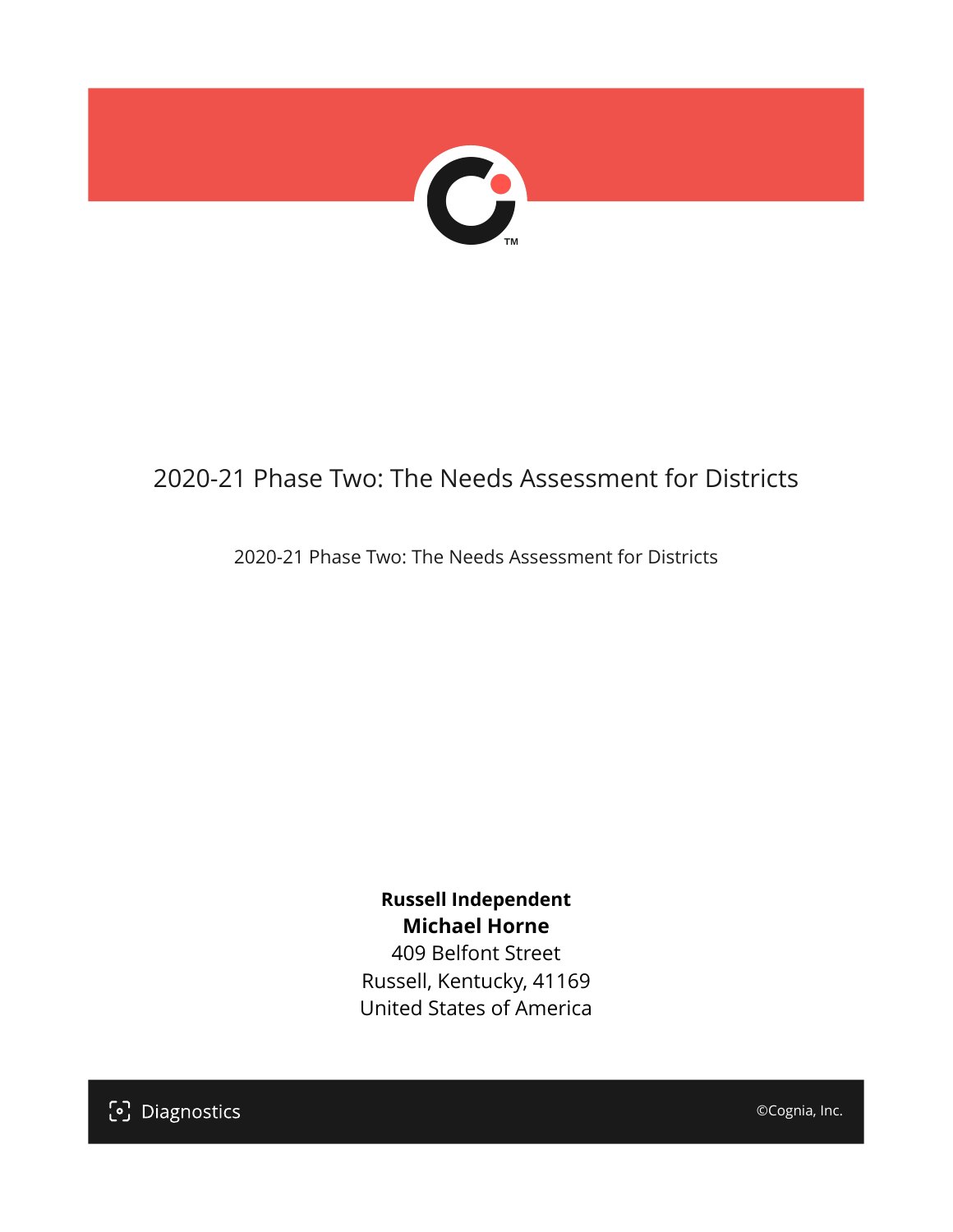Russell Independent

#### **Table of Contents**

| 2020-21 Phase Two: The Needs Assessment for Districts      |  |
|------------------------------------------------------------|--|
| Understanding Continuous Improvement: The Needs Assessment |  |
| Protocol                                                   |  |
| <b>Current State</b>                                       |  |
| Priorities/Concerns                                        |  |
| Trends                                                     |  |
| Potential Source of Problem                                |  |
| Strengths/Leverages                                        |  |
| Attachment Summary                                         |  |
|                                                            |  |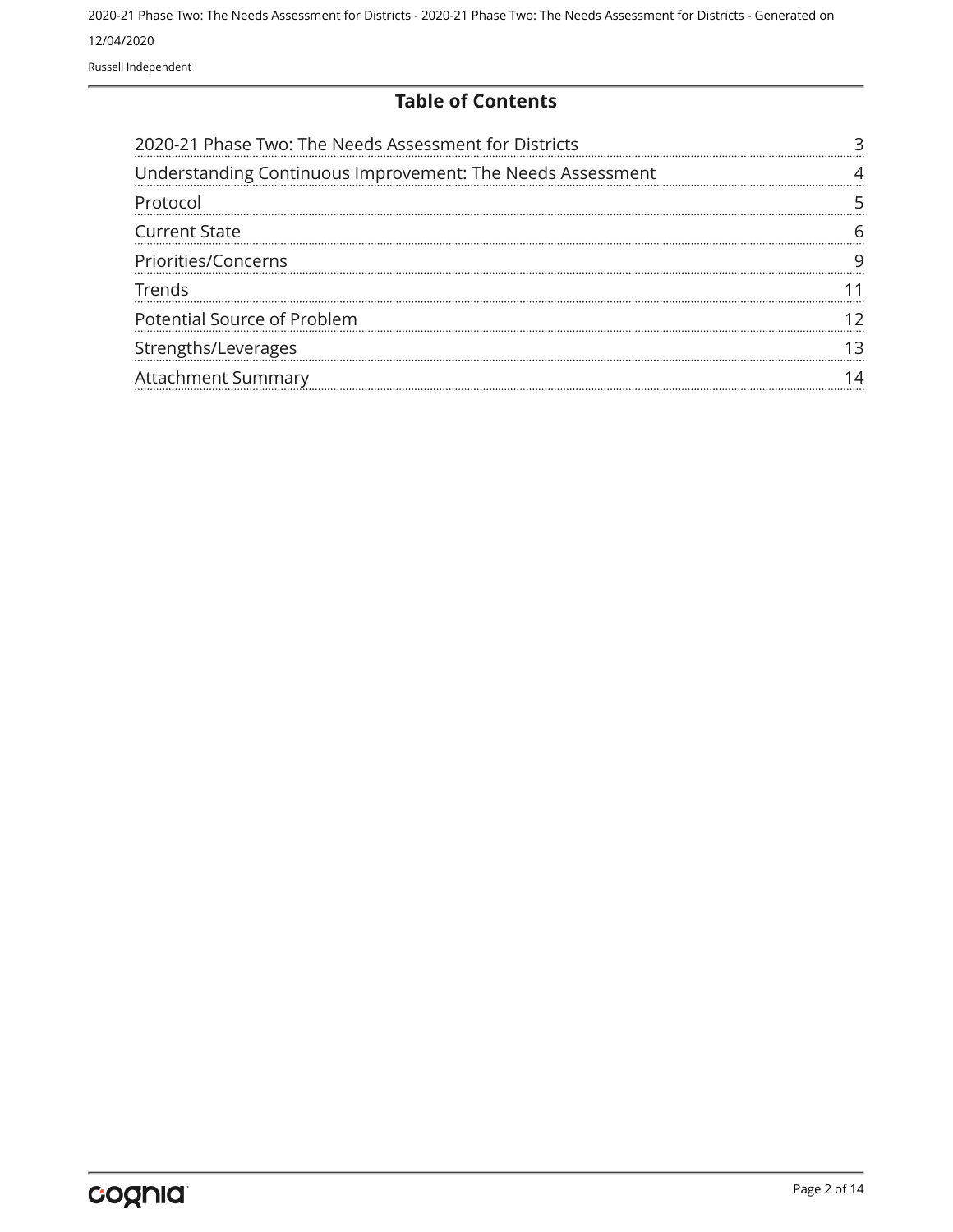Russell Independent

# <span id="page-6-0"></span>**2020-21 Phase Two: The Needs Assessment for Districts**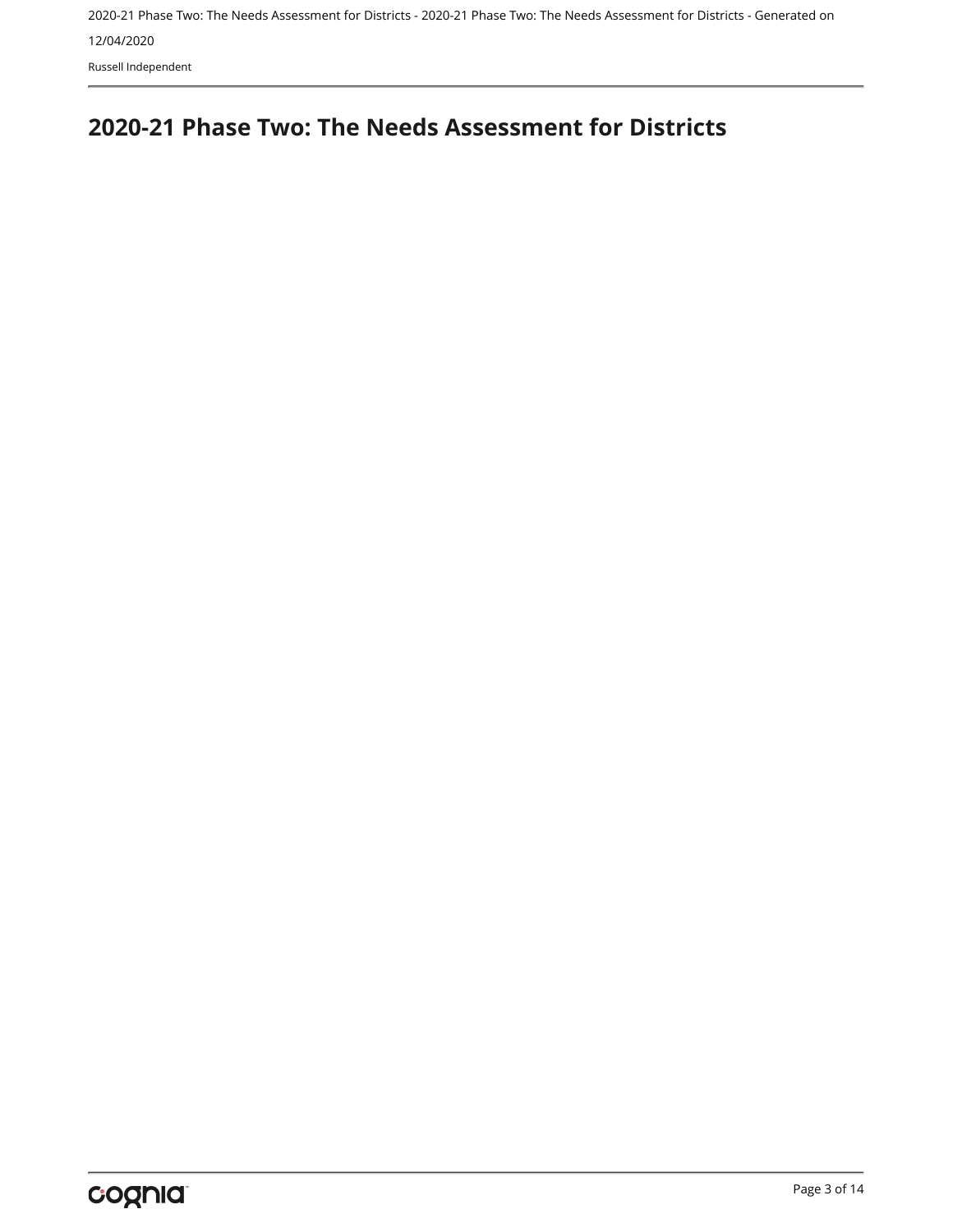Russell Independent

# <span id="page-7-0"></span>**Understanding Continuous Improvement: The Needs Assessment**

In its most basic form, continuous improvement is about understanding the **current state** and formulating a plan to move to the **desired state**. The comprehensive needs assessment is a culmination of an extensive review of multiple sources of data collected over a period of time (e.g. 2-3 years). It is to be conducted annually as an essential part of the continuous improvement process and precedes the development of strategic goals (i.e. desired state).

The needs assessment requires synthesis and analysis of multiple sources of data and should reach conclusions about the **current state** of the district as well as the processes, practices and conditions that contributed to that state.

The needs assessment provides the framework for **all** districts to clearly and honestly identify their most critical areas for improvement that will be addressed later in the planning process through the development of goals, objectives, strategies and activities. 703 KAR 2:225 requires, as part of continuous improvement planning for districts, each district complete the needs assessment between October 1 and November 1 of each year and include: (1) a description of the data reviewed and the process used to develop the needs assessment; (2) a review of the previous plan and its implementation to inform development of the new plan; and, (3) perception data gathered from the administration of a valid and reliable measure of teaching and learning conditions.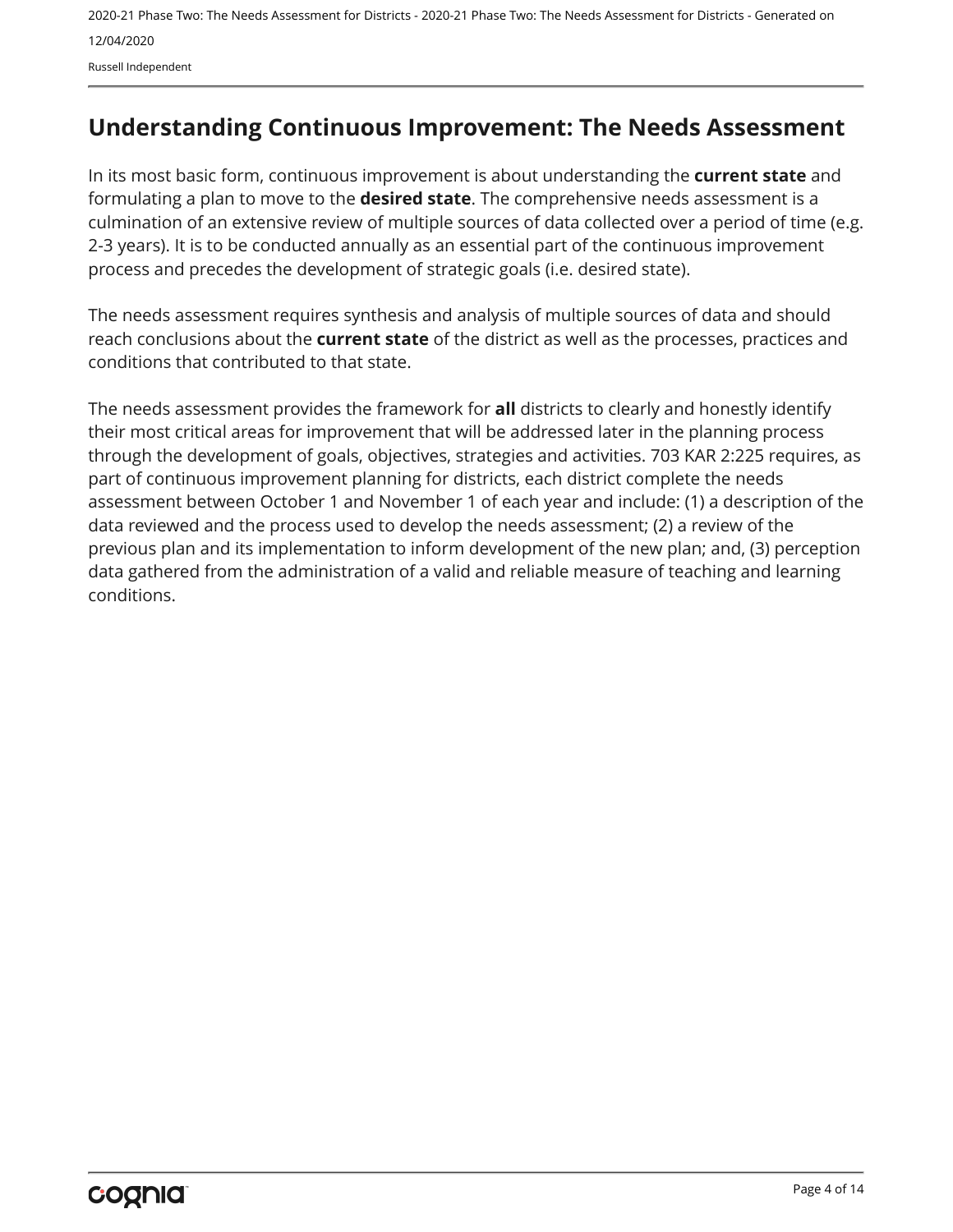Russell Independent

# <span id="page-8-0"></span>**Protocol**

. Clearly detail the process used for reviewing, analyzing and applying data results. Include names of district leadership teams and stakeholder groups involved. How frequently does this planning team meet and how are these meetings documented?

Russell independent utilizes district leadership teams, school teams, and a combination of school and district teams when analyzing data. Our district team is comprised of our Building Level Principals, Assistant Principals, Chief Academic Officer, DPP, DoSE, Gifted and Talented Coordinator, Content Teacher Leaders, and the Superintendent. Our school teams work in grade level or content groups both vertically and horizontally, and in whole school group settings. Our school teams are located at Russell Primary School, Russell McDowell Intermediate School, Russell Middle School, Russell Alternative School, and Russell High School. Additionally, our SBDM councils at each school focus monthly on student data results and work to revise or implement policy to enhance student achievement. The principals, superintendent, chief academic officer, and the DPP meet in the early fall to check our students' state scores to analyze if goals set forth the previous year were met. Due to COVID-19, schools are currently assessing student's prior knowledge to prescribe instruction for the current school year. Principals use the data to monitor individual student growth. Additionally, in past years during the fall our schools work with a data analysis team from KASC to disaggregate the state data. The teachers use the information from previous years' testing to track and monitor individual students in their current classrooms as one of the pieces of evidence. This year we are using formative classroom data, interim benchmark data, and other sources to locate gaps in instruction and move forward with grade-level standards assignments and instruction. Our District Team also meets throughout the year to ensure standards alignment, instructional alignment, and assessment are seamless from class to class, grade to grade, and building to building. Professional Learning is then taken back to the schools to provide support to all content teachers. Grade level teams and departments meet monthly at each school to use formative data from classwork, exit slips, common assessments, etc to progress monitor student mastery of content. RTI data teams meet weekly, biweekly, or monthly depending on the needs of the students to progress monitor. Each grade level or department has a student achievement coach teacher leader who sets agendas and meetings. The student achievement coaches meet with the building principal at a minimum of one time per month and then meet with gradelevel teachers or departments a minimum of one time per month. All meetings are documented through agendas, minutes, emails, etc.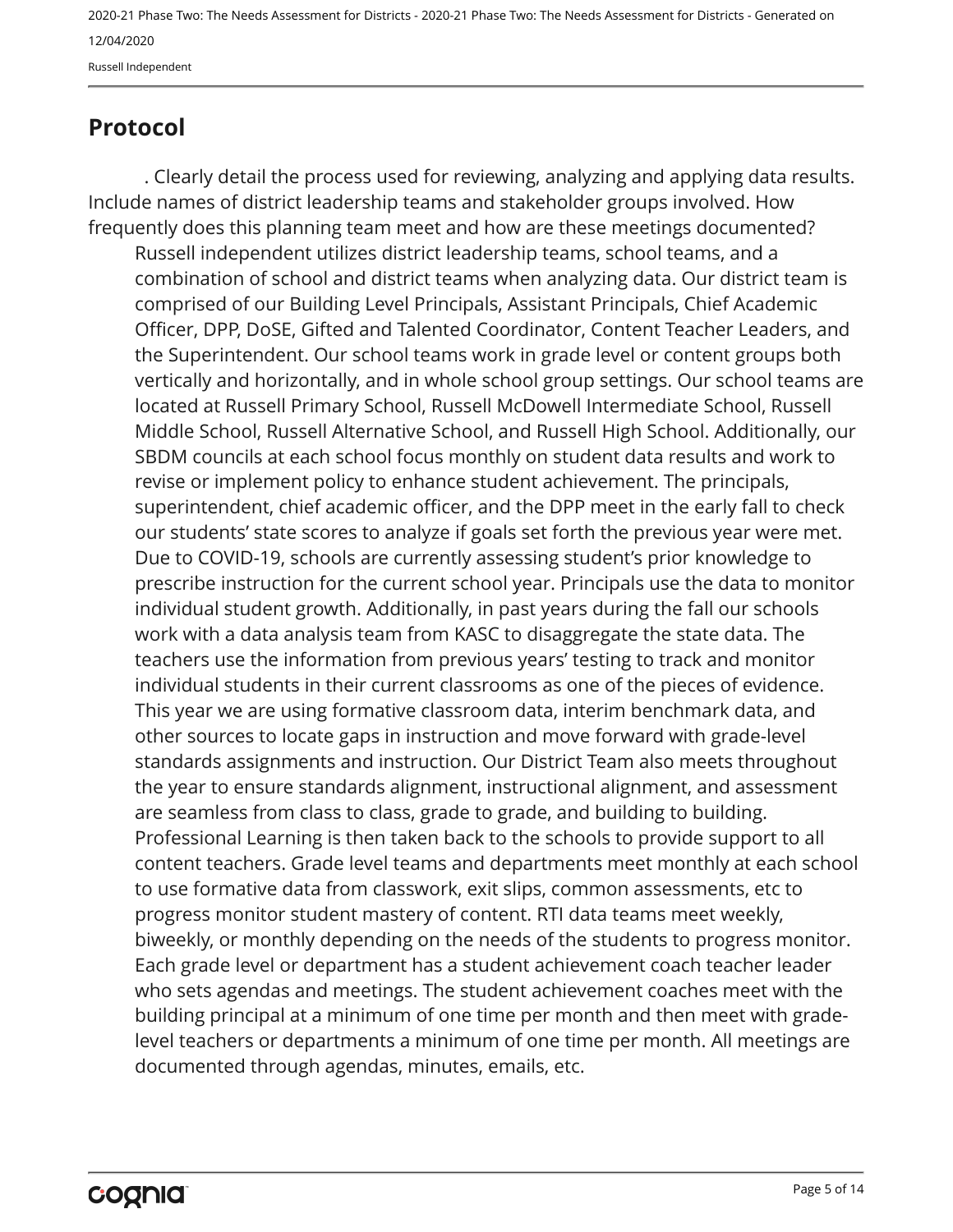Russell Independent

# <span id="page-9-0"></span>**Current State**

. Plainly state the current condition using precise numbers and percentages as revealed by past, current and multiple sources of data. These should be based solely on data outcomes. Cite the source of data used.

## **Example of Current Academic State:**

-Thirty-four percent (34%) of students in the achievement gap scored proficient on KPREP Reading.

-From 2018 to 2020, the district saw an 11% increase in novice scores in reading among students in the achievement gap.

-Fifty-four percent (54%) of our students scored proficient in math compared to the state average of 57%.

## **Example of Non-Academic Current State:**

-Teacher Attendance: Teacher attendance rate was 84% for the 2019-20 school year – a decrease from 92% in 2018-19.

-The number of behavior referrals increased from 204 in 2018-19 to 288 in 2019-20. -Survey results and perception data indicated 74% of the district's teachers received adequate professional development.

Due to COVID-19, we were unable to participate in our state assessment or local level performance assessments to gauge mastery of the end of the 2019-2020-year standards. Our teachers and schools are currently in the process of assessing the current state of knowledge of our students and working toward closing gaps in understanding and mastery of content. At this point we anticipate our students being able to make adequate progress and will be on par with our current state compared to last year. Due to COVID, we are still waiting for all our 2019-2020 juniors to complete the ACT makeup exam in the fall to analyze our scores. Currently, we have calculated a 20.5 composite prior to all students completing the March ACT which is on par with our current longitudinal data. Additionally, English is currently at 20, Math 19.5, Reading 21.2, and Science 21. We plan to reevaluate those scores once the remaining students have had the opportunity to take the ACT makeup exam in the fall of 2020. After reviewing our 2018-2019 state assessment data, our percent of proficient and distinguished in reading increased at our High School. Our elementary students combined proficiency and a distinguished score of 68.4% compared to 69.5% the previous year in reading. Our middle school reading scores showed decreased slightly with a score of 67.5% compared to last year at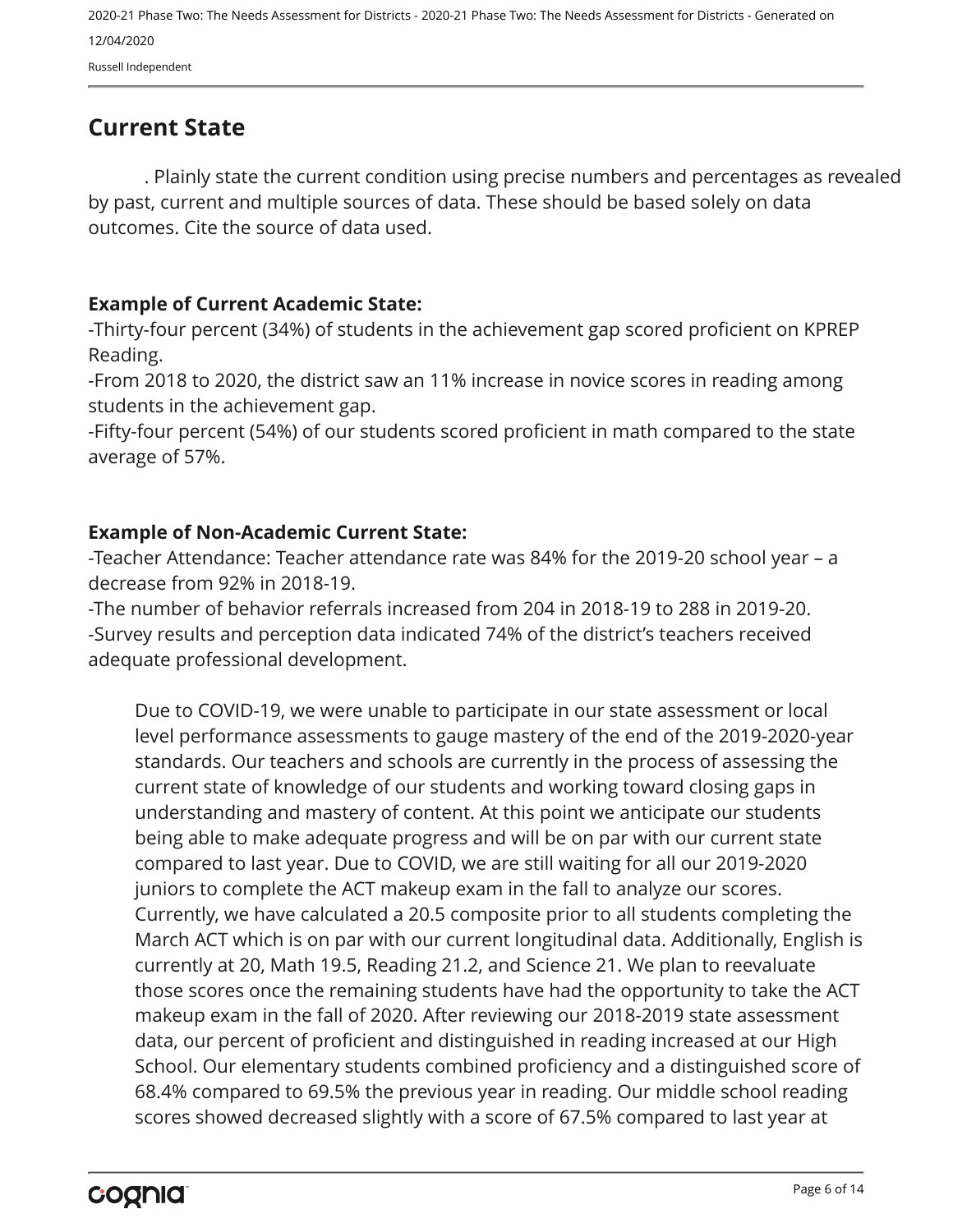Russell Independent

72%. Russell High School saw an increase in Reading from 58.8% to 61.7% and 21.5 ACT composite Reading Score. Our math scores yielded significant gains due in part to the full implementation of our K-8 vertical alignment initiative. Not only did we see increases from year to year, but we also noted even more significant gains with the same groups of students' longitudinal data. Proficiency at Russell High School was 64.4% compared to last year at 47.9%. Russell High School ACT 2016-2017 Math composite was 20.92 compared to the 2017-2018 Math composite of 19.62. Last year our math composite was 21.4 which is the highest of the past 3 years. We are most proud of our Special Needs population at Russell McDowell Intermediate School. This subgroup did not reflect a significant gap for our intermediate students. On-demand writing continues to be a district focus. Russell McDowell Intermediate School yielded an increase with On-demand for the 2018-2019 year with proficiency and distinguished percent of 51.3% as compared to the previous year's score of 45.7%. Russell Middle school yielded a decrease in student performance with proficiency and a distinguished score of 34.5 % as compared to the previous year's score of 58%. Russell High school had a slight decrease from 71.1% in 2017-2018 to 66.7% in 2018-2019 for proficient and distinguished students. In researching our assessment data from 2011 to the present, we noticed that our proficient and distinguished data has not varied greatly from year to year in reading and the average is around 68% in elementary, 69% middle, and an ACT Reading composite of 21 in high school. In mathematics, we have averaged over the past 7 years 57% proficient and distinguished at the elementary level, 55% at the middle school level, and an ACT mathematics composite of 21.4 at the high school level. Our ACT scores are the highest in our area and near the top in the state with a composite of 21.5. Additionally, each year we identify which students have not met the benchmark on the ACT and work with those students so that they may be able to meet the benchmark on the KYOTE exam as a senior. We are very proud of all of our schools' free and reduced lunch subgroup performances this year as this demographic did not show a significant gap in performance compared to the non-SES demographic group. Our graduation rate is a stellar 99.1% and our student attendance for the year was on average 96% for the year. Our advanced placement course completion rate is 95.7% with 155 out of 162 students taking those courses. Our gifted and talented percentage is 22.8%, 46.4% of our students are economically disadvantaged, and 93.7% of our students did not have any behavior events. Additionally, we have two school resource officers that work with all of our schools daily.

#### **ATTACHMENTS**

#### **Attachment Name**



RHS KY Impact Results 2020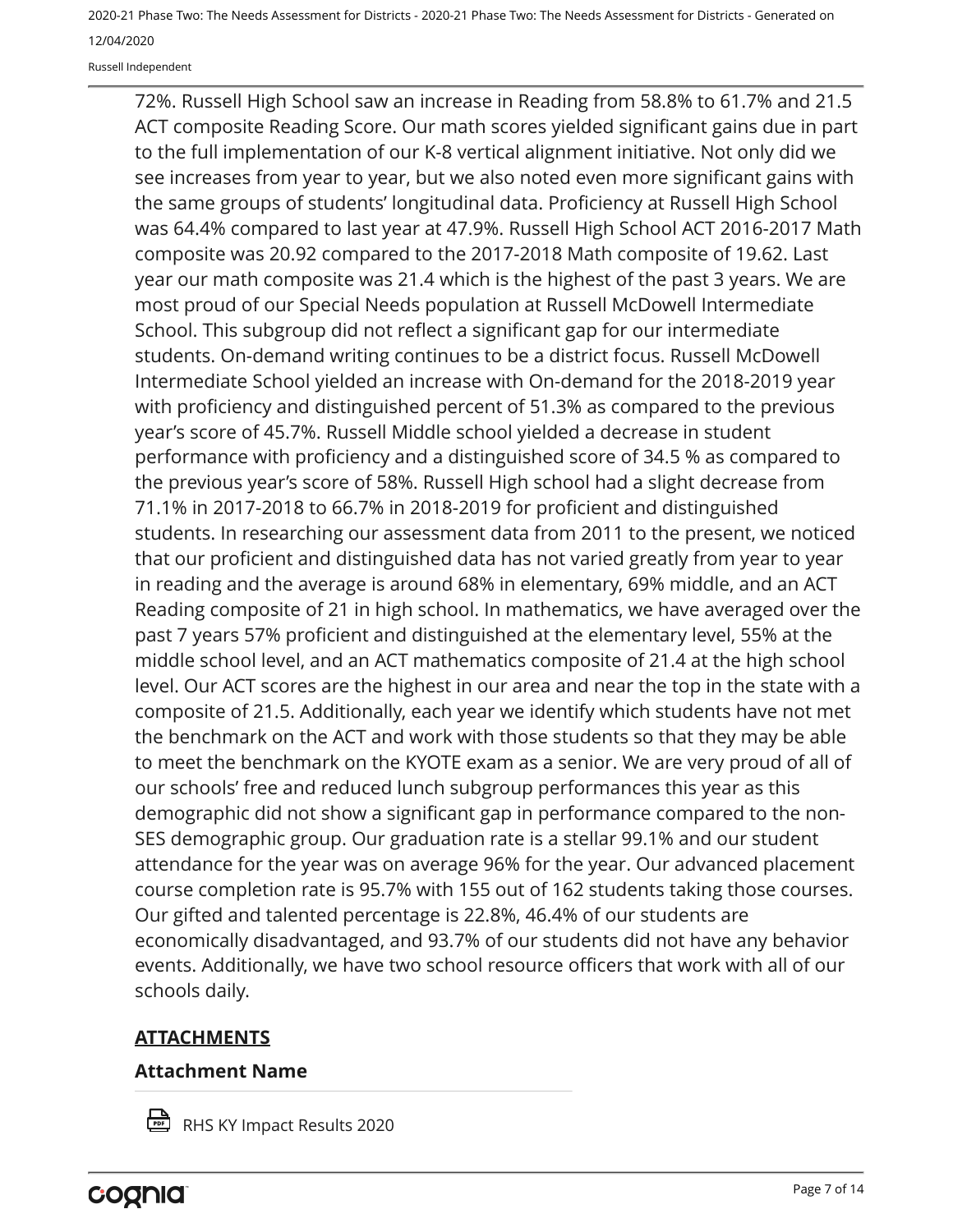Russell Independent



RMIS KY Impact 2020



RMS KY Impact Results 2020

RPS KY Impact Results 2020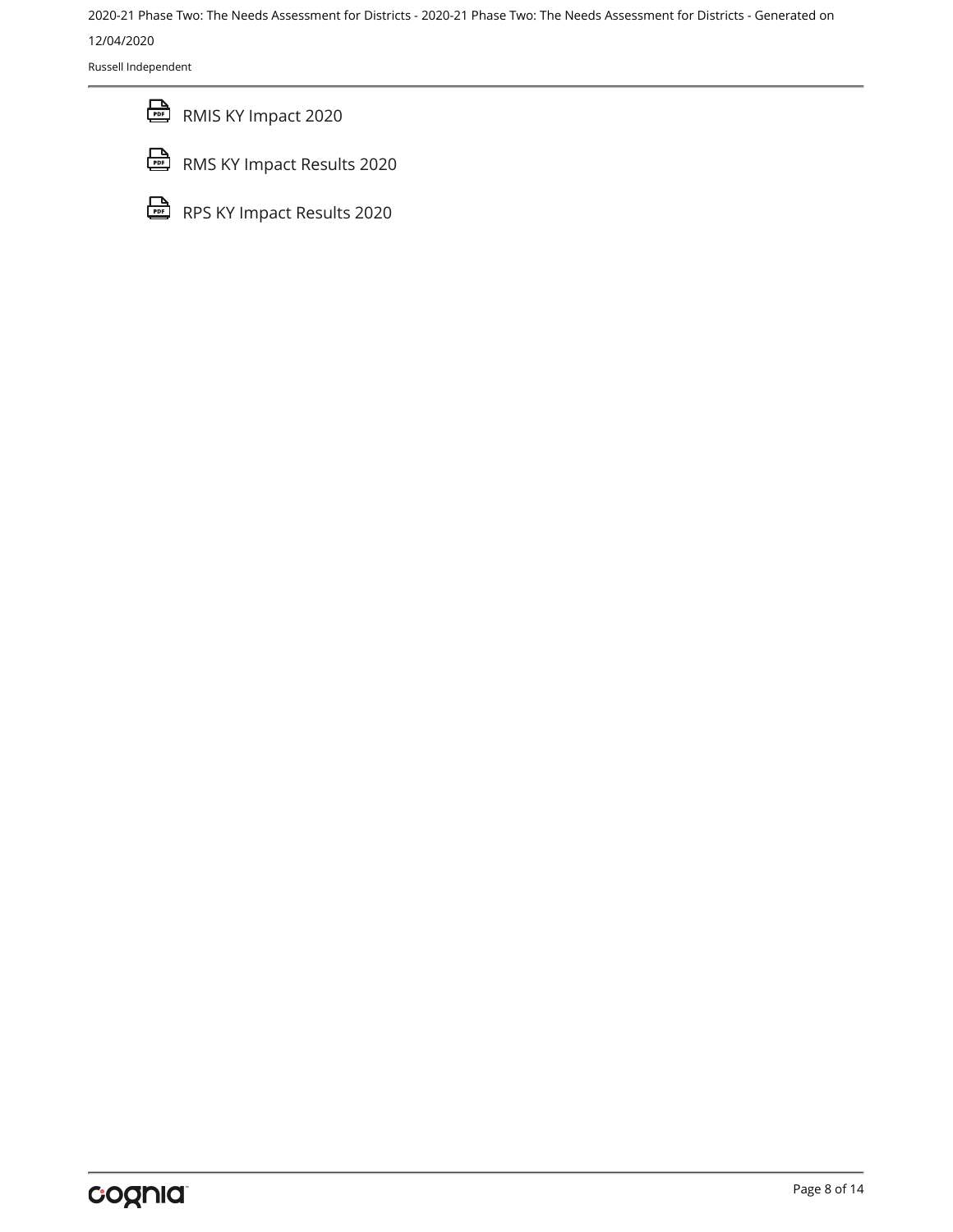Russell Independent

# <span id="page-12-0"></span>**Priorities/Concerns**

. Clearly and concisely identify areas of weakness using precise numbers and percentages.

**NOTE:** These priorities will be thoroughly addressed in the Comprehensive District Improvement Plan (CDIP) diagnostic and template.

**Example:** Sixty-eight (68%) of students in the achievement gap scored below proficiency on the KPREP test in reading as opposed to just 12% of non-gap learners.

Due to COVID-19, we will continue with our current priorities and concerns since we were not able to fully complete and assess these instructional concerns. Russell Independent placed an intentional focus with On-Demand Writing in 2016-2017, 2017-2018, and 2018-2019 school year. We noted some increases with our students' performance in On-demand this year at our elementary level, but our middle school and high school scores did not yield as high as last year. Our writing scores are still not at the level we would like for them to be so writing will continue to be a district focus for the 2019-2020 school year. Russell Independent also has been intentional with our focus on mathematics instruction and vertical alignment. Our elementary math trend for proficiency over the past five years has been: 59.8, 61.8, 60.8, 57.9, 58.2, 57.7 65.4. Our middle school trends have been: 44.7, 52.8, 53.9, 56, 51.2, 58.8, and 58. Our high school Algebra II trends have been: 54, 58.3, 66, 64.7, and 57.7 from the End of Course Assessments. Our ACT Math scores average around 20 each year +/-. We have been working since November of 2016 to align standards to our current resources. Over the last 4 years, our district has focused on a comprehensive K-8 math alignment initiative. We met in vertical teams monthly to analyze our practice and student performance in mathematics. We attended professional learning opportunities and studied researched-based practices in mathematics. Our high school mathematics Algebra 1, Algebra2, and Geometry teachers continue to work to better align instructional practice with Kentucky Academic Standards. Additionally, they worked to develop criteria to assist student placement in honors courses. The building principals placed a high priority in finding the best teacher fit for mathematics instruction to ensure students are receiving high-quality instruction. We have continued alignment work to Kentucky Academic Standards for instruction in all content areas and are working towards meeting transitional readiness standards. The district leadership teams will continue to utilize a specific writing philosophy K-12 to integrate into instruction to give a common language and approach to writing for authentic purposes. Additionally, since our purchase of a K-8 mathematics series, we have ensured job embed professional learning for our blended math approach. We adopted new Reading materials last year in grades K-8 that utilize a blended approach to reading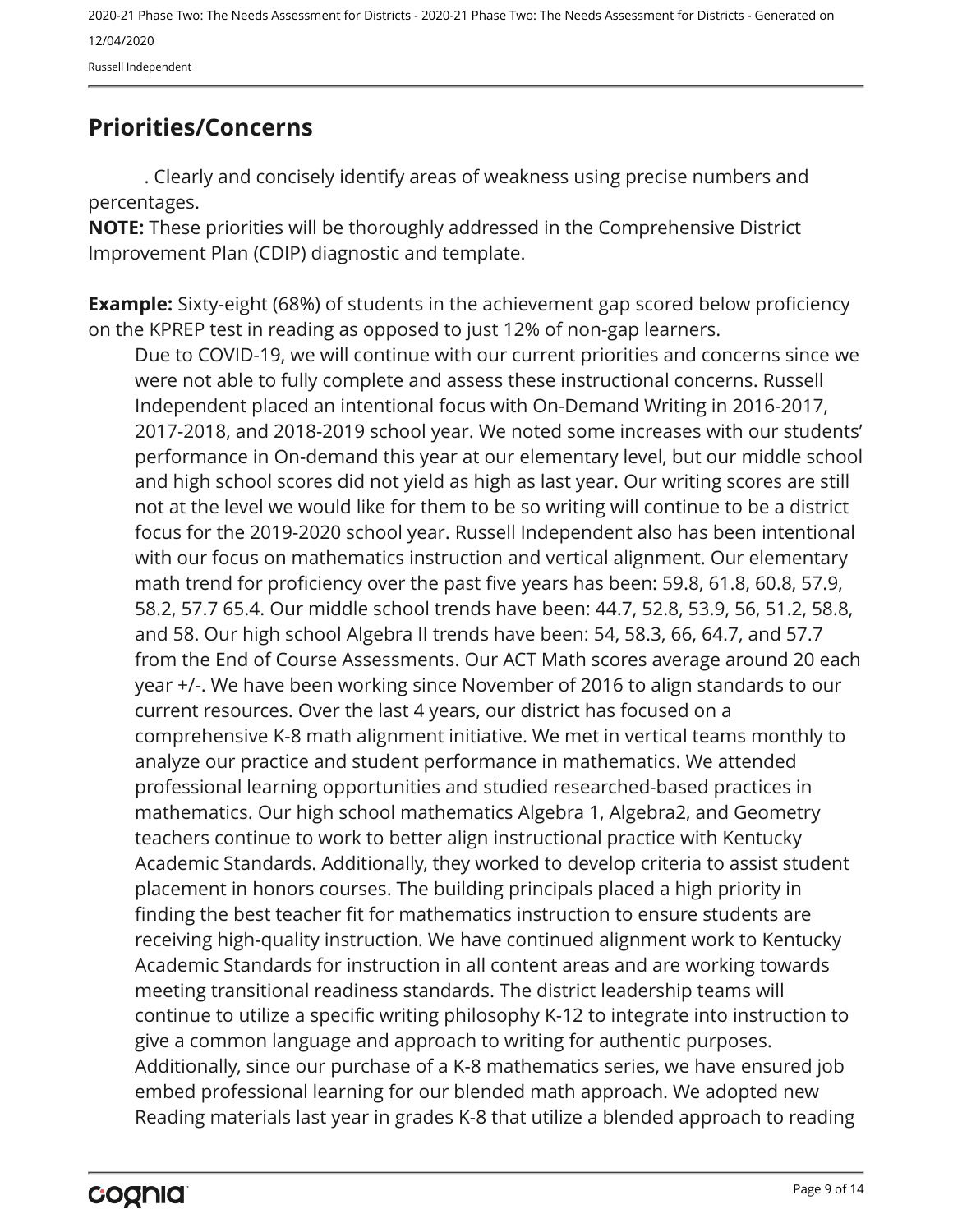Russell Independent

instruction and incorporates solid reading strategy practices. Reading teacher teams continue to align instructional practice by developing units based upon KCAS/ Common Core standards in reading. For the 2020-2021 school year, we purchased Pearson Social Studies for grades 5-high school so that our instruction is aligned to the new Social Studies Standards. Pearson contracted with Dr. Kathy Swan to be the Social Studies program, consultant. She is a professor at the University of Kentucky, was at the forefront with the C3 Framework for Social Studies, and led professional learning for Kentucky teachers including two teams of our teachers with the local KY Cooperatives for inquiry-based teaching approach to Social Studies. All our teachers utilize Common Core Checklists for lesson planning and aligning activities to the deconstructed standards to ensure the depth of the standard is being taught. Our teachers work diligently to meet the individual needs of students with our reading and math practices. Each school has a system in place for monitoring the progress of our students in Tiers 2 and 3 interventions. Additionally, we are utilizing specific programs to ensure our students will meet benchmarks for Transition Readiness components. We have also been working closely with our Area Technical Center to provide students with career pathways that are in high demand across our area. Our special education population has increased in our district where 14% of our students have an IEP. District and school teams are continually working to better meet the needs of this population of students.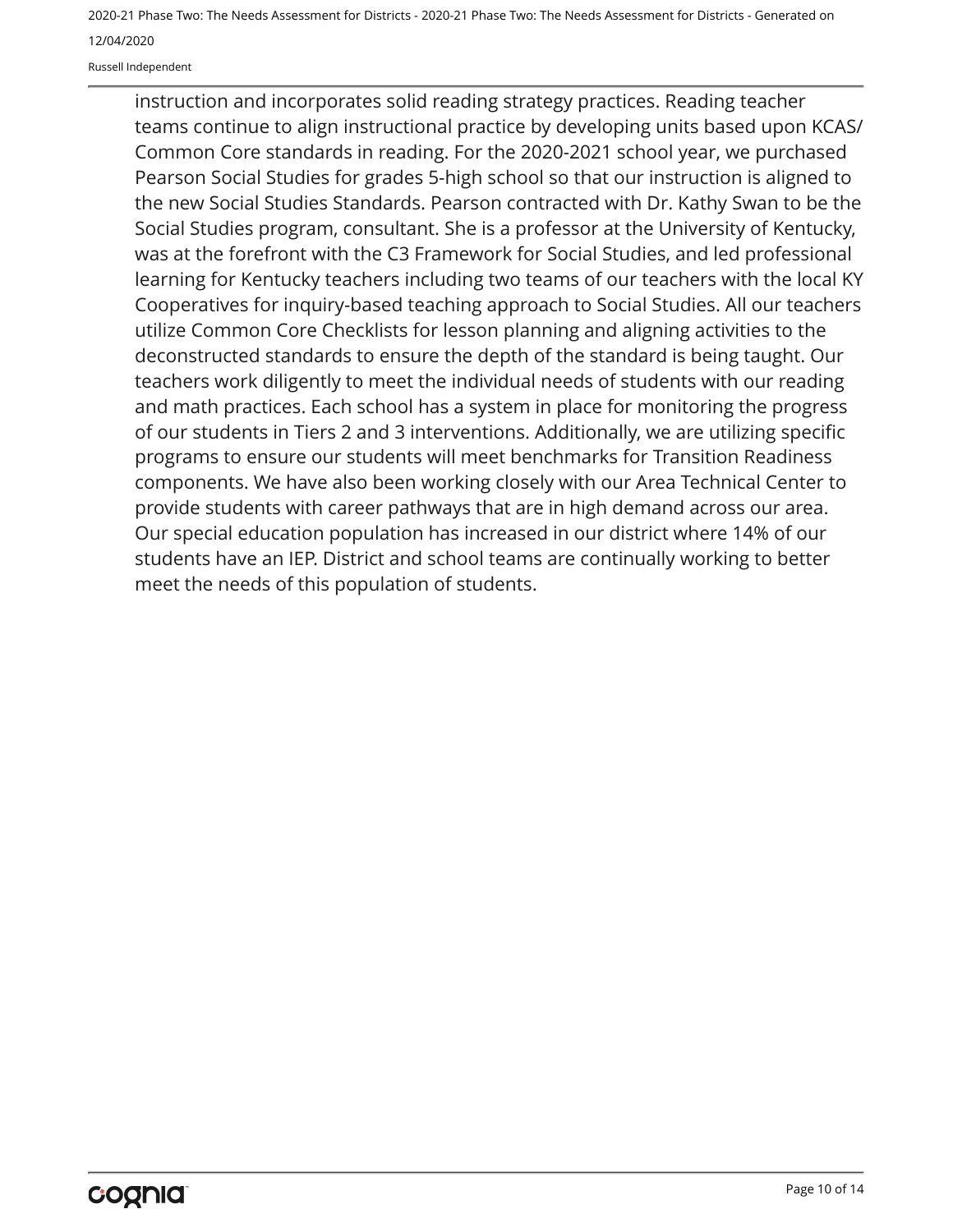Russell Independent

# <span id="page-14-0"></span>**Trends**

In past years we have noted proficiency with free and reduced lunch students and special needs populations continue to be an issue. In past years students in those demographic areas continued to have a significant number of students scoring novice and apprentice. We were very proud that in the 2018-2019 year our free and reduced populations performed well and our special education population at our Intermediate School closed the gap with performance in reading and math and did not have a significant gap. With that said, we will continue to target those subgroups since those are the two subgroups that need the most intervention in our district. In the past, the following have been used to address these areas: • Researched based instructional practices and assessments • Response to Intervention Teams • Exact Path for progress monitoring • High-quality professional development • Consistent classroom collaboration between regular education teachers, special education teachers, and the Title I program to better service the at-risk population and students with disabilities. • Individual student goal setting and data tracking. • Mentor Programs • Small group instruction • Home visits • Consistent communication with families • Collaboration with Family Youth Resource Services • ESS funds for tutoring • Common Assessments based on KCAS Standards formatted with multiple-choice items and constructed response items. Students will be given feedback and opportunities to master testing material. • Common vocabulary language and standard checks to lesson plans • Instructional Monitoring While we will continue to utilize these practices, we will improve monitoring structures in place to ensure student progress. . Analyzing data trends from the previous two academic years, which academic, cultural and behavioral measures remain significant areas for improvement?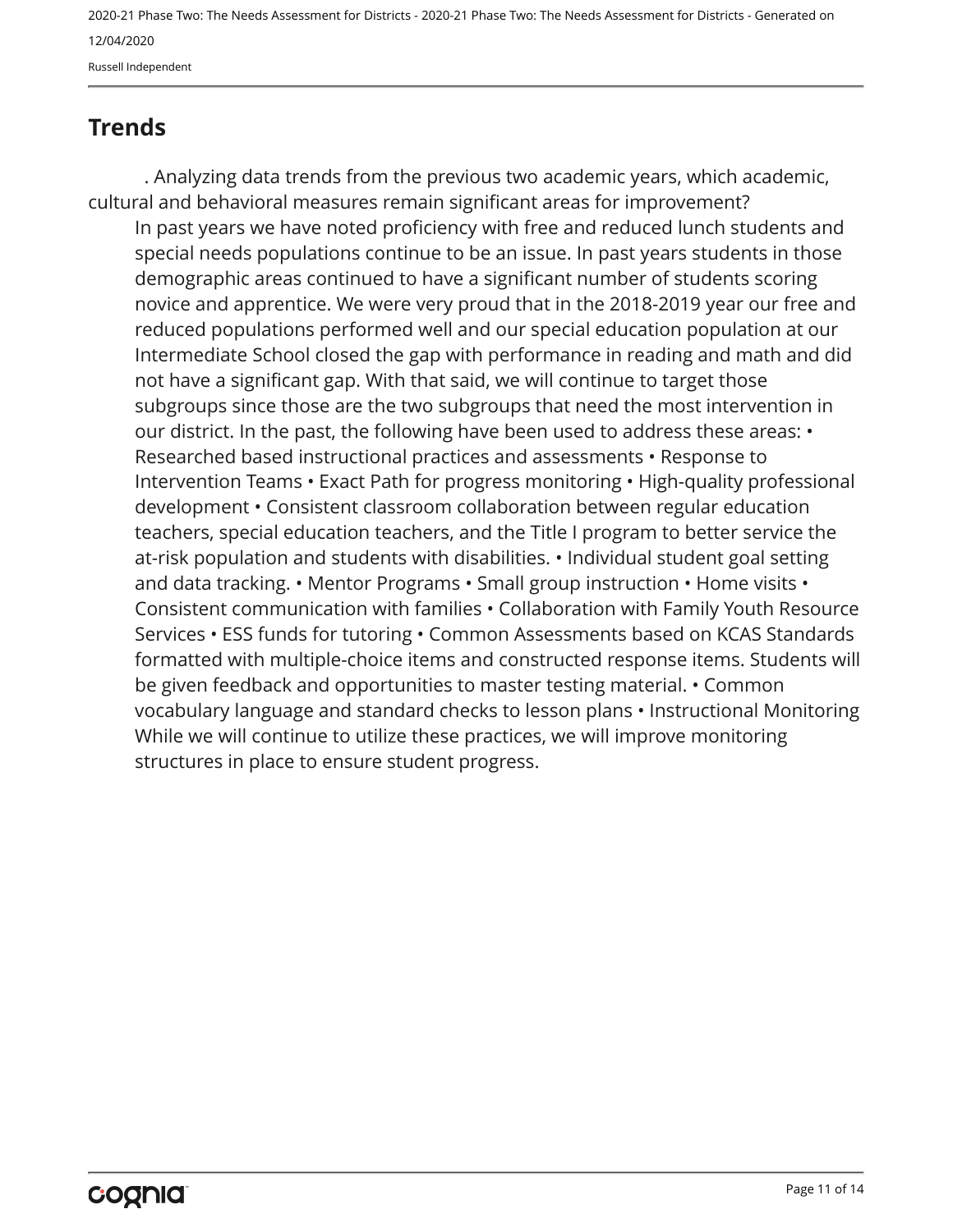# <span id="page-15-0"></span>**Potential Source of Problem**

. Which processes, practices or conditions will the school focus its resources and efforts upon in order to produce the desired changes? Note that all processes, practices and conditions can be linked to the six Key Core Work Processes outlined below:

**[KCWP 1: Design and Deploy Standards](https://education.ky.gov/school/csip/Documents/KCWP 1 Strategic Design and Deploy Standards.pdf)** 

[KCWP 2: Design and Deliver Instruction](https://education.ky.gov/school/csip/Documents/KCWP%202%20Strategic%20Design%20and%20Deliver%20Instruction.pdf)

[KCWP 3: Design and Deliver Assessment Literacy](https://education.ky.gov/school/csip/Documents/KCWP%203%20Strategic%20Design%20and%20Deliver%20Assessment%20Literacy.pdf)

[KCWP 4: Review, Analyze and Apply Data](https://education.ky.gov/school/csip/Documents/KCWP 4 Strategic Review Analyze and Apply Data.pdf)

[KCWP 5: Design, Align and Deliver Support](https://education.ky.gov/school/csip/Documents/KCWP 5 Strategic Design Align Deliver Support Processes.pdf)

[KCWP 6: Establishing Learning Culture and Environment](https://education.ky.gov/school/csip/Documents/KCWP 6 Strategic Establish Learning Culture and Environment.pdf)

Russell Independent has identified 3 areas in which we will focus on resources and efforts to bring about proficiency in content standards and student mastery of the curriculum. The three identified areas all fall within the six Key Core Work Process listed below. 1. Response to Intervention: Exact Path is used to probe and progress monitor students identified in RTI. Teacher teams meet weekly, biweekly, or monthly as determined by the student RTI Tier to monitor data and adjust instructional practice and student activities. 2. Special Education: School and District Teams will work to support and monitor special education practices to better meet the needs of this population. 3. Instructional Practice and Standards Alignment in all Content Areas: Teachers collaborate to share teaching strategies and ideas about best practices, model instructional practices, align curriculum and assessments vertically and horizontally to standards set school-wide common academic vocabulary and graphic content organizers, and work to integrate Kagen structures at the elementary grades.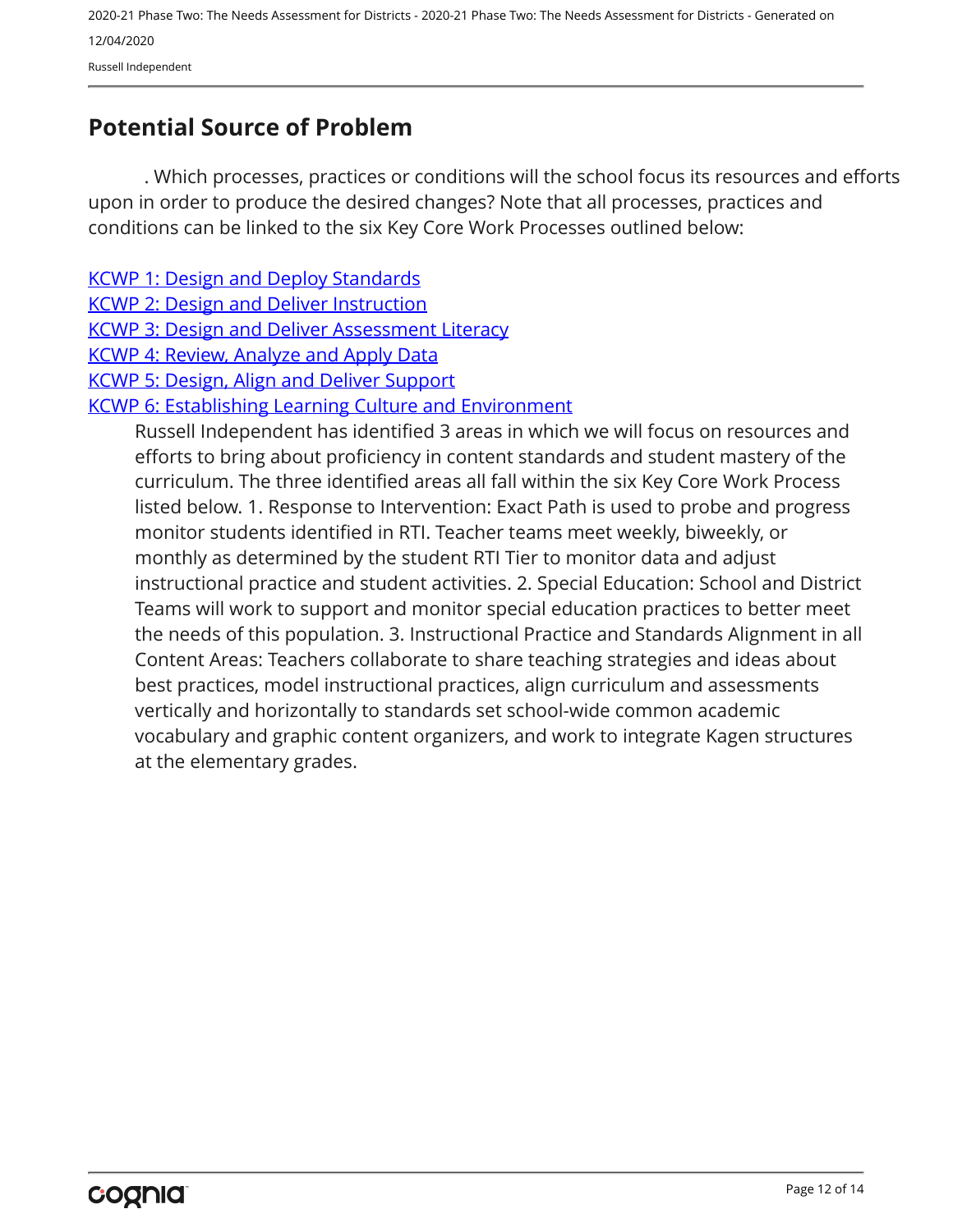Russell Independent

# <span id="page-16-0"></span>**Strengths/Leverages**

. Plainly state, using precise numbers and percentages revealed by current data, the strengths and leverages of the district.

**Example**: Graduation rate has increased from 67% the last five years to its current rate of 98%.

Due to COVID, we are still awaiting ACT scores for all students for the 2019-2020 school year. We were very proud of our strong ACT composite score of 21.5 for the 2018-2019 year. Our overall proficient and distinguished scores in reading, math, science, and On-Demand continue to boast strong percentages well above state averages. During the 2018-2019 school year, RHS Reading 61.7% State 44.5%, RHS Math 64.7% State 35.3%, RHS Writing 66.7%, State 50.3%, and RHS Science 51.2% State 29.9%. Our graduation rate was a remarkable 99.1% in 2018-2019 and 98.4% in the 2019-2020 year. We offer 10 Dual Credit classes and over 21 AP courses with some on alternating years. Russell High School boasts an active JROTC program and can offer 6 career pathways through our partnership with the Area Technology Center. RHS missed a 5 Star rank by .2 of a point in 2018-2019. We scored an overall 78.8% and 79% was required for a 5 Star Rank. We are incredibly proud of RHS and there continues to be much that we can celebrate. Our middle school and our intermediate school also well outperformed the state average in reading, math, writing, science, and social studies during the 2018-2019 year. Additionally, we did not have any significant gaps at our intermediate school in the area of special education. Our middle school and the intermediate school earned incredibly high scores in reading and math with a proficiency indicator score at RMIS of 85.7 and a score of 81 at RMS. Lastly, during the 2018-2019 school year, there was not a significant gap in performance with our Free and Reduced Lunch population as compared to peers that did not receive assistance. All our students performed very well regardless of the demographic factors at Russell Independent Schools. We have determined that the goals set for the 2019-2020 school year are still appropriate for moving student achievement forward.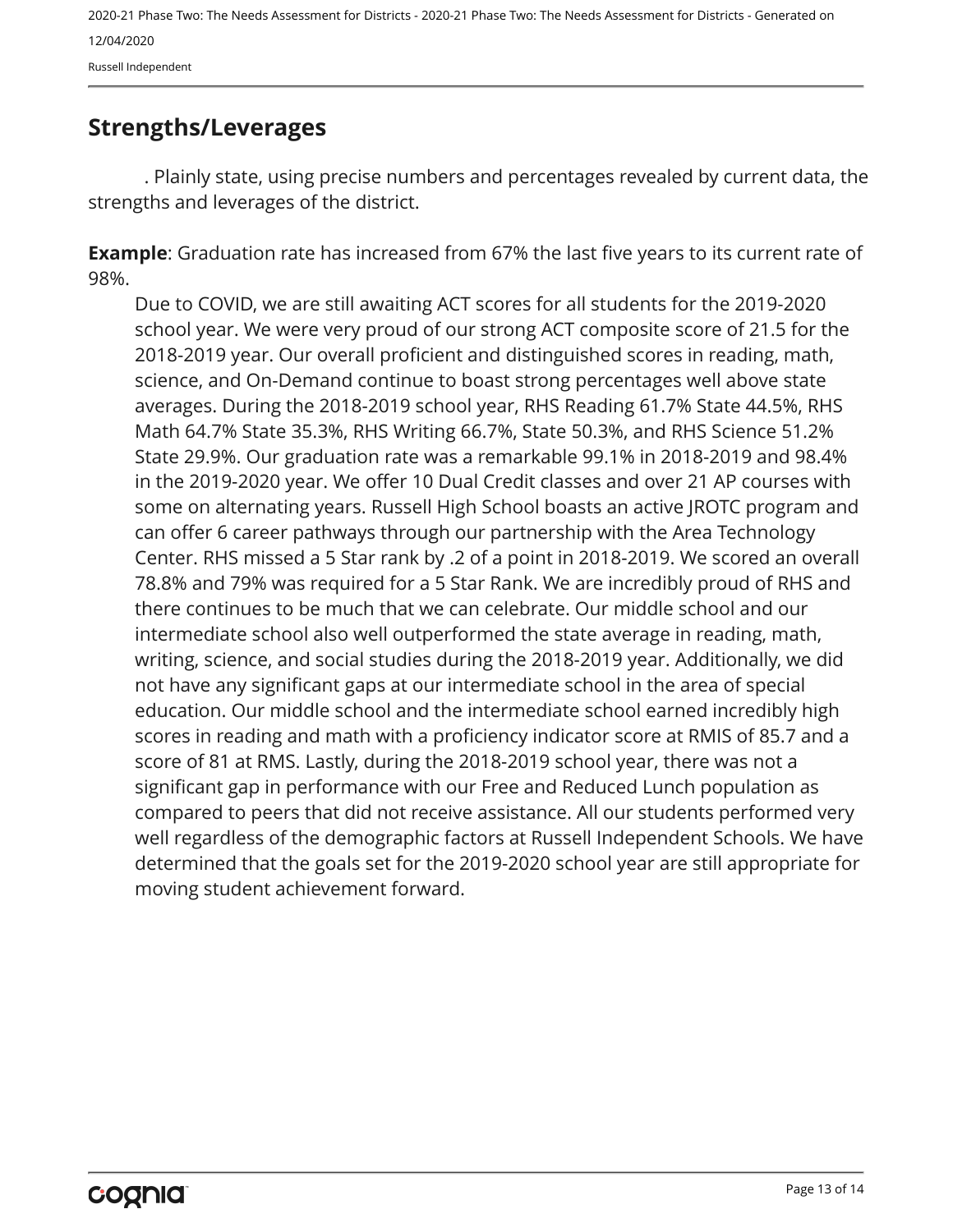Russell Independent

# <span id="page-17-0"></span>**Attachment Summary**

| <b>Attachment Name</b>                                    | <b>Description</b> | <b>Associated Item(s)</b> |
|-----------------------------------------------------------|--------------------|---------------------------|
| ∰                                                         |                    |                           |
| 2018-2019 State Data Graphs<br>and Charts                 |                    | $\bullet$                 |
| RHS KY Impact Results 2020                                |                    | $\bullet$                 |
| $\boldsymbol{\mathsf{\Xi}}$                               |                    |                           |
| RHS Spring KDE Guidance<br>Considerations for Instruction |                    | $\bullet$                 |
| B                                                         |                    |                           |
| RMIS KDE Condiserations for<br>Assigning Grades NTI       |                    | $\bullet$                 |
| B                                                         |                    |                           |
| RMIS KDE Condiserations for<br><b>Instruction NTI</b>     |                    | $\bullet$                 |
| RMIS KY Impact 2020                                       |                    | $\bullet$                 |
| B                                                         |                    |                           |
| RMS KDE Considerations for<br><b>Instruction NTI</b>      |                    | $\bullet$                 |
| ₩                                                         |                    |                           |
| RMS KY Impact Results 2020                                |                    | $\bullet$                 |
| B                                                         |                    |                           |
| RPS KDE Considerations for<br>Assigning Grades NTI        |                    |                           |
| B                                                         |                    |                           |
| RPS KDE Considerations for<br><b>Instruction NTI</b>      |                    | $\bullet$                 |
| RPS KY Impact Results 2020                                |                    | $\bullet$                 |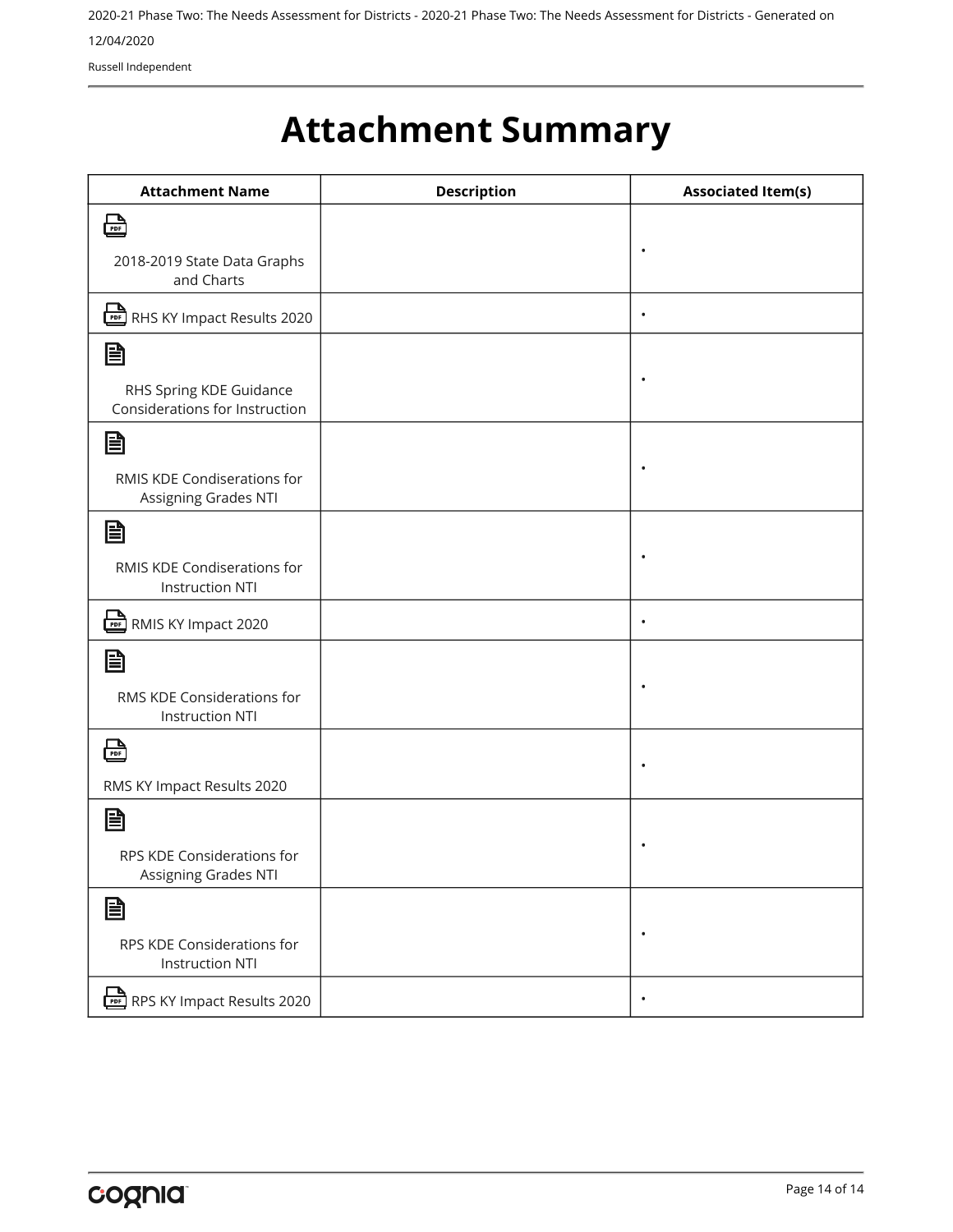

# 2020-21 Phase Two: District Assurances

2020-21 Phase Two: District Assurances

**Russell Independent Michael Horne** 409 Belfont Street Russell, Kentucky, 41169 United States of America

[၁] Diagnostics

©Cognia, Inc.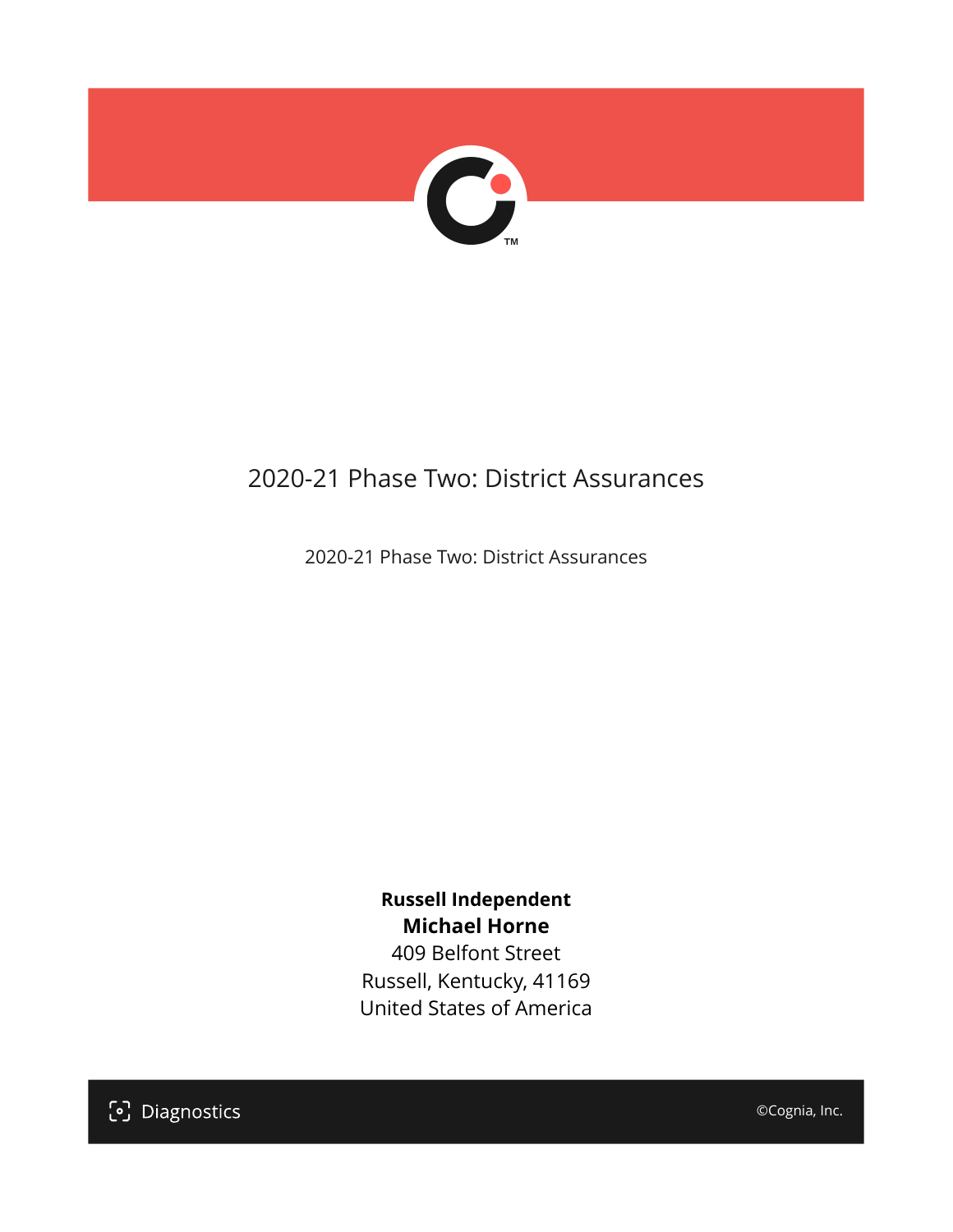## **Table of Contents**

| 2020-21 Phase Two: District Assurances |  |
|----------------------------------------|--|
| Introduction                           |  |
| District Assurances                    |  |
| Attachment Summary                     |  |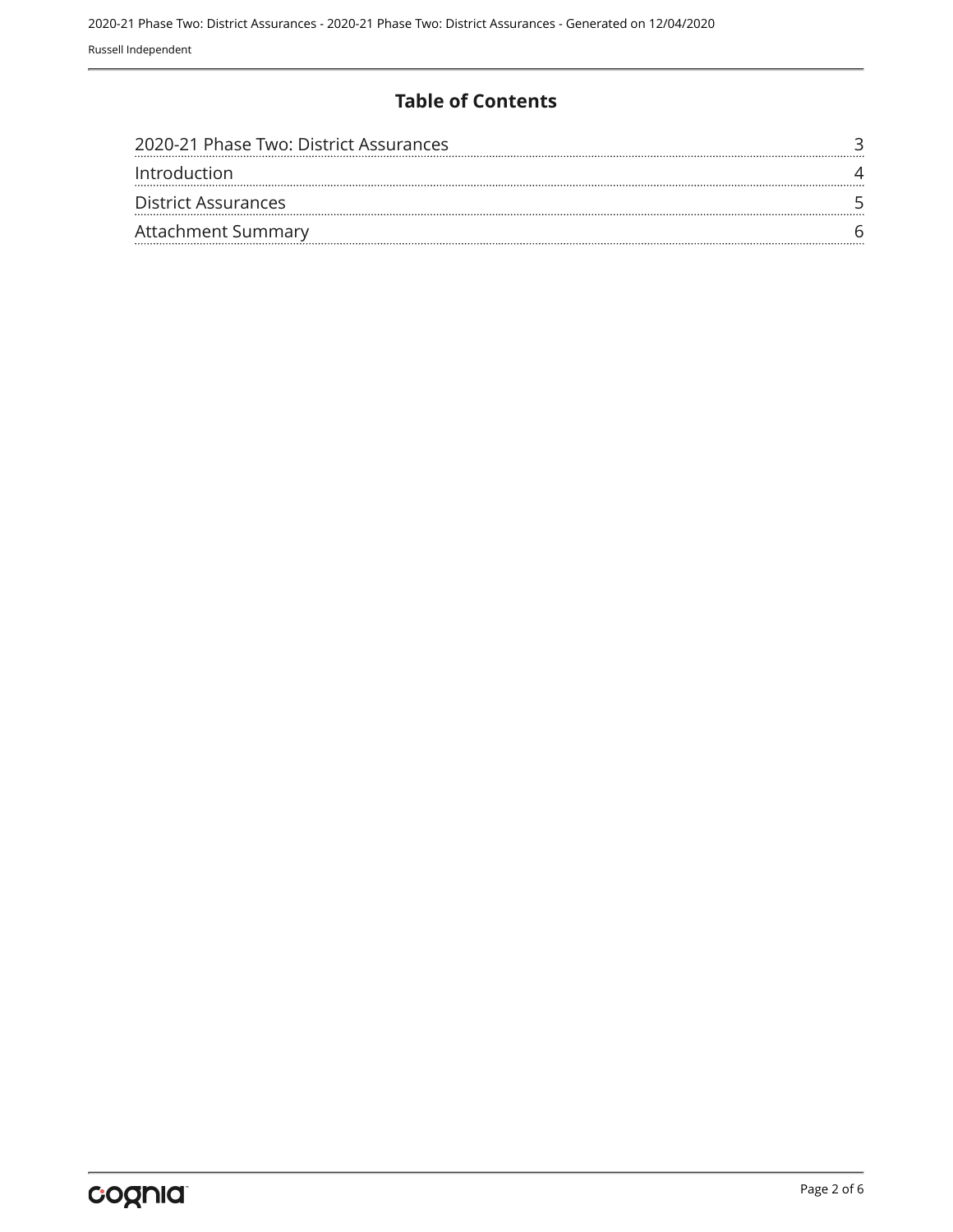Russell Independent

# <span id="page-20-0"></span>**2020-21 Phase Two: District Assurances**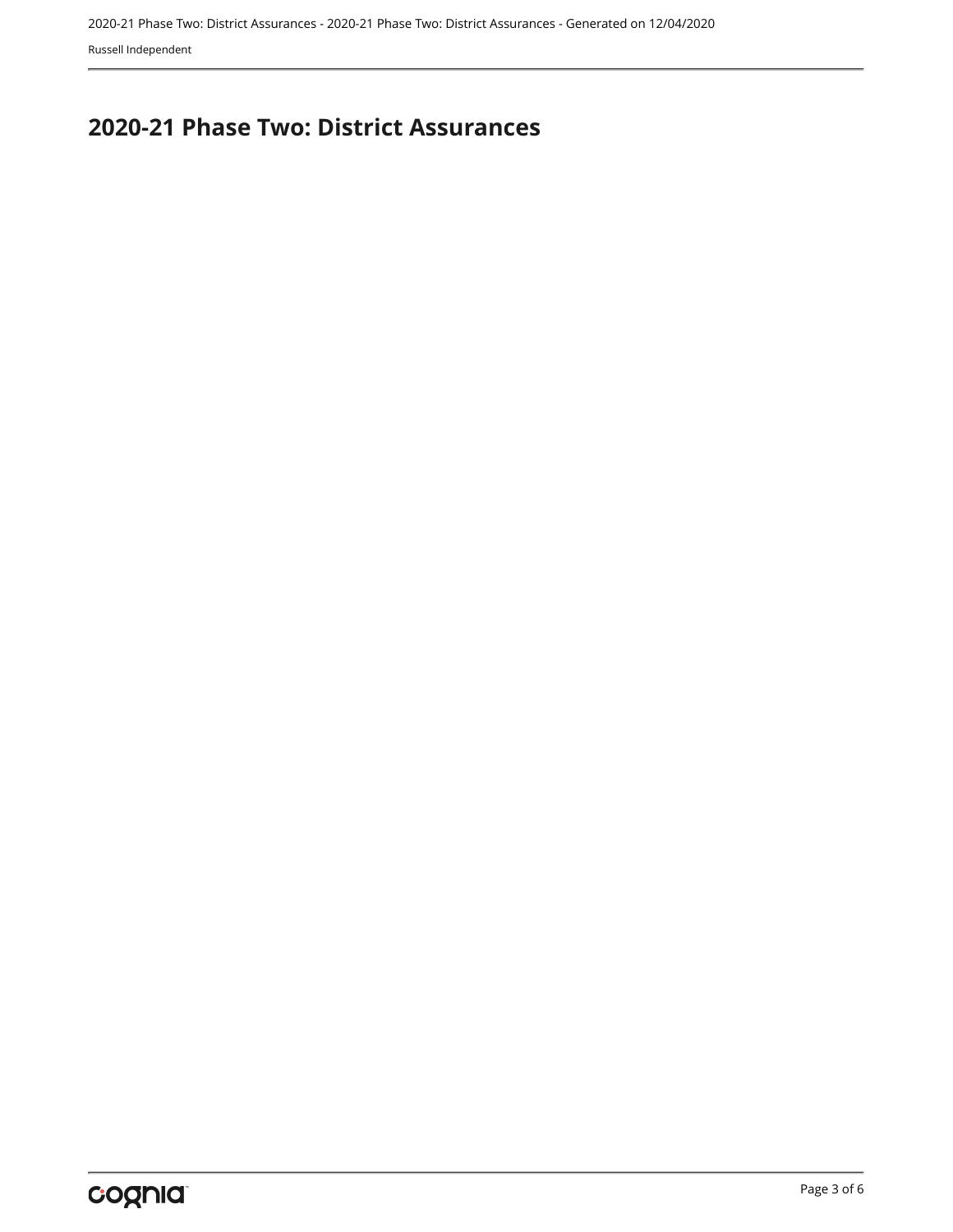2020-21 Phase Two: District Assurances - 2020-21 Phase Two: District Assurances - Generated on 12/04/2020 Russell Independent

# <span id="page-21-0"></span>**Introduction**

Assurances are a required component of the CDIP process (703 KAR 5:225). Please read the assurance and indicate whether your district is in compliance by selecting the appropriate response (Yes, No or N/A). If you wish to provide further information or clarify your response, space for comments is provided. Comments are optional. You may upload any supporting documentation as needed.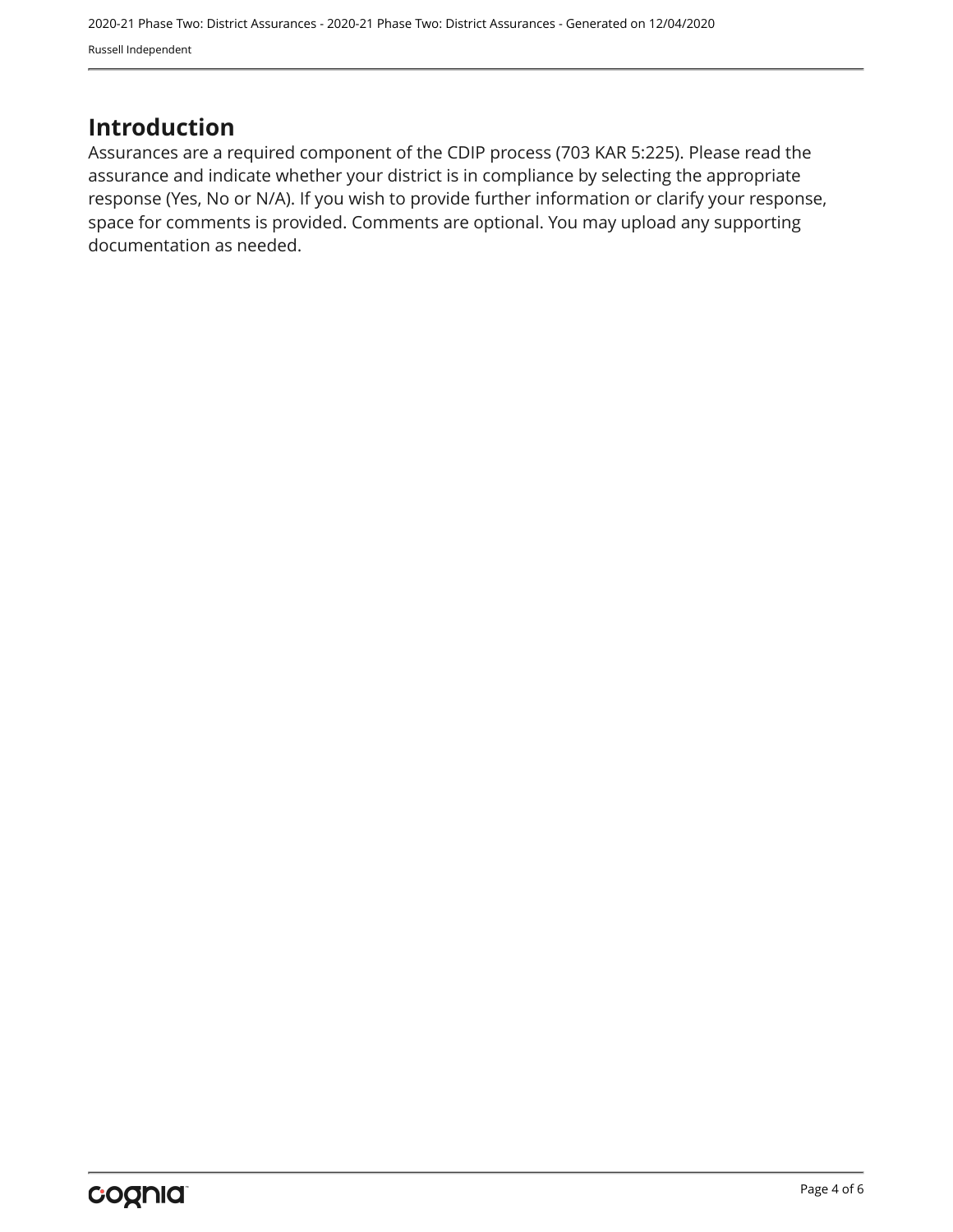# <span id="page-22-0"></span>**District Assurances**

1. The district hereby ensures that the FY 2020-2021 District Funding Assurances have been signed by the local superintendent, submitted to the Kentucky Department of Education, and remain on file with the local board of education.

 **Yes** o No N/A **COMMENTS**

Dr. M. Sean Horne, Superintendent, submitted the FY 2020-2021 Funding Assurances on July 17, 2020 via GMAP to the Kentucky Department of Education. The assurances document was reviewed and approved on July 27, 2020 by the Russell Independent Board of Education.

# **ATTACHMENTS**

**Attachment Name**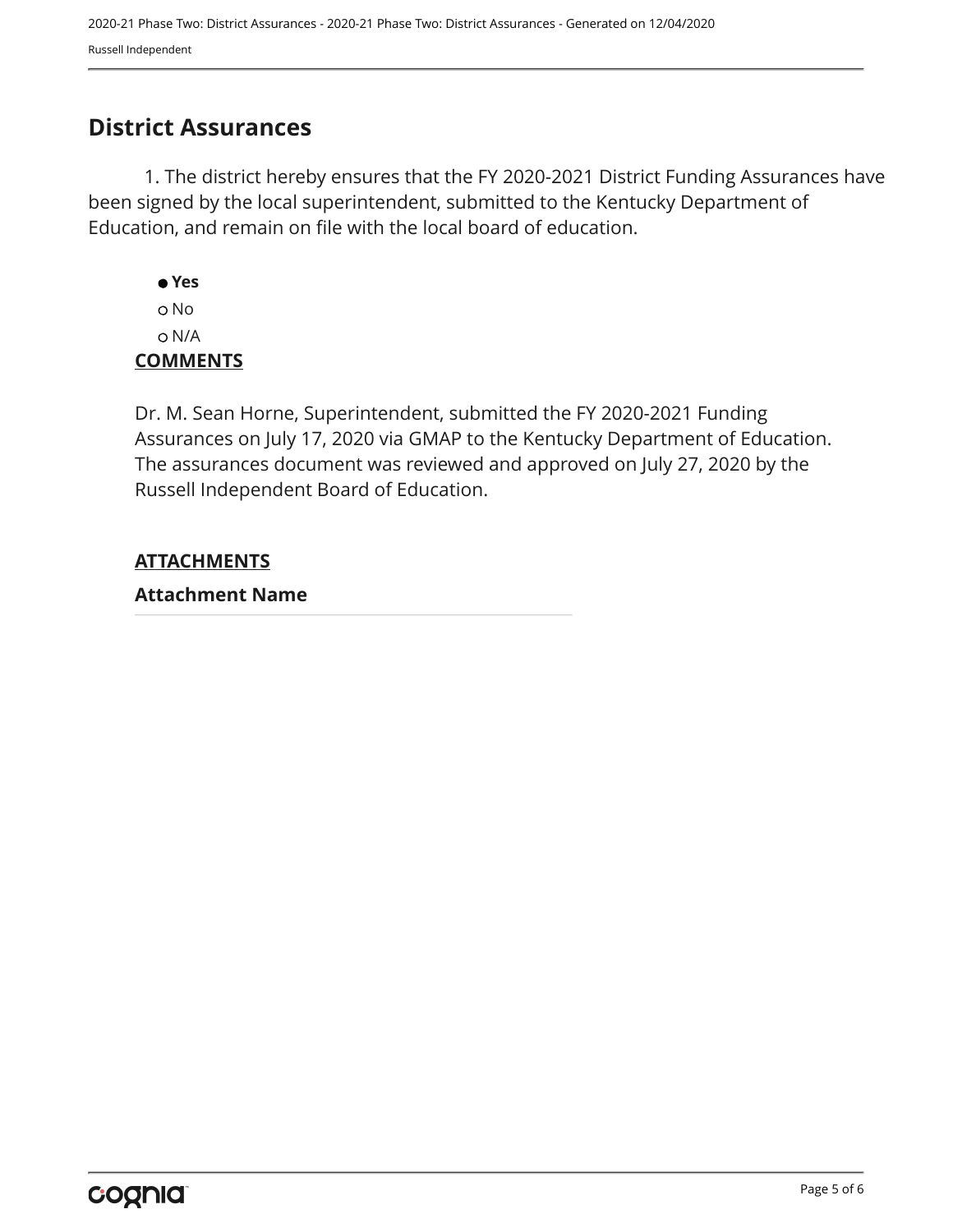Russell Independent

# <span id="page-23-0"></span>**Attachment Summary**

| <b>Attachment Name</b>                  | <b>Description</b> | <b>Associated Item(s)</b> |
|-----------------------------------------|--------------------|---------------------------|
| 冒                                       |                    |                           |
| 2020 Funding Assurance Letter<br>to KDE |                    | $\cdot$ 1                 |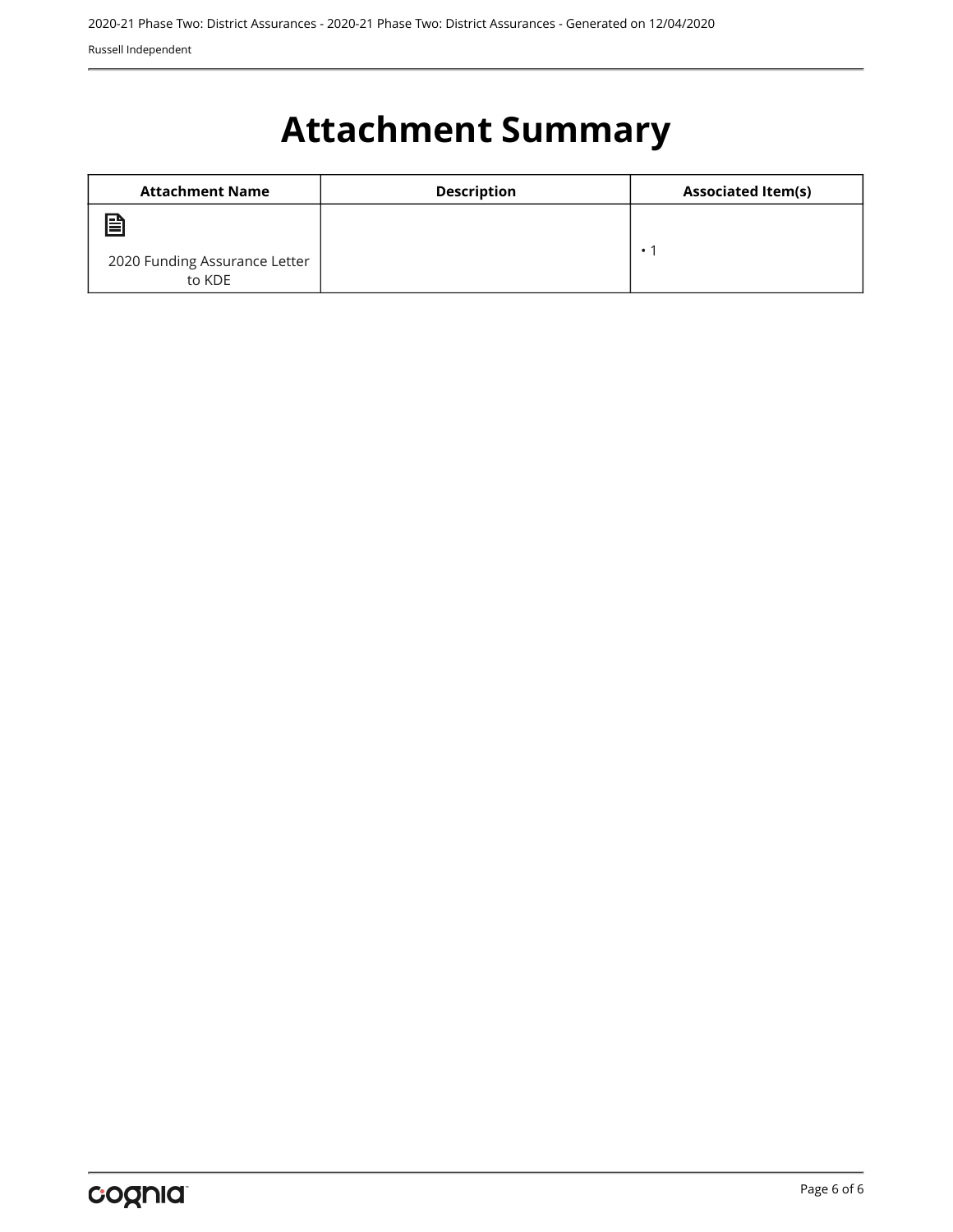

# 2020-21 Phase Two: District School Safety Report

2020-21 Phase Two: District School Safety Report

**Russell Independent Michael Horne** 409 Belfont Street Russell, Kentucky, 41169 United States of America

[၁] Diagnostics

©Cognia, Inc.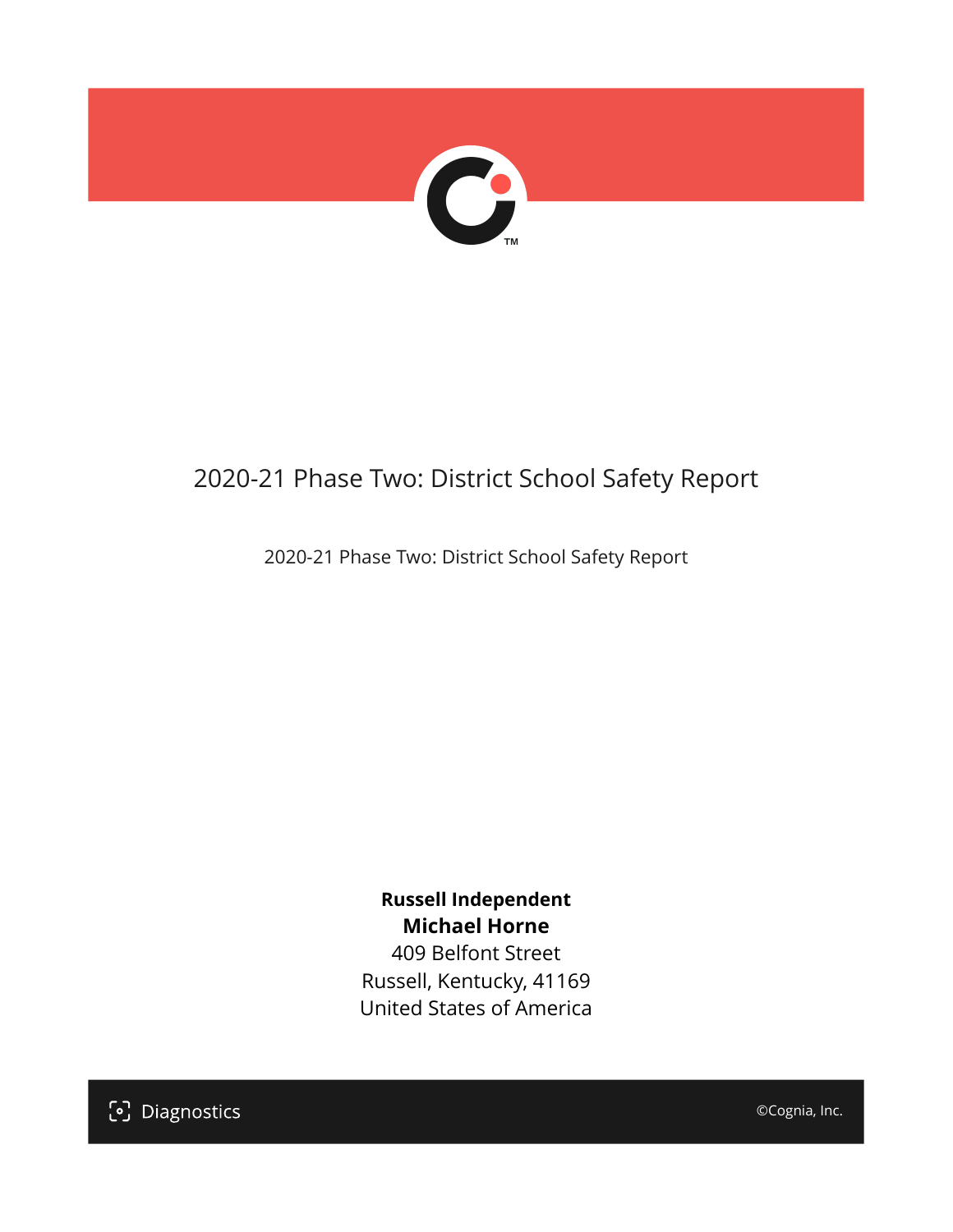## **Table of Contents**

| 2020-21 Phase Two: District School Safety Report                           |  |
|----------------------------------------------------------------------------|--|
| District School Safety Report                                              |  |
| Questions Related to the Adoption and Implementation of the Emergency Plan |  |
| <b>Attachment Summary</b>                                                  |  |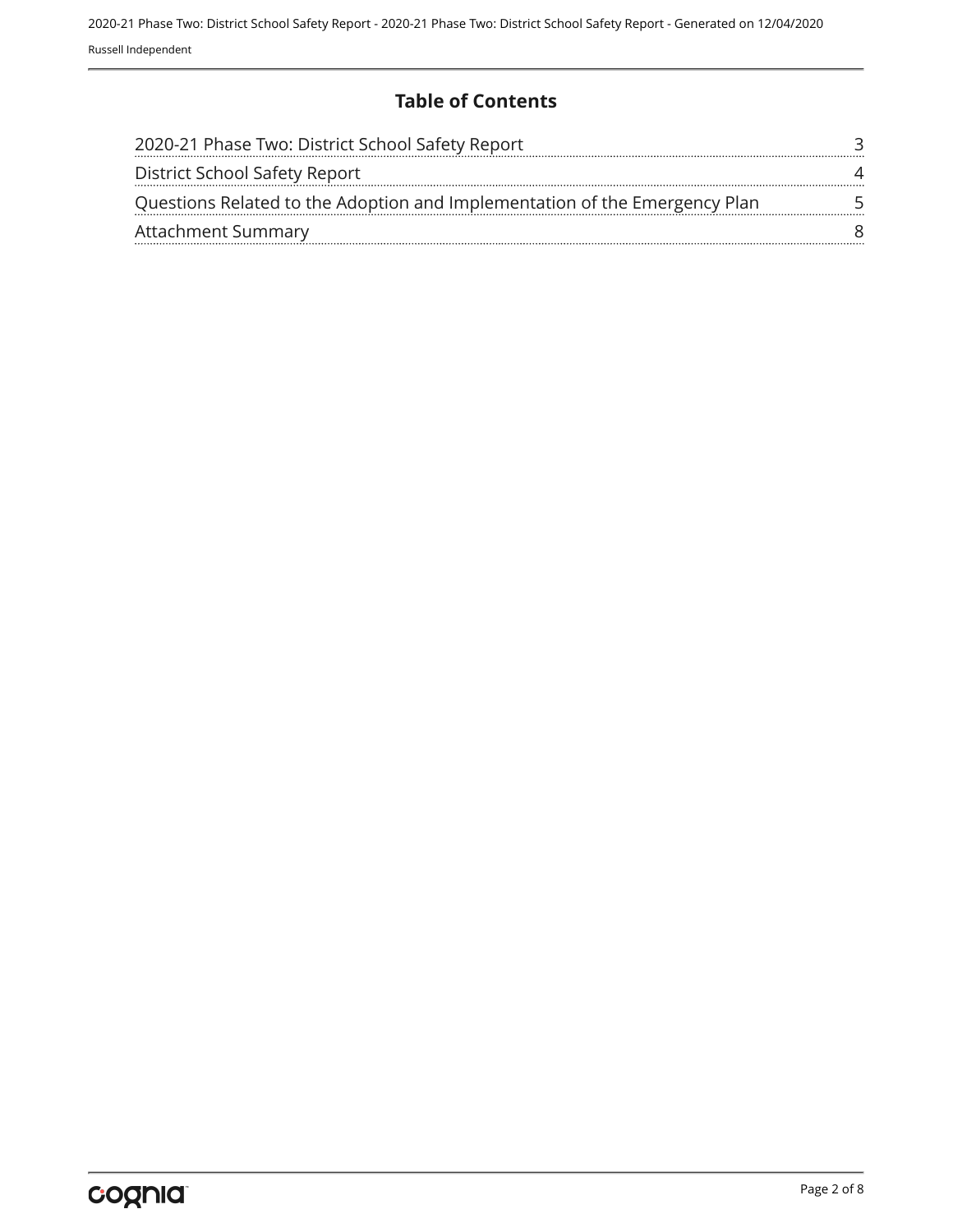# <span id="page-26-0"></span>**2020-21 Phase Two: District School Safety Report**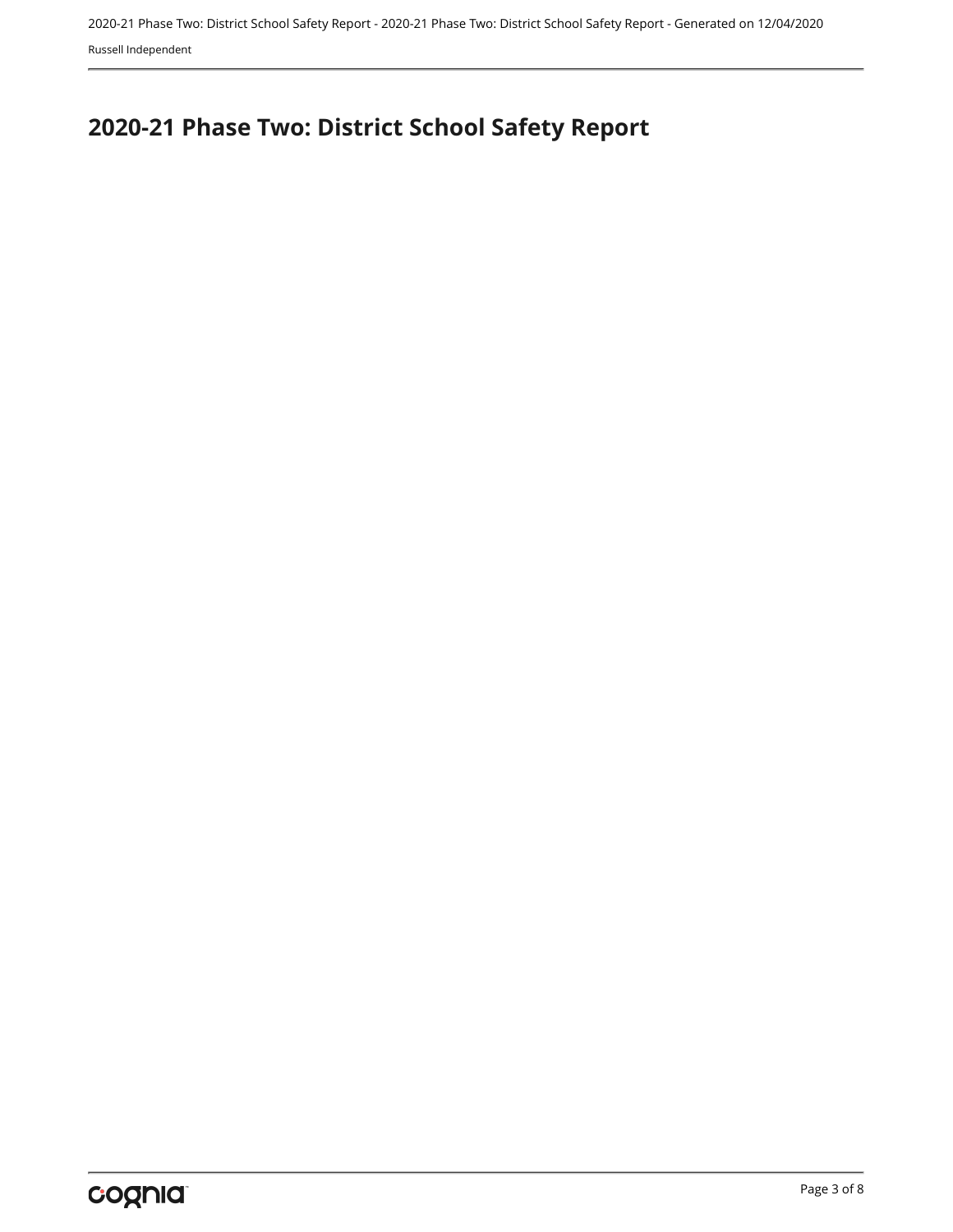# <span id="page-27-0"></span>**District School Safety Report**

Pursuant to KRS 158.162, the local board of education shall require the school council or, if none exists, the principal in each school to adopt an emergency plan that must be utilized in case of fire, severe weather, earthquake, or a building lockdown and that: establishes evacuation routes; identifies the best available severe weather zones; develops earthquake protocols for students; and, develops and adheres to practices controlling access to the school building. The emergency plan shall be annually reviewed by the council, principal, and first responders and revised as needed.

In addition to the emergency plan requirements in KRS 158.162, KRS 158.164 requires the local board of education to direct the school council or, if none exists, the principal in each school to establish procedures to perform a building lockdown and to invite local law enforcement to assist in establishing lockdown procedures.

KRS 158.162 also requires the emergency plan be discussed with all school staff prior to the first instructional day of the school year and provided, along with a diagram of the facility, to appropriate first responders. Further, the principal in each school shall conduct, at a minimum, the following emergency response drills within the first 30 instructional days of the school year and again during the month of January: one severe weather drill, one earthquake drill, and one lockdown drill. In addition, required fire drills shall be conducted according to administrative regulations promulgated by the Department of Housing, Buildings and Construction.

Finally, pursuant to KRS 158.162, local Superintendents must submit verification to the Kentucky Department of Education that all schools are in compliance by November 1 each year. This diagnostic is the means by which this reporting requirement is fulfilled.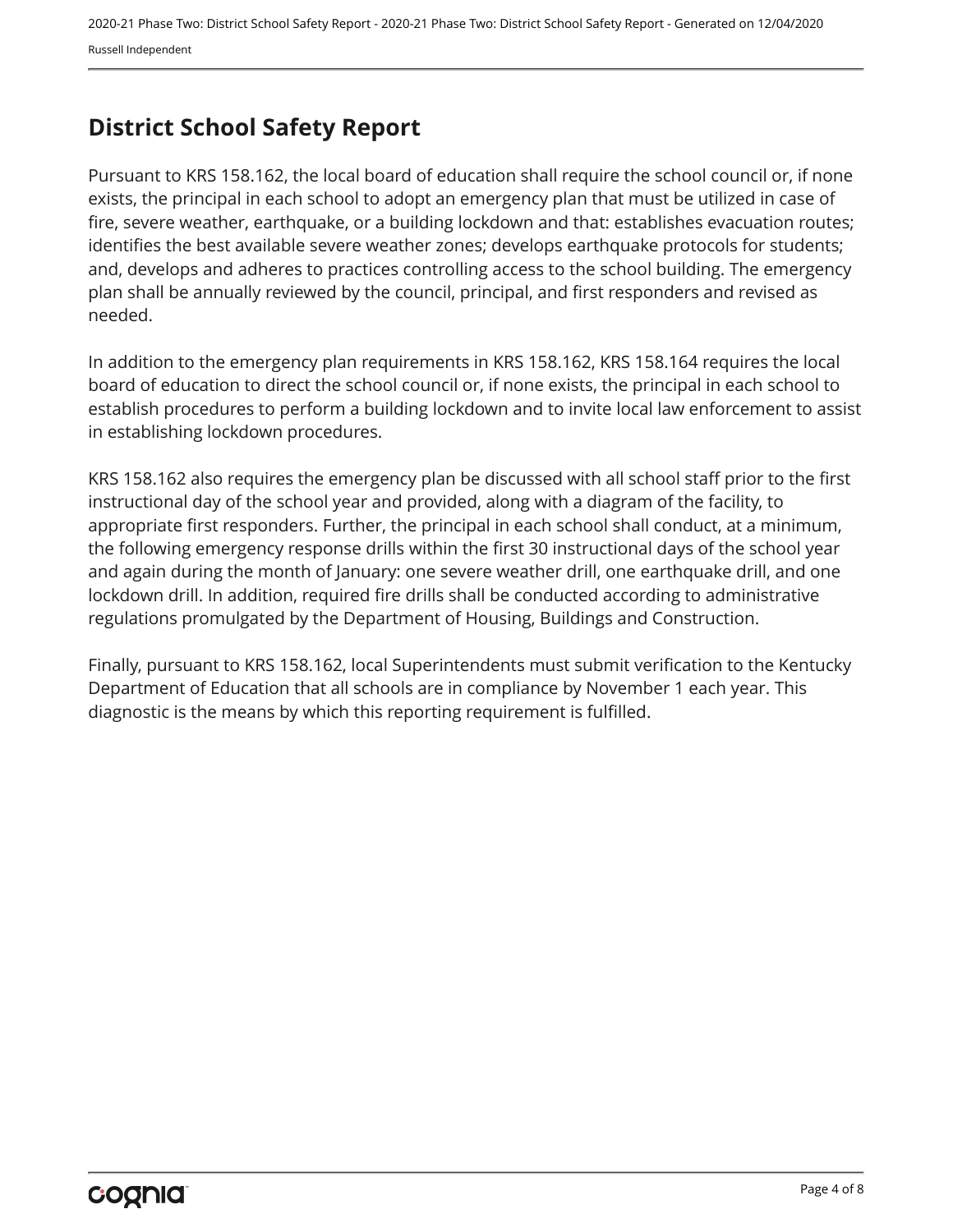# <span id="page-28-0"></span>**Questions Related to the Adoption and Implementation of the Emergency Plan**

1. Has the local board adopted a policy requiring the school council or, if none exists, the principal in each school to adopt and implement an emergency plan as required by KRS 158.162?

*Please reference the appropriate board policy number(s) and/or title(s) in the comment box.*

Yes...Board policy 5.4 continues to require the school to adopt and implement a plan. The board policy is attached.

## **ATTACHMENTS**

## **Attachment Name**

2. Has each school council or, where applicable, principal adopted an emergency plan in accordance with local board policy and in compliance with the specifications in KRS 158.162(3)?

*If all schools in the district have NOT met the requirement, respond "no" and please explain further in the comment box. Please note that Senate Bill 1 (2019) amended KRS 158.162(3)(d) to require, for example, classroom doors remain closed and locked during instructional time as well as classroom doors with windows be equipped with material to quickly cover the window during a building lockdown. Schools are encouraged to comply with these changes as soon as practicable but, if needed, have until July 1, 2022 to fully implement. Accordingly, failure to comply with KRS 158.162(3)(d), as amended, should not be reported herein until the 2022-2023 school year and beyond.* 

Yes...All schools have adopted the district emergency plan, which is attached.

## **ATTACHMENTS**

## **Attachment Name**

3. Has each school provided local first responders with a copy of the school's emergency plan along with a diagram of the school as required by KRS 158.162(2)(b)?

*If all schools in the district have NOT met the requirement, respond "no" and please explain further in the comment box.*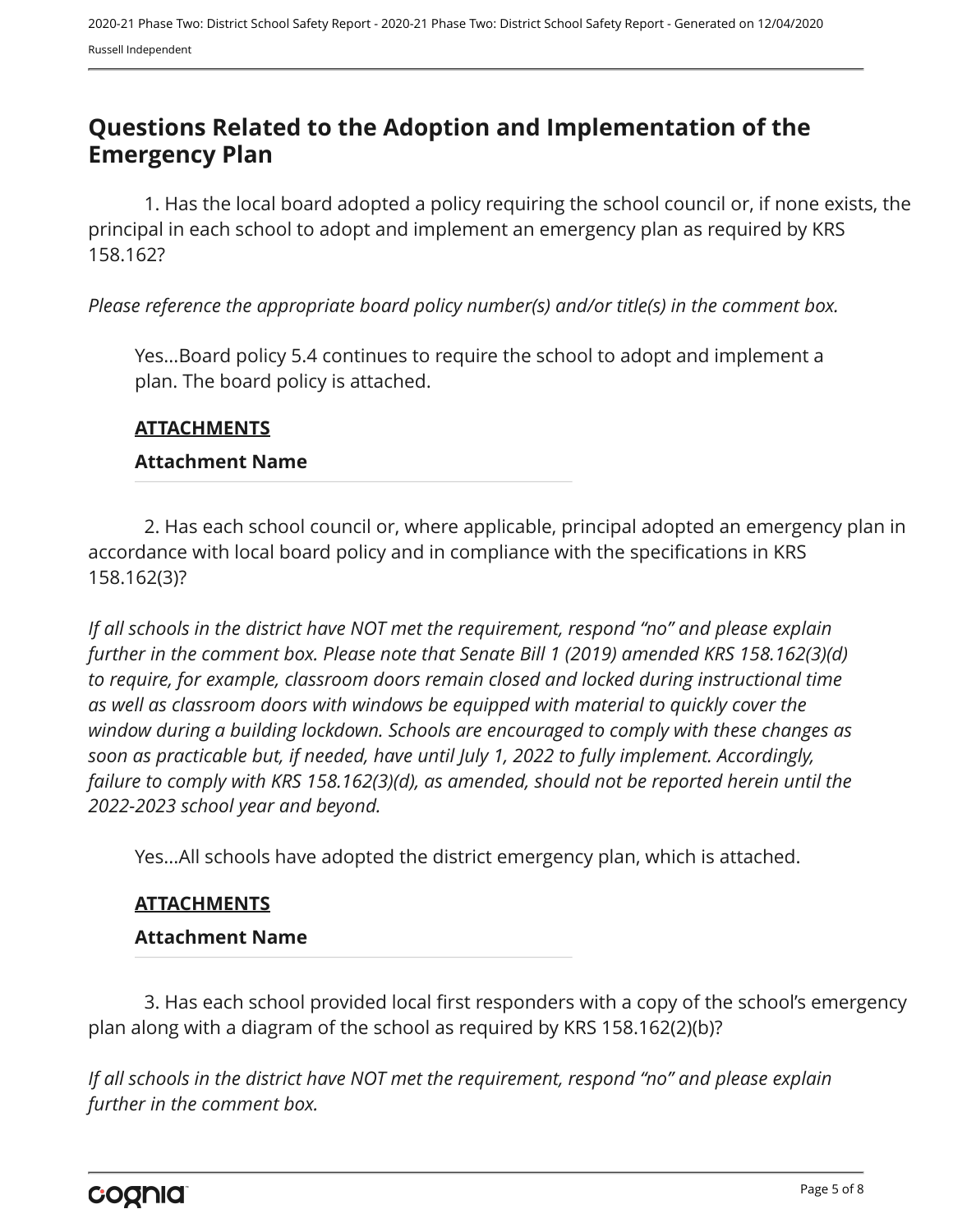Yes...The Russell Independent School District works closely with our first responders, with communication being lead by our Safe Schools' Coordinator and our SRO's. Each local first responder organization attended a district meeting and we provided with information concerning the district's emergency plan.

4. Has each school posted primary and secondary evacuation routes in each room by any doorway used for evacuation as required by KRS 158.162(3)(a)?

*If all schools in the district have NOT met the requirement, respond "no" and please explain further in the comment box.*

Yes...Each school has posted primary and secondary evacuation routes in all rooms within the building. Attached are samples of those plans.

## **ATTACHMENTS**

#### **Attachment Name**

5. Has each school posted the location of severe weather safe zones in each room as required by KRS 158.162(3)(b)?

*If all schools in the district have NOT met the requirement, respond "no" and please explain further in the comment box.*

Yes...Each school has posted the location of severe weather safe zones in each room.

6. Was each school's emergency plan reviewed following the end of the prior school year by the school council, principal, and first responders and revised as needed as required by KRS 158.162(2)(c)?

*Please provide the most recent date of review/revision of the emergency plan for each school in the district in the comment box. If all schools in the district did NOT meet the requirement, respond "no" and please explain further in the comment box. .*

Yes...The plan was reviewed and revised by all members of the council and first responders. With revisions in process, discussion is ongoing concerning revisions and changes to the plan and will be approved upon completion.

7. Did each principal discuss the emergency plan with **all** school staff prior to the first instructional day of the current school year and appropriately document the time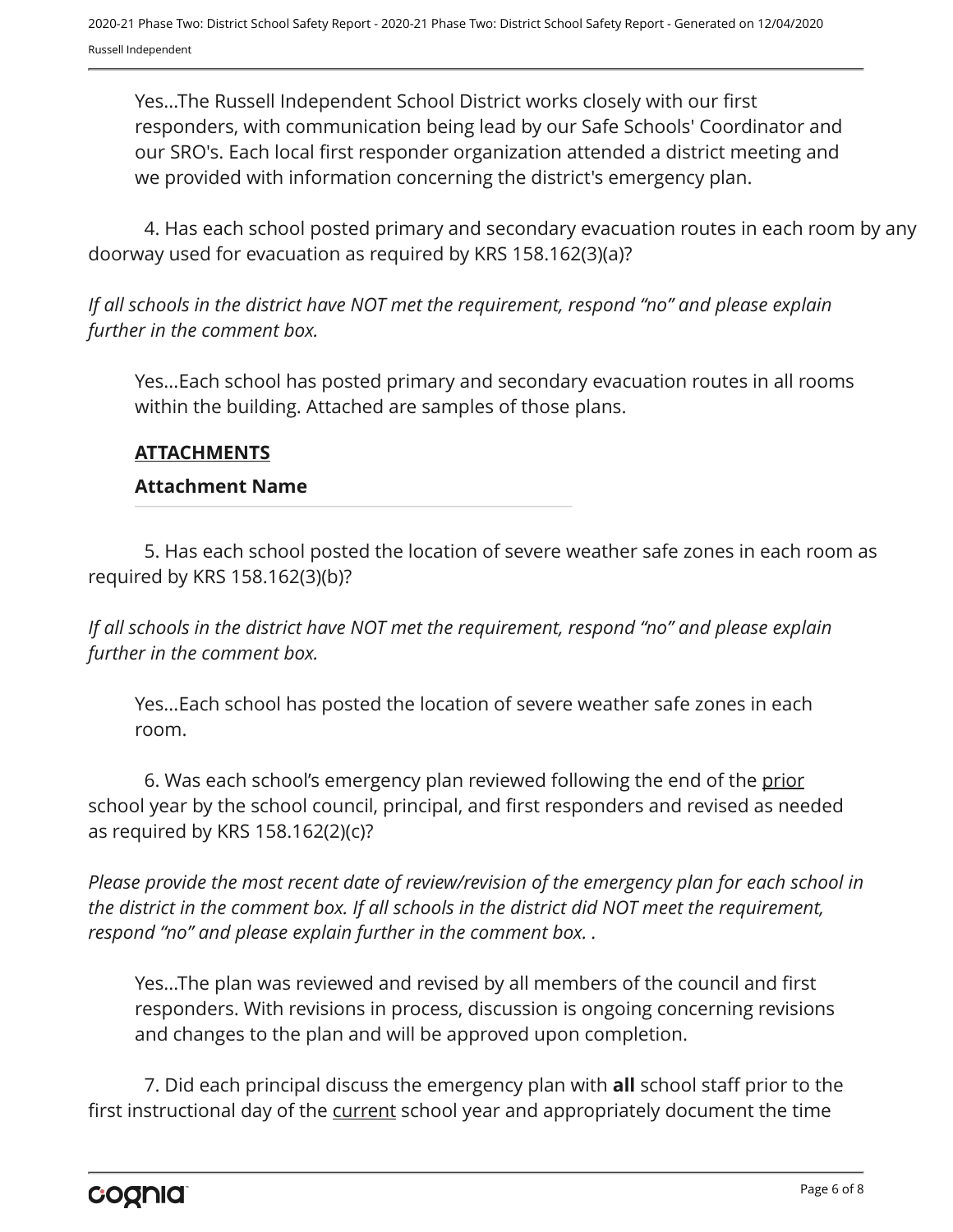and date of such discussion as required by KRS 158.162(2)(d)?

*Please provide the date each school in the district completed this discussion in the comment box. If all schools in the district have NOT met the requirement, respond "no" and please explain further in the comment box.*

Yes...The emergency plan was reviewed and discussed with all staff members on opening day for faculty and staff, which was 8/25/20.

8. During the first 30 instructional days of the current school year, did the principal in each school within the district conduct at least one severe weather drill, one earthquake drill, and one lockdown drill as required by KRS 158.162(5)?

*If all schools in the district did NOT meet the requirement, respond "no" and please explain further in the comment box.*

Yes...All drills have been conducted as required in each of the district's schools.

9. During the month of January during the prior school year, did the principal in each school within the district conduct at least one severe weather drill, one earthquake drill, and one lockdown drill as required by KRS 158.162(5)?

*If all schools in the district did NOT meet the requirement, respond "no" and please explain further in the comment box.*

Yes...All drills were conducted as required in the month of January.

10. Over the immediately preceding twelve months, did each school within the district conduct fire drills in accordance with administrative regulations promulgated by the Department of Housing, Buildings and Construction as required by KRS 158.162(5)?

*If all schools in the district did NOT meet the requirement, respond "no" and please explain further in the comment box.*

Yes...Each school in the district has conducted fire drills based upon regulation in that past twelve months.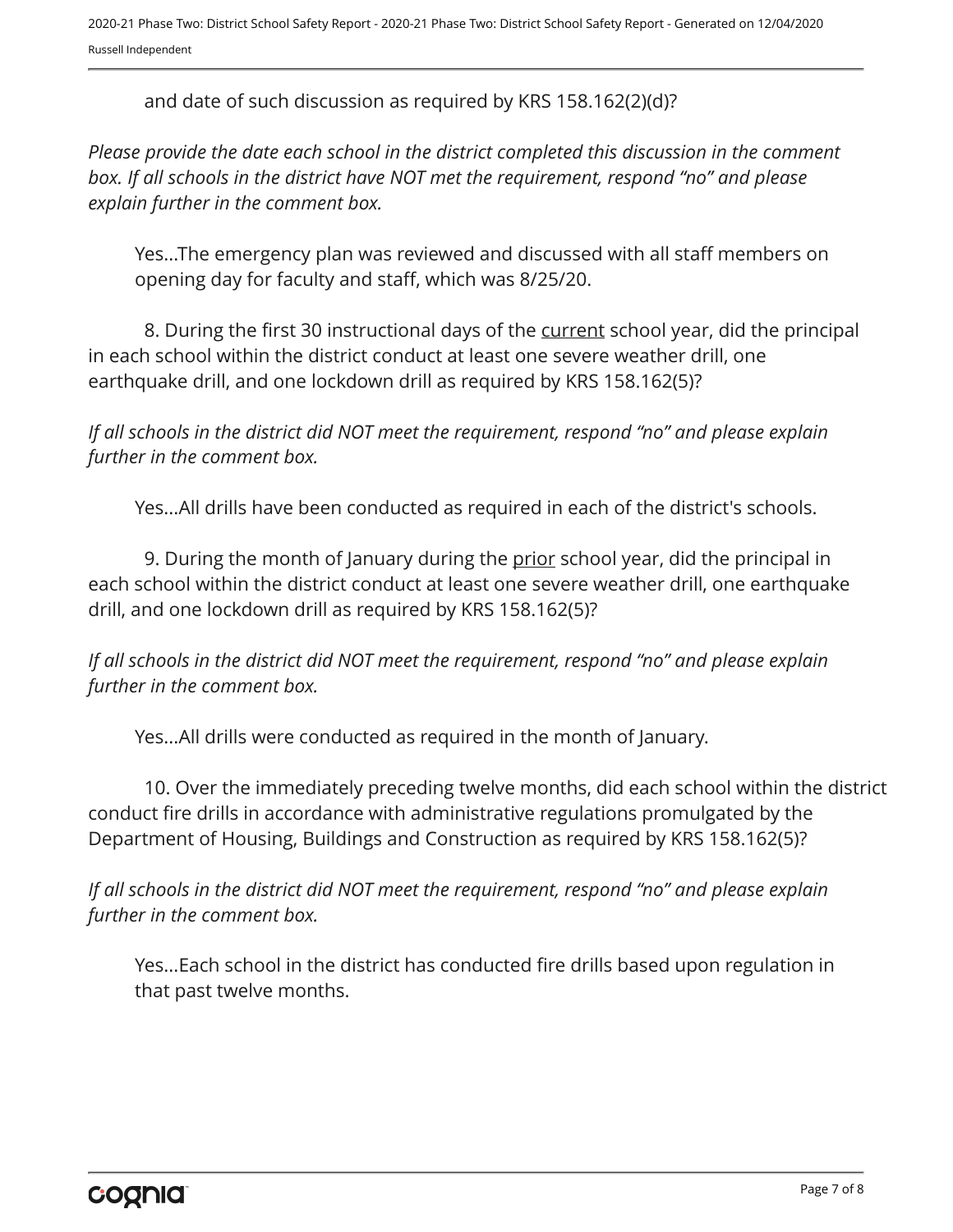# <span id="page-31-0"></span>**Attachment Summary**

| <b>Attachment Name</b>                          | <b>Description</b> | <b>Associated Item(s)</b> |
|-------------------------------------------------|--------------------|---------------------------|
| Evacuation Routes                               |                    | $\cdot$ 4                 |
| $\sum$ RIS Board Policy 5.4                     |                    | $\bullet$                 |
| $\sum$ RIS District Emergency Plan <sup>1</sup> |                    | $\cdot$ 2                 |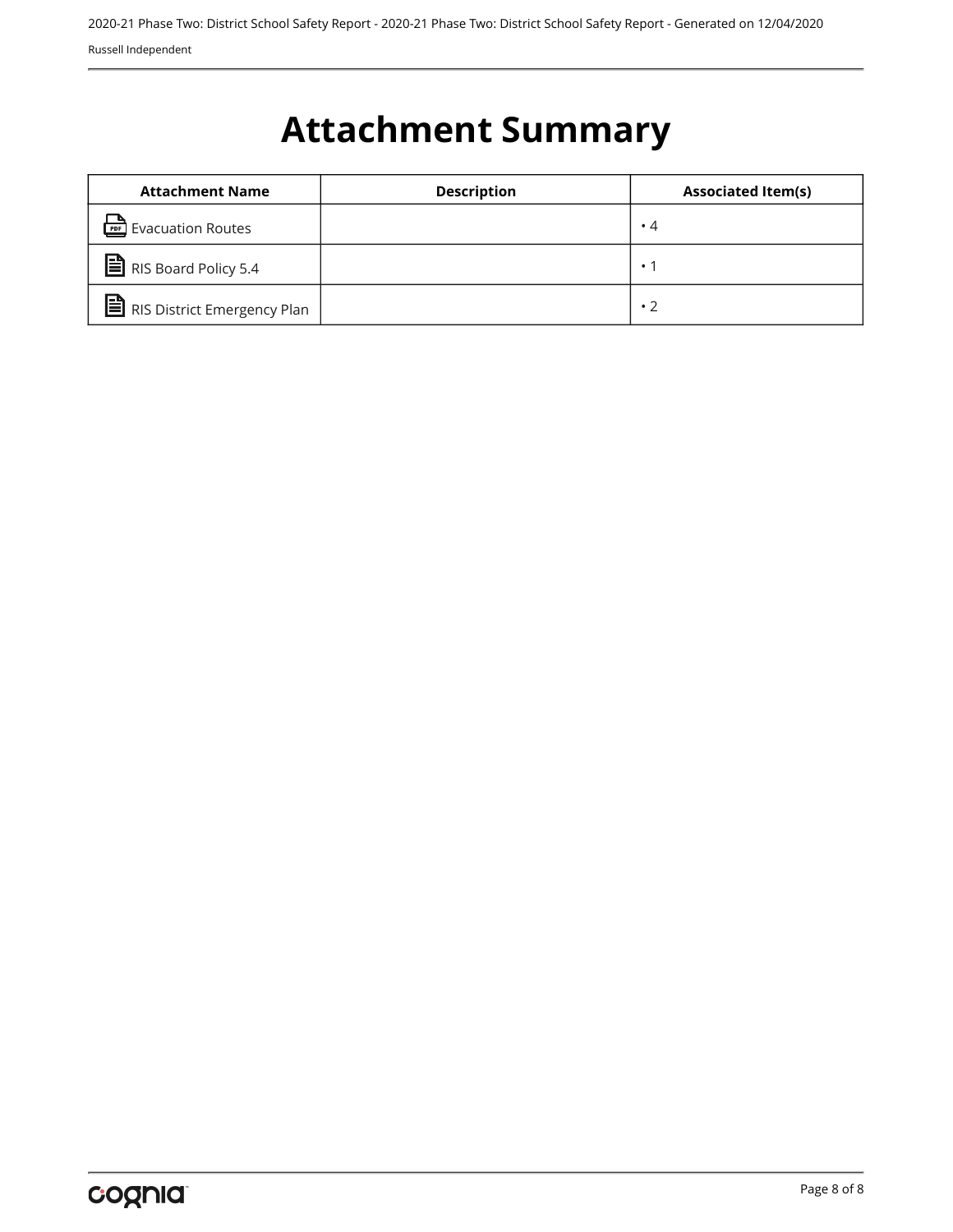

# 2020-21 Phase Three: Professional Development Plan for Districts\_09282020\_15:15

2020-21 Phase Three: Professional Development Plan for Districts

**Russell Independent Michael Horne**

409 Belfont Street Russell, Kentucky, 41169 United States of America

[၁] Diagnostics

©Cognia, Inc.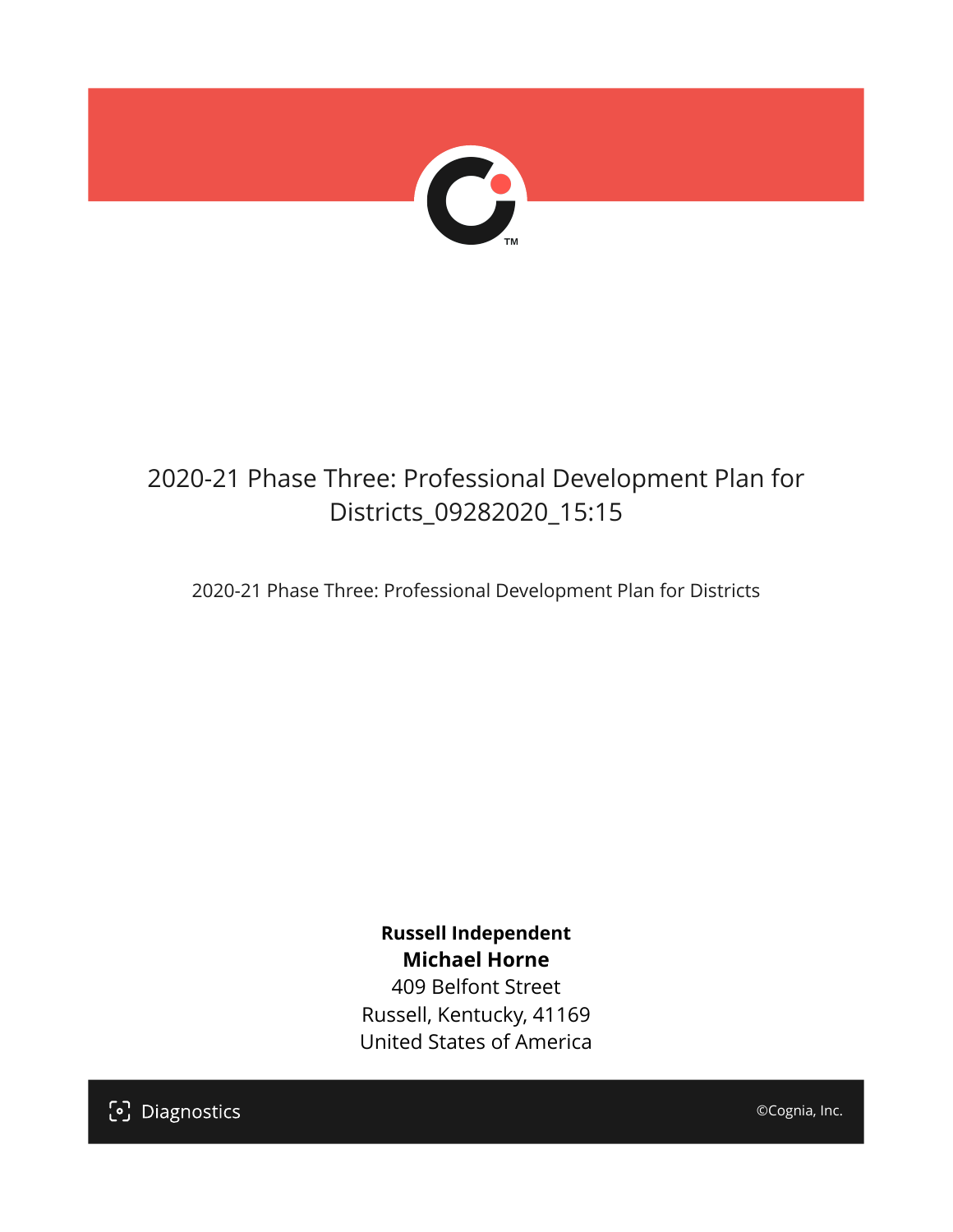2020-21 Phase Three: Professional Development Plan for Districts - 2020-21 Phase Three: Professional Development Plan for

Districts\_09282020\_15:15 - Generated on 12/04/2020

Russell Independent

## **Table of Contents**

| 2020-21 Phase Three: Professional Development Plan for Districts |  |
|------------------------------------------------------------------|--|
| Attachment Summary                                               |  |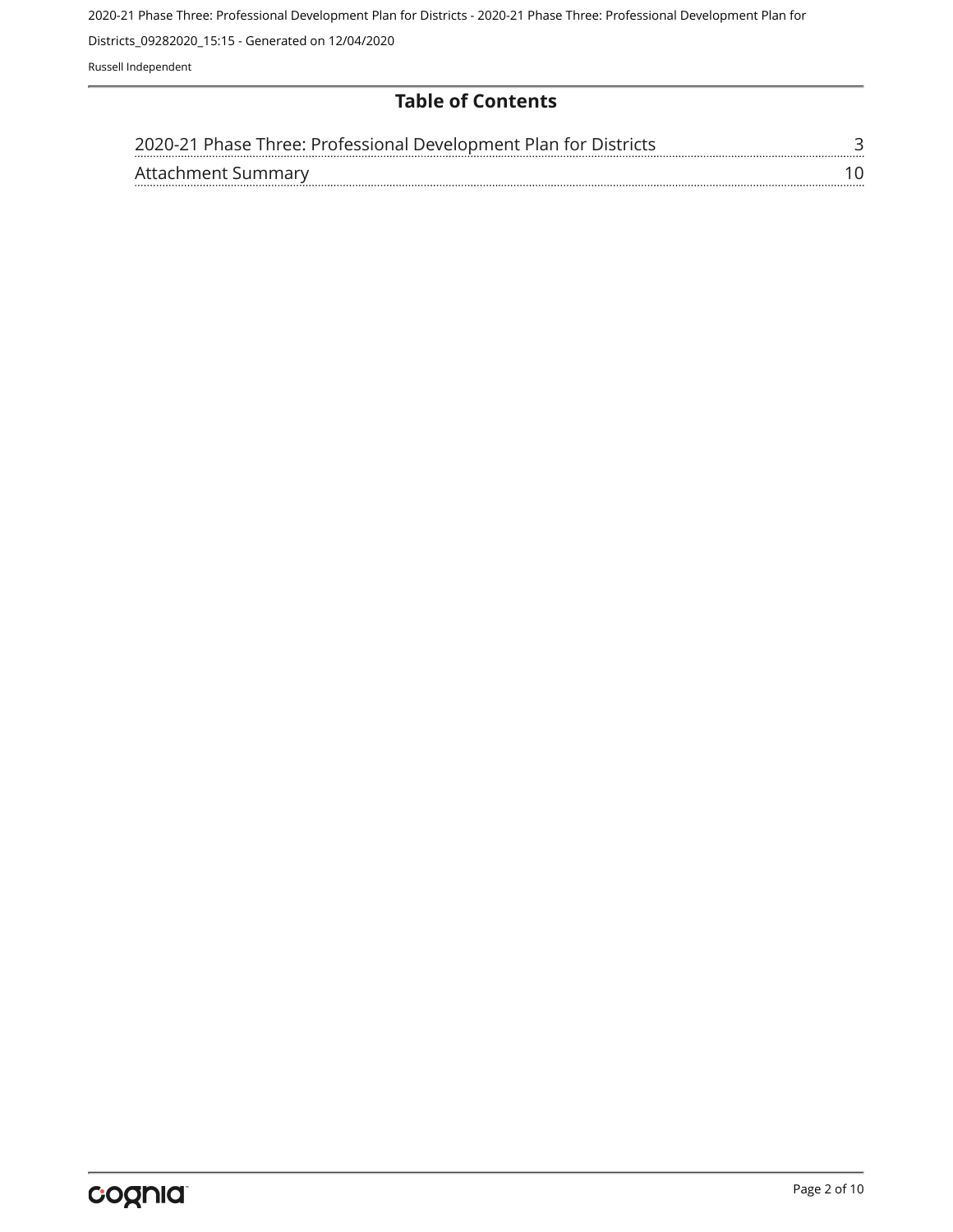2020-21 Phase Three: Professional Development Plan for Districts - 2020-21 Phase Three: Professional Development Plan for Districts\_09282020\_15:15 - Generated on 12/04/2020 Russell Independent

# <span id="page-34-0"></span>**2020-21 Phase Three: Professional Development Plan for Districts**

The purpose of this diagnostic is to support the district in designing and implementing a professional development plan that aligns to the goals established in KRS 158.6451 and the local needs assessment. The basis of the professional development plan aligns to [704 KAR 3:035,](https://apps.legislature.ky.gov/Law/kar/704/003/035.pdf) which states the following:

Annual Professional Development Plan:

Section 2. Each local school and district shall develop a process to design a professional development plan that meets the goals established in KRS 158.6451 and in the local needs assessment. A school professional development plan shall be incorporated into the school improvement plan and shall be made public prior to the implementation of the plan. The local district professional development plan shall be incorporated into the district improvement plan and posted to the local district Web site prior to the implementation of the plan.

Section 3. Each school and local district professional development plan shall contain the following elements:

1. A clear statement of the school or district mission

2. Evidence of representation of all persons affected by the professional development plan

3. A needs assessment analysis

4. Professional development objectives that are focused on the school or district mission, derived from the needs assessment, and specify changes in educator practice needed to improve student achievement; and

5. A process for evaluating impact on student learning and improving professional learning, using evaluation results

1. What is the district's mission?

Our mission is to inspire and empower all students to reach their maximum potential: one student, one lesson, one day at a time.

## **ATTACHMENTS**

#### **Attachment Name**

2. The needs assessment provides the framework for **all** districts to clearly identify their most critical areas for improvement that will be addressed in the planning process through the development of goals, objectives, strategies, and activities.

Based on the most critical areas for improvement identified in the completed needs assessment per [703 KAR 5:225](https://apps.legislature.ky.gov/law/kar/703/005/225.pdf) (3), what are the district's **top two priorities** for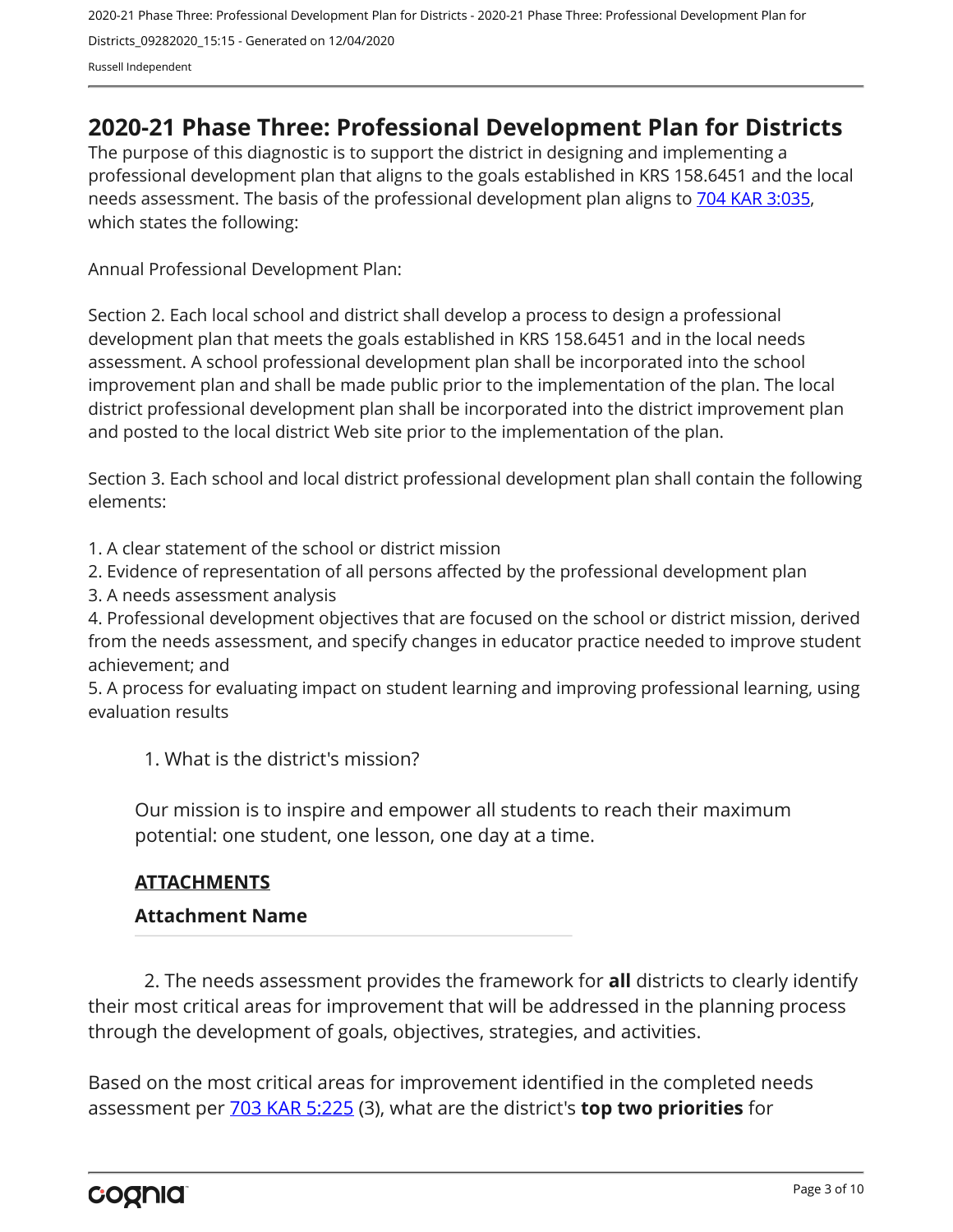2020-21 Phase Three: Professional Development Plan for Districts - 2020-21 Phase Three: Professional Development Plan for Districts\_09282020\_15:15 - Generated on 12/04/2020

Russell Independent

professional development that support continuous improvement?

Our district needs assessment is elicited from the 4 Domains from the Kentucky Framework for Teaching. Our Needs Assessment Results are attached for each school and each school's plan is approved by the SBDM Councils based on the data from the Needs Assessment. Due to the need for continued distance learning during COVID-19, much of our professional development included instructional technology strategies and virtual teaching as top priorities.

#### **ATTACHMENTS**

#### **Attachment Name**

3. How do the identified **top two priorities** for professional development relate to district goals?

Needs Assessment Conclusions for Russell Independent: Based on the following data collected, our schools SBDM Councils have approved the following professional development for the 2020-2021 school year. Our district is committed to job-embedded professional learning. We will continue with our district initiatives of technology integration, Google certifications, writing instruction focused on common language and structures, and math alignment work. Russell Independent is focused on true professional learning experiences rather than simply meeting professional development requirements. Professional learning emphasizes that learning is a process that continues over time, extends into practice, and expects results for both educators and students. Professional learning is ongoing, relevant, and job-embedded learning for educators at all stages of career development. Professional learning provides opportunities for individual and collaborative professional study, analysis, application, and reflection relevant to ongoing improvements in professional practice and student achievement. Russell Independent's Board Policy 3.19 AP 1 addresses the professional development requirement for certified staff members annually.

## **ATTACHMENTS**

#### **Attachment Name**

4a. For the first priority need, what are the specific objectives for the professional development aligned to the district goal(s)? Consider the long and short term changes that need to occur in order to meet the goal.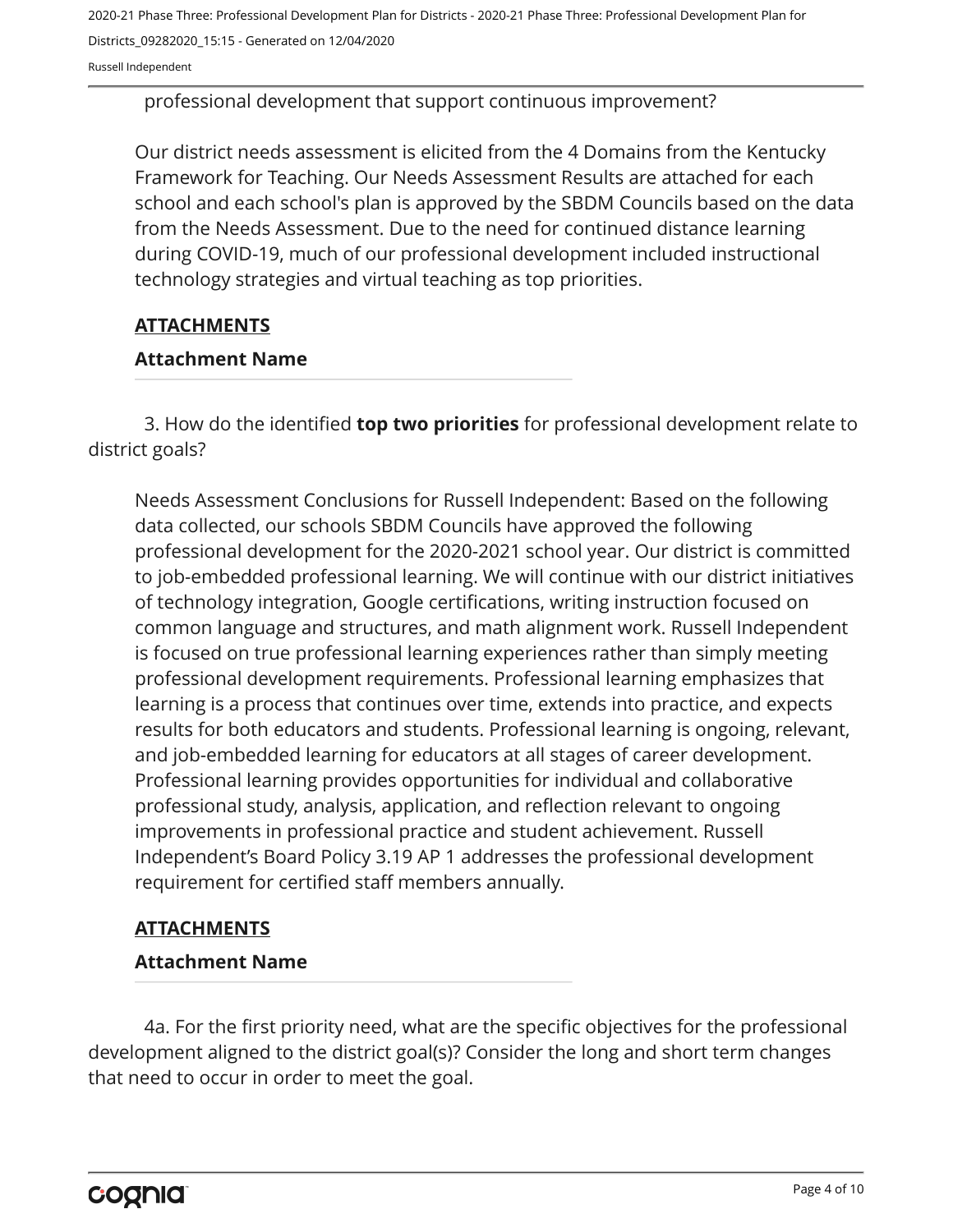2020-21 Phase Three: Professional Development Plan for Districts - 2020-21 Phase Three: Professional Development Plan for

Districts\_09282020\_15:15 - Generated on 12/04/2020

Russell Independent

Our teachers had varied degrees of their level of knowledge regarding instructional technology strategies. While some were well versed and had participated in numerous training over the years and had obtained technology certifications, others were still at a novice level. In the spring of 2020, we began making plans to streamline the possibility of both short term and long-term distance learning. To prepare we refreshed all teacher workstations to include hardware needed for this type of instruction. In addition, we purchased an IPod Touch for every instructor to enable use at home or at school. The platforms chosen to be utilized for this type of instruction were: Google Classroom, Google Meet, (and G Suite for education) and Clever integrated applications, (Edmentum, HMH Reading and Math Series, Flipgrid, etc.). The summer of 2020 was spent doing short term (get up to speed) training on utilizing the new hardware and expanded understanding of existing software and its use in instruction. Strategies on which we focused were: effective screen sharing, effective question and answer techniques in a virtual world, responsibly handling bandwidth, and effectively modifying assignments when needed due to accessibility issues. Our long-term goals are for the Digital Learning Coach/CIO to touch base with the instructional leaders at each school to determine ongoing needs and craft the professional learning to meet the ongoing needs of instructional technology for virtual teaching. We continue to model the modification of assignments to be device agnostic since we are not currently a one-to-one district and students utilize personal devices from home.

4b. What are the intended results? (student outcomes; educator beliefs, practices, etc.)

The intended results are that we make virtual learning experiences as effective as in-person experiences. This practice makes the learning objective mission-critical first and then the decision of assessment also becomes paramount. Because teachers may not see students daily, they must devise a way to access whether or not a student is internalizing and assimilating the content to mastery. This cannot be done one time per week. This needs to be ongoing and formative. It may also need to be modified such as using G Suite, etc. to be as close to daily as possible.

4c. What will be the indicators of success? Consider the completed actions or markers that need to occur that would indicate the goals and objectives have been achieved.

Participation will be one way of monitoring success during virtual instruction. Teachers will use formative assessment as well as summative assessment virtual instructional strategies, completion towards work assigned digitally, dialogue between the teacher and student or families about virtual instructional practices, and monitoring of resource usage. We will monitor the proficiency level of teachers by anecdotal walkthroughs of instructional leaders including the Digital Learning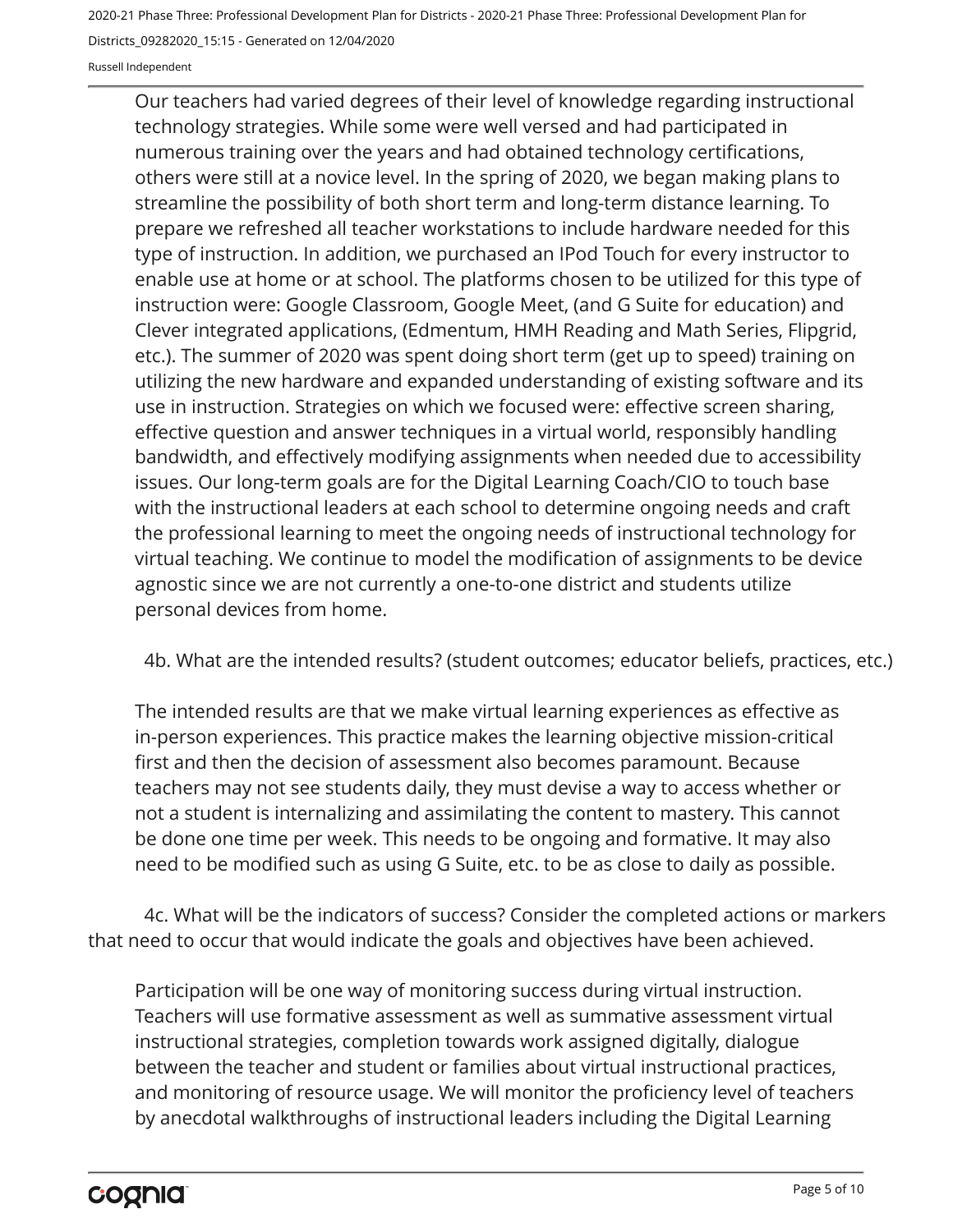Russell Independent

Coaches, feedback or questions asked of teachers and a fall survey of their current needs for ongoing professional learning for the remainder of the year.

4d. Who is the targeted audience for the professional development?

All our certified teachers and administrators as well as some of our instructional assistants are the targeted audience for professional learning.

4e. Who is impacted by this component of professional development? (students, teachers, principals, district leaders, etc.)

The goal of our professional development is to positively impact students, teachers, and all administrators. These instructional strategies have been employed from the top down to model sound practices

4f. What resources are needed to support the professional development? (staff, funding, technology, materials, time, etc.)

CARES and GEARS were used to support technology. PPE and Food Service distribution came first regarding those funds followed by technology needs. The district utilized a classroom teacher, paying them a stipend to help deliver in-person PD in small groups following all COVID guidelines. As we are not a one-to-one district, district money was also utilized to ensure all students with a need received a device. Additional funding is needed for our district to become one-to-one. DLC/ CIO will provide additional professional development for the remainder of the year as well as job-embedded professional learning. Networking with state DLC's will continue this year. We have hired an additional technician to assist at the schools to try to reduce downtown since instruction is dependent upon the hardware.

4g. What ongoing supports will be provided for professional development implementation? (coaching, professional learning communities, follow up, etc.)

During the month of December, KYSTE is providing free membership to all teachers and will be offering professional development that we will utilize. Time will always be an issue, but we will maximize our schedules to be able to provide professional development as well as job-embedded professional learning during the school year. Additionally, KYGoDigital will be offering free PD to teachers across the state that we will take part in participation. In addition, we will be offering courses in: -Digital Citizenship for Teachers -KYVL (many resources are Google compatible) -Individual Google Tools (Slides, Docs, etc.) -Level 1 Google Certification (spread over several 1 hour sessions) -Apple Teacher Certification (spread over several 1-hour sessions)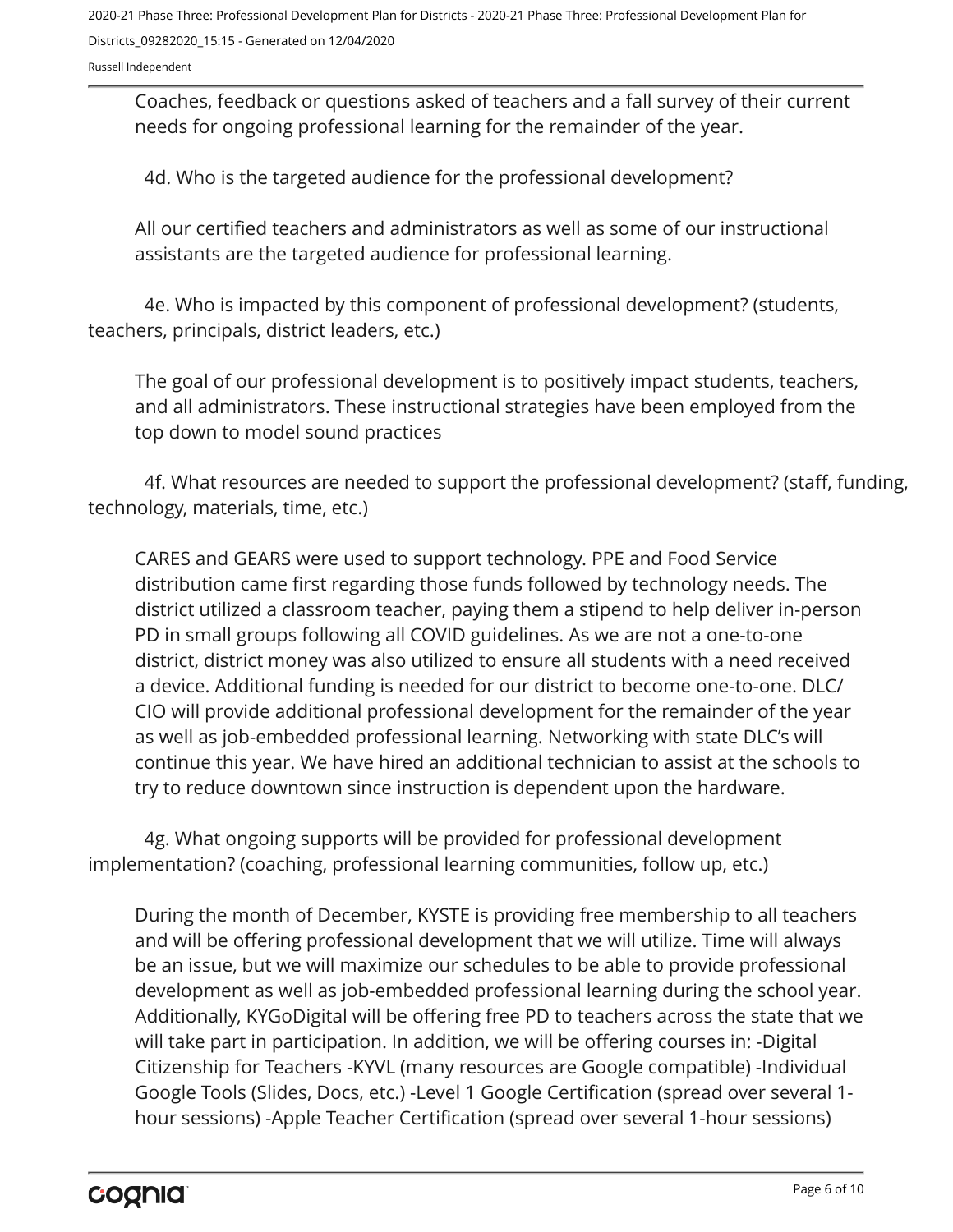Russell Independent

-Flipgrid -Canva (Google Classroom compatible) -KAMI -PBS Learning Media (Google Classroom compatible) Teachers are currently working in small cadres to complete various certifications in conjunction with DLC/CIO.

#### **ATTACHMENTS**

#### **Attachment Name**

4h. How will the professional development be monitored for evidence of implementation? Consider data (student work samples, grade-level assessments, classroom observations, etc.) that will be gathered, persons responsible and frequency of data analysis.

We will monitor the implementation of professional development by surveys, walkthroughs, Zoom meetings, data from Google Classroom, and Clever Analytics.

5a. For the second priority need, what are the specific objectives for the professional development aligned to the district goal(s)? Consider the long and short term changes that need to occur in order to meet the goal.

Our district wanted to create a set up for synchronous learning, virtual and in person. Our goal was for teachers to seamlessly integrate both scenarios fluidly. For virtual instruction, we trained teachers by streaming live lessons which included PD on hardware and software. To ensure responsible use of bandwidth, teachers are also trained on recording and scheduling lessons in Google Classroom. The longterm goal for the foreseeable future is that students know the procedures, to enable optimal learning in either situation.

5b. What are the intended results? (student outcomes; educator beliefs, practices, etc.)

The intended results are for teachers to realize that good instructional practices are focused on content and measurable evaluation in a virtual setting. Also, the teachers need to be able to discern if a student has mastered the content and to effectively communicate a student's grasp of content during distance learning. PD throughout the summer and the school year will focus on ways that this can be effectively implemented.

5c. What will be the indicators of success? Consider the completed actions or markers that need to occur that would indicate the goals and objectives have been achieved.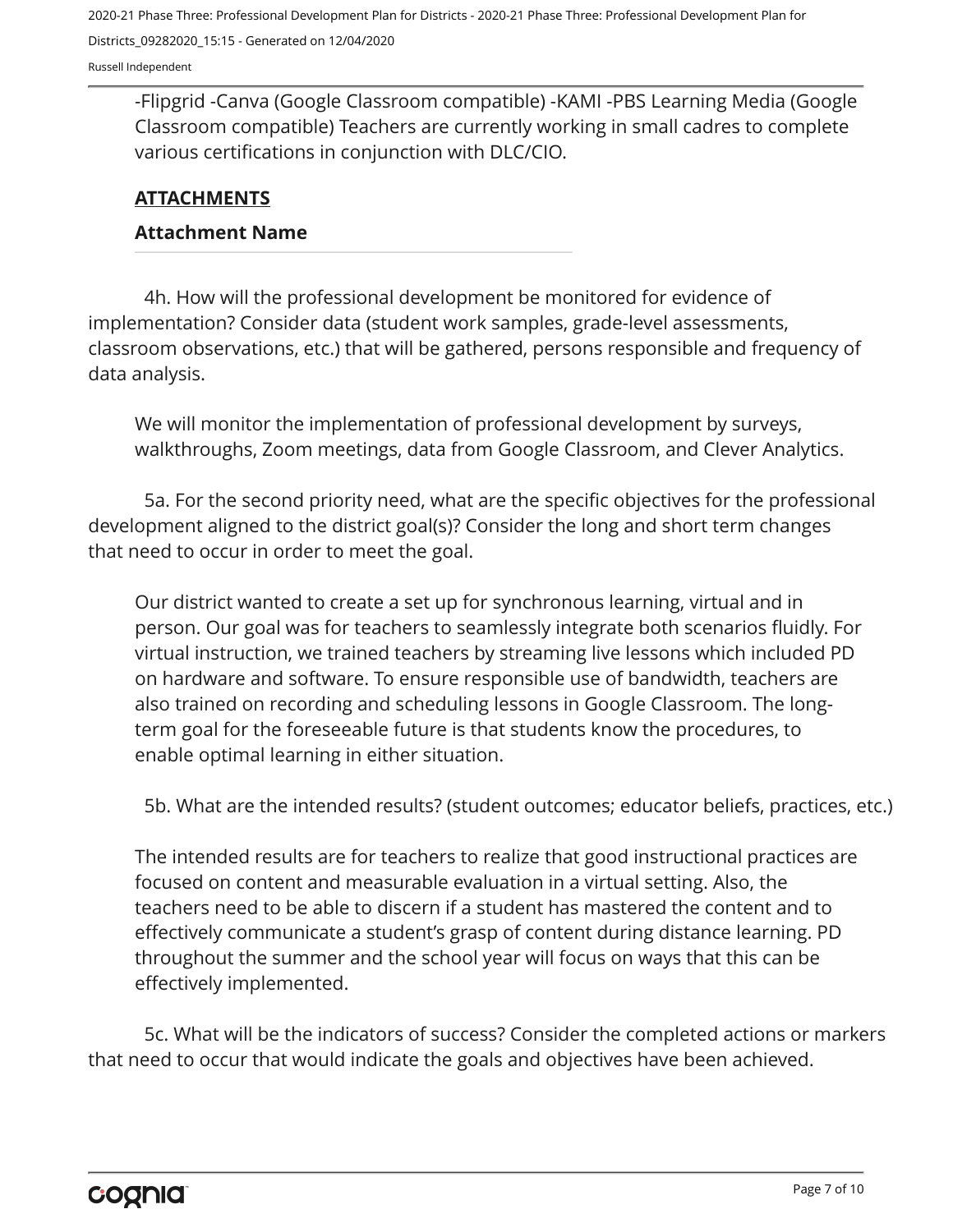Russell Independent

Success will be measured by ongoing embedded professional learning with our DTC/CIO during the year during instruction. We plan to survey teachers as to their needs related to virtual instruction and plan to address those needs through PD activities and ongoing professional learning. We will continue to track and monitor student progress during our blended learning and perhaps 100% virtual instruction terms during the year. If students are not able to be successful, our team of school and district leaders will work with teachers and families to plan so that students can be successful.

5d. Who is the targeted audience for the professional development?

All our certified teachers and administrators as well as some of our instructional assistants are the targeted audience for professional learning.

5e. Who is impacted by this component of professional development? (students, teachers, principals, district leaders, etc.)

The goal of our professional development is to positively impact students, teachers, and all administrators.

5f. What resources are needed to support the professional development? (staff, funding, technology, materials, time, etc.)

CARES and GEARS were used to support technology. PPE and Food Service distribution came first regarding those funds followed by technology needs. The district utilized a classroom teacher, paying them a stipend to help deliver in-person PD in small groups following all COVID guidelines. As we are not a one-to-one district, district money was also utilized to ensure all students with a need received a device. Additional funding is needed for our district to become one-to-one. DLC/ CIO will provide additional professional development for the remainder of the year as well as job-embedded professional learning. Networking with state DLC's will continue this year. We have hired an additional technician to assist at the schools to try to reduce downtown since instruction is dependent upon the hardware.

5g. What ongoing supports will be provided for professional development implementation? (coaching, professional learning communities, follow up, etc.)

During the month of December, KYSTE is providing free membership to all teachers and will be offering professional development that we will utilize. Time will always be an issue, but we will maximize our schedules to be able to provide professional development as well as job-embedded professional learning during the school year.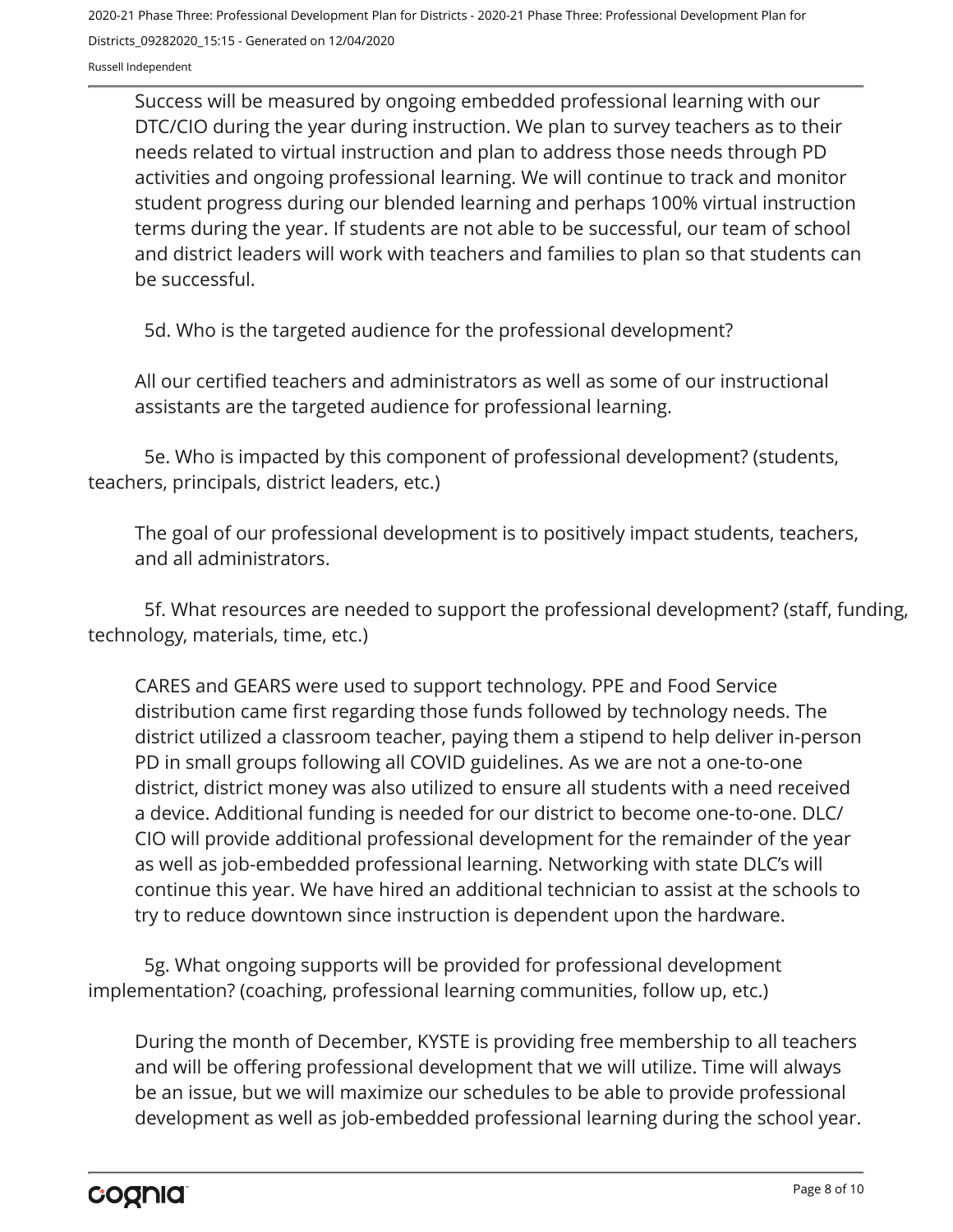Russell Independent

Additionally, KYGoDigital will be offering free PD to teachers across the state that we will take part in participation. In addition, we will be offering courses in: -Digital Citizenship for Teachers -KYVL (many resources are Google compatible) -Individual Google Tools (Slides, Docs, etc.) -Level 1 Google Certification (spread over several 1 hour sessions) -Apple Teacher Certification (spread over several 1-hour sessions) -Flipgrid -Canva (Google Classroom compatible) -KAMI -PBS Learning Media (Google Classroom compatible) Teachers are currently working in small cadres to complete various certifications in conjunction with DLC/CIO.

#### **ATTACHMENTS**

#### **Attachment Name**

5h. How will the professional development be monitored for evidence of implementation? Consider data (student work samples, grade-level assessments, classroom observations, etc.) that will be gathered, persons responsible and frequency of data analysis.

We will monitor the implementation of professional development by surveys, walkthroughs, Zoom meetings, data from Google Classroom, and Clever Analytics. Building leadership and district leadership will monitor the evidence gathered monthly at a minimum.

6. Optional Extension: If your district has identified additional professional development priorities that you would like to include, you may upload an attachment with the answers to question 3 and a-h as seen in questions 4 and 5. If you do not wish to include an optional extension, please list N/A in the space provided below.

NA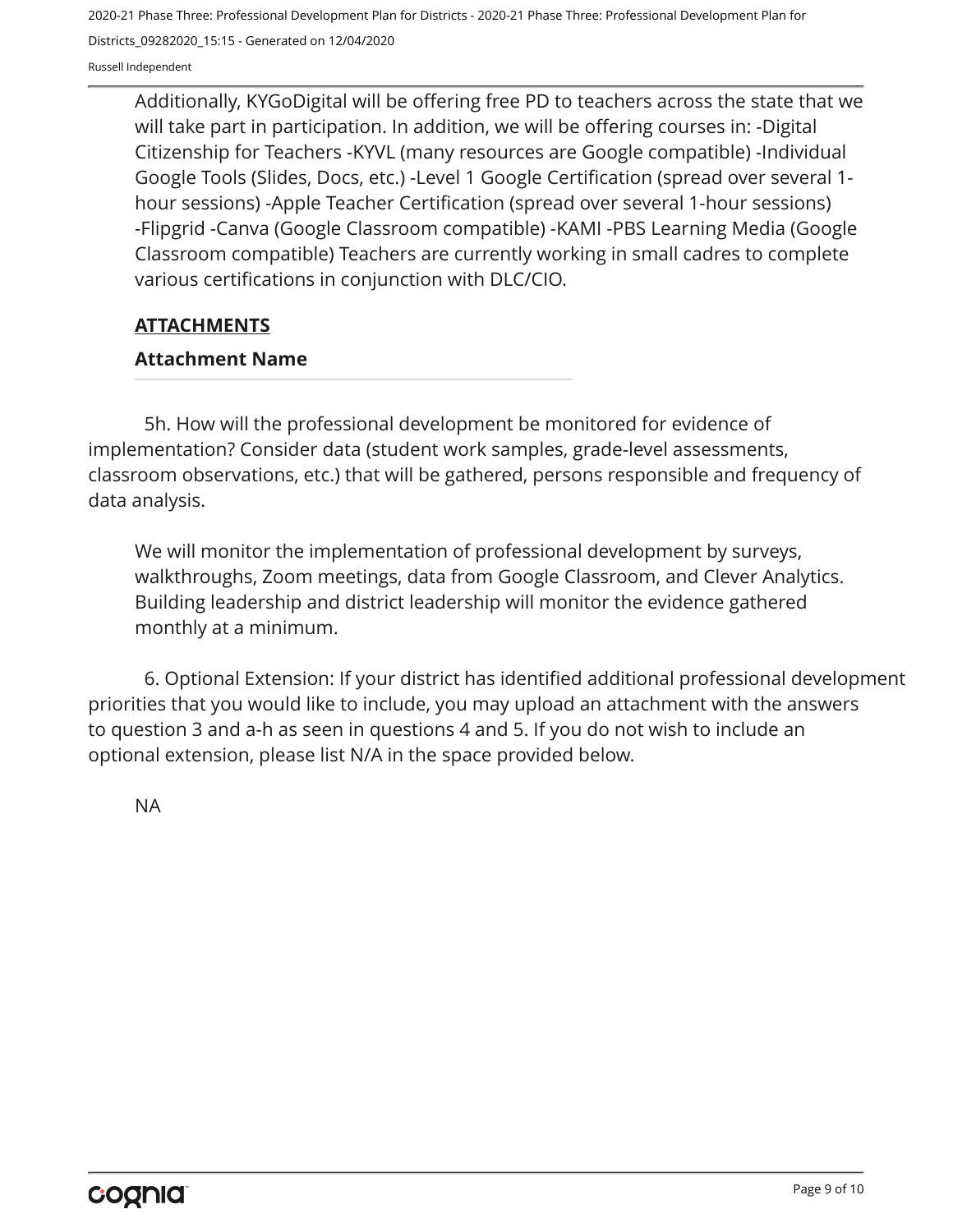2020-21 Phase Three: Professional Development Plan for Districts - 2020-21 Phase Three: Professional Development Plan for

Districts\_09282020\_15:15 - Generated on 12/04/2020

Russell Independent

# **Attachment Summary**

| <b>Attachment Name</b>               | <b>Description</b> | <b>Associated Item(s)</b>             |
|--------------------------------------|--------------------|---------------------------------------|
| B<br>2020-2021 District and School   |                    | $\cdot$ 1<br>$\cdot$ 2                |
| PD Plans                             |                    | $\cdot$ 3                             |
| B                                    |                    | $\bullet$<br>$\cdot$ 2                |
| Fall Technology PD Survey<br>Results |                    | $\cdot$ 3<br>$\cdot$ 4g<br>$\cdot$ 5g |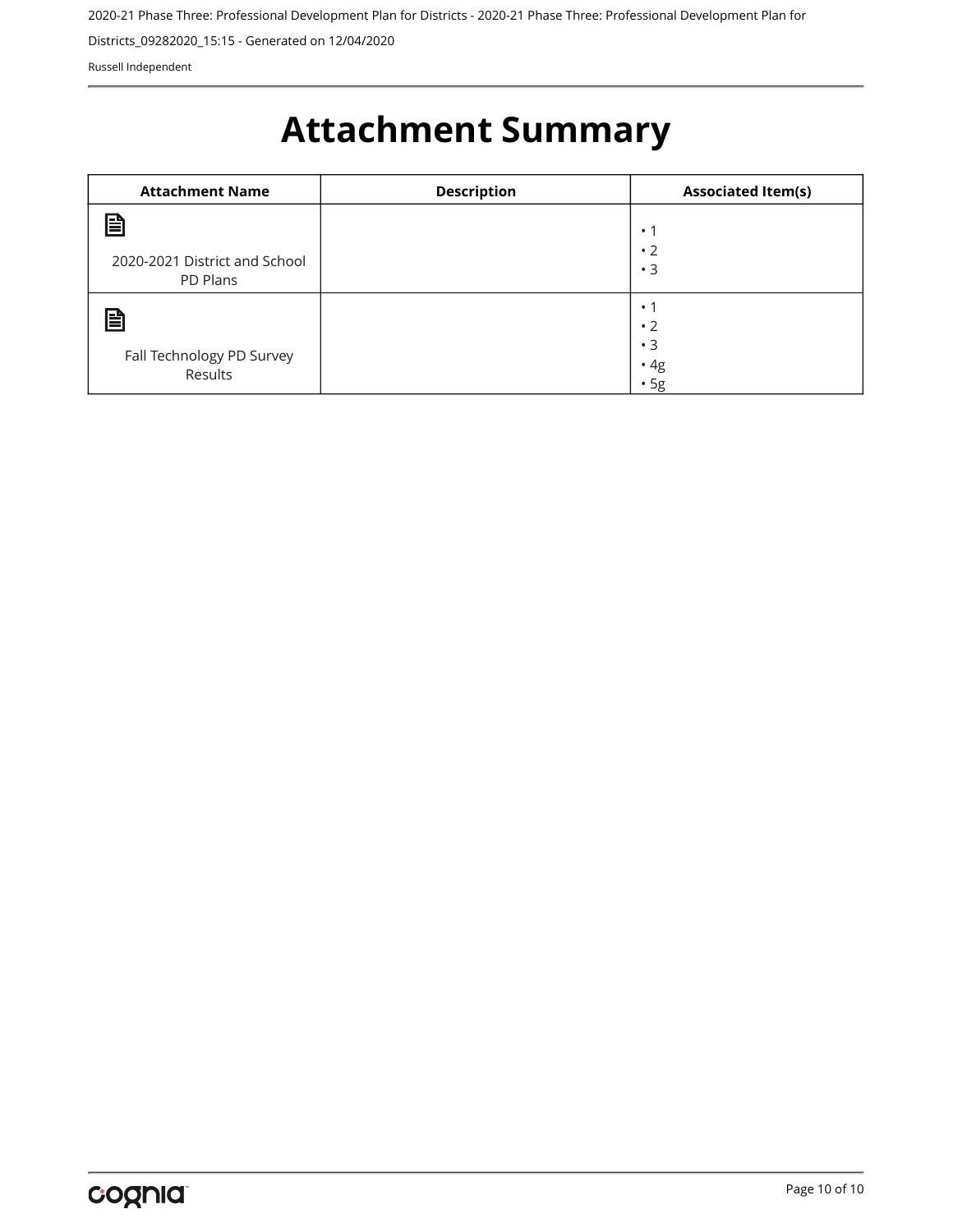

# 2020-2021 Phase Three: Comprehensive District Improvement Plan

2020-2021 Phase Three: Comprehensive District Improvement Plan

**Russell Independent Michael Horne** 409 Belfont Street Russell, Kentucky, 41169 United States of America

[၁] Diagnostics

©Cognia, Inc.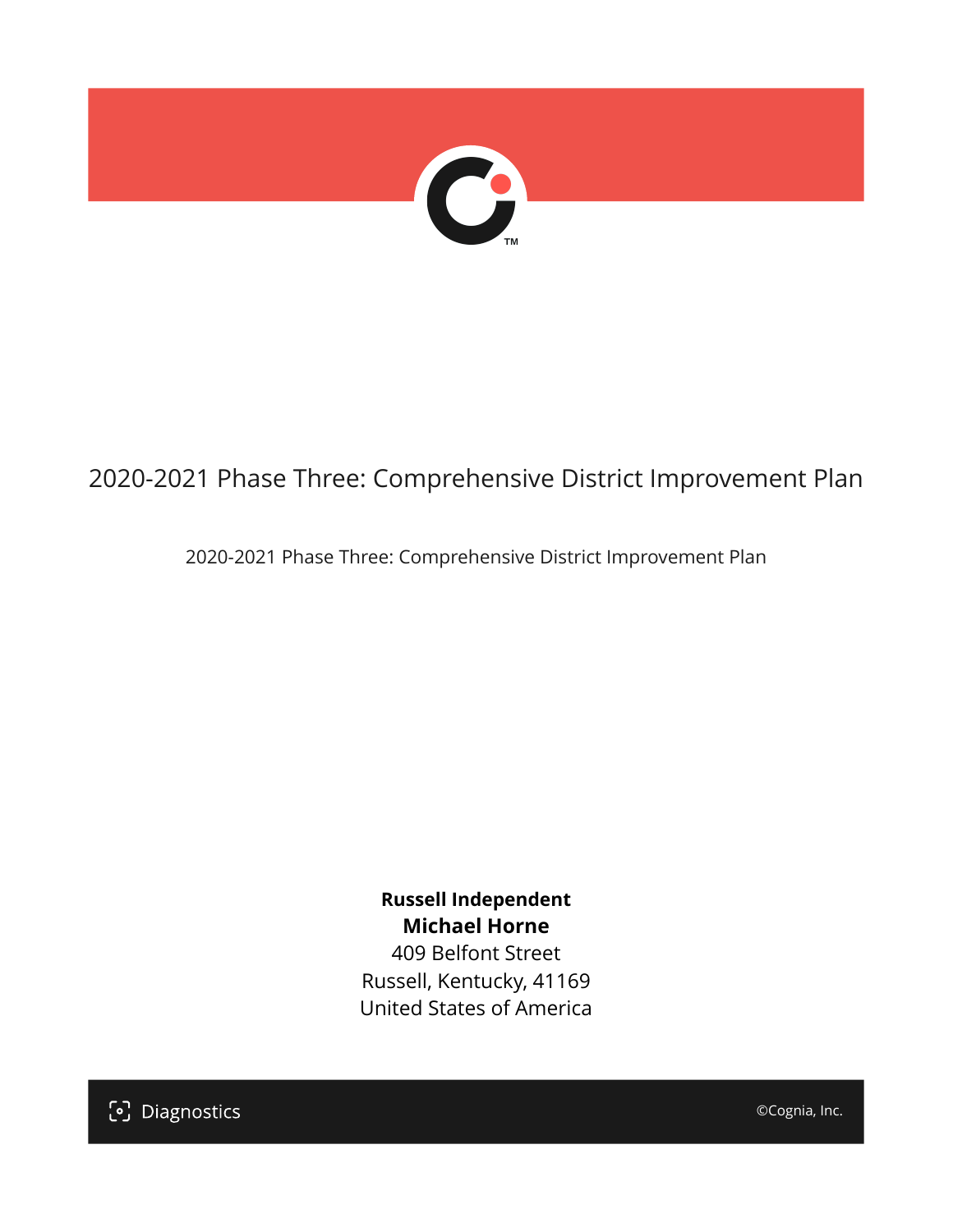2020-2021 Phase Three: Comprehensive District Improvement Plan - 2020-2021 Phase Three: Comprehensive District Improvement Plan - Generated on 12/04/2020 Russell Independent

#### **Table of Contents**

| 2020-21 Phase Three: Comprehensive District Improvement Plan |  |
|--------------------------------------------------------------|--|
| Affachment Summary                                           |  |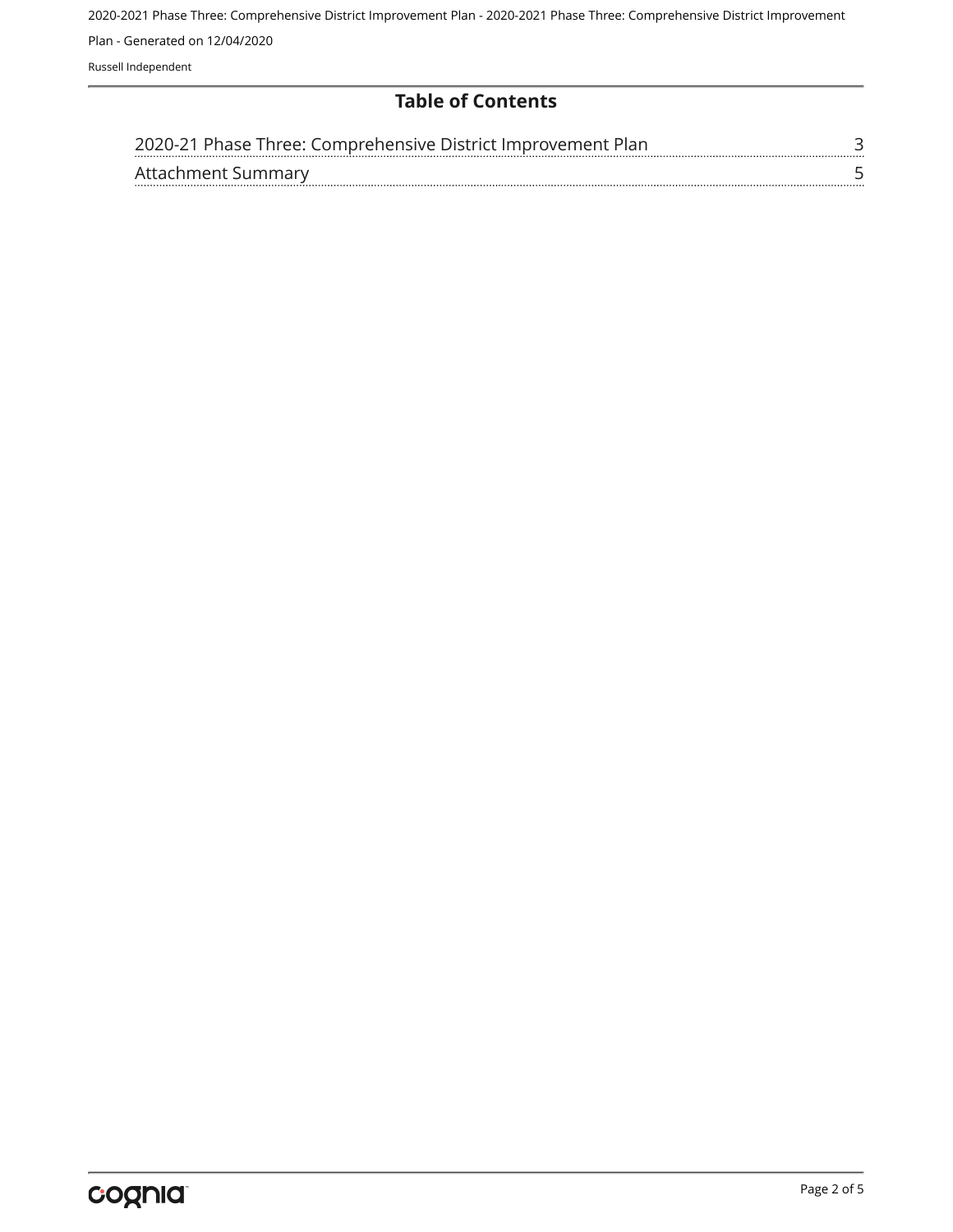2020-2021 Phase Three: Comprehensive District Improvement Plan - 2020-2021 Phase Three: Comprehensive District Improvement Plan - Generated on 12/04/2020 Russell Independent

### <span id="page-44-0"></span>**2020-21 Phase Three: Comprehensive District Improvement Plan**

District improvement efforts are a collaborative process involving multiple stakeholders. During the improvement planning process, leaders focus on priority needs, district funding, and closing achievement gaps between identified subgroups of students. When implemented with fidelity, the Comprehensive District Improvement Plan (CDIP) cultivates an environment that promotes student growth and achievement.

**Goal:** Long-term three to five-year targets based on the six (6) required district goals: proficiency, separate academic indicator, achievement gap closure, graduation rate, growth, and transition readiness. Long-term targets should be informed by The Needs Assessment for Districts.

**Objective:** Short-term target to be attained by the end of the current academic year. There can be multiple objectives for each goal.

**Strategy:** An approach to systematically address the process, practice, or condition that the district will focus its efforts upon in order to reach its goals or objectives. There can be multiple strategies for each objective. The strategy can be based upon Kentucky's six (6) Key Core Work Processes listed below or another established improvement approach (i.e. *Six Sigma, Shipley, Baldridge, etc.*).

**Activity:** Actionable steps used to deploy the chosen strategy. There can be multiple activities for each strategy.

**Key Core Work Processes:** A series of processes identified by the Kentucky Department of Education that involve the majority of an organization's workforce and relate to its core competencies. These are the factors that determine an organization's success and help it prioritize areas for growth.

[KCWP 1: Design and Deploy Standards](https://education.ky.gov/school/csip/Documents/KCWP%201%20Strategic%20Design%20and%20Deploy%20Standards.pdf) [KCWP 2: Design and Deliver Instruction](https://education.ky.gov/school/csip/Documents/KCWP%202%20Strategic%20Design%20and%20Deliver%20Instruction.pdf) [KCWP 3: Design and Deliver Assessment Literacy](https://education.ky.gov/school/csip/Documents/KCWP%203%20Strategic%20Design%20and%20Deliver%20Assessment%20Literacy.pdf) [KCWP 4: Review, Analyze and Apply Data](https://education.ky.gov/school/csip/Documents/KCWP%204%20Strategic%20Review%20Analyze%20and%20Apply%20Data.pdf) [KCWP 5: Design, Align and Deliver Support](https://education.ky.gov/school/csip/Documents/KCWP%205%20Strategic%20Design%20Align%20Deliver%20Support%20Processes.pdf) [KCWP 6: Establishing Learning Culture and Environment](https://education.ky.gov/school/csip/Documents/KCWP%206%20Strategic%20Establish%20Learning%20Culture%20and%20Environment.pdf)

**Measure of Success:** Criteria that shows the impact of the work. The **measures** may be quantitative or qualitative but are observable in some way.

**Progress Monitoring:** Process used to assess the implementation of the plan, the rate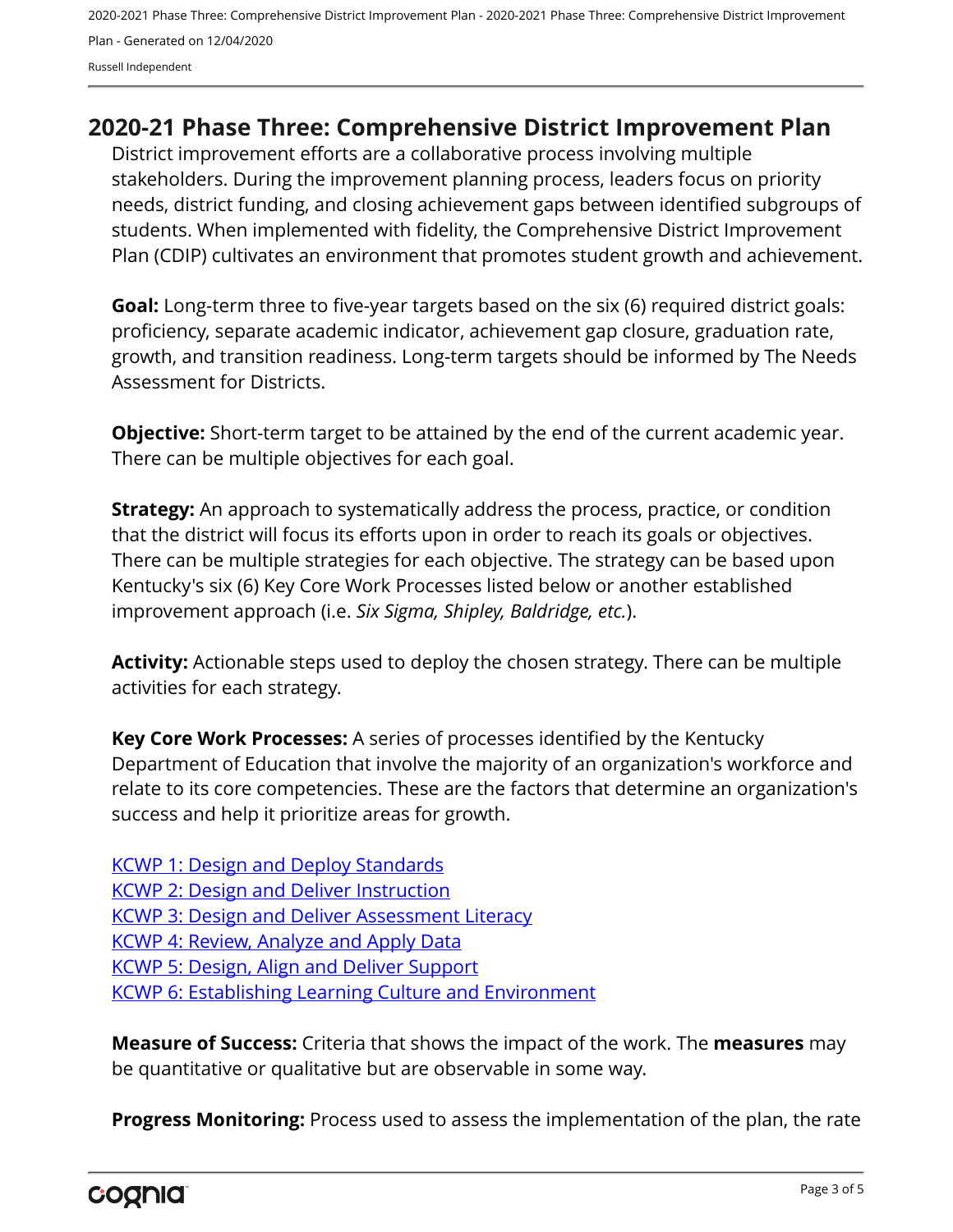2020-2021 Phase Three: Comprehensive District Improvement Plan - 2020-2021 Phase Three: Comprehensive District Improvement Plan - Generated on 12/04/2020

Russell Independent

of improvement, and the effectiveness of the plan. Should include timelines and responsible individuals.

**Funding:** Local, state, or federal funds/grants used to support (or needed to support) the improvement initiative.

There are six (6) required district goals:

• Proficiency, separate academic indicator, achievement gap closure, graduation rate, growth, and transition readiness.

The required school goals include the following:

• For elementary/middle school, these include proficiency, separate academic indicator, achievement gap, and, growth.

• For high school, these include proficiency, separate academic indicator, achievement gap, graduation rate, and transition readiness.

. a. Develop your Strategic Goals using the **[Comprehensive District Improvement](https://education.ky.gov/school/csip/Documents/KDE Comprehensive Improvement Plan for District.docx)** [Plan Template.](https://education.ky.gov/school/csip/Documents/KDE Comprehensive Improvement Plan for District.docx)

b. **Upload** your completed Comprehensive District Improvement Plan in the attachment area below.

#### **You may enter an optional narrative about your Comprehensive District Improvement Plan below. If you do not have an optional narrative, enter N/A.**

Due to COVID, state testing did not occur for the 2019-2020 year and our goals are continuations of goals from the previous set of test data.

#### **ATTACHMENTS**

#### **Attachment Name**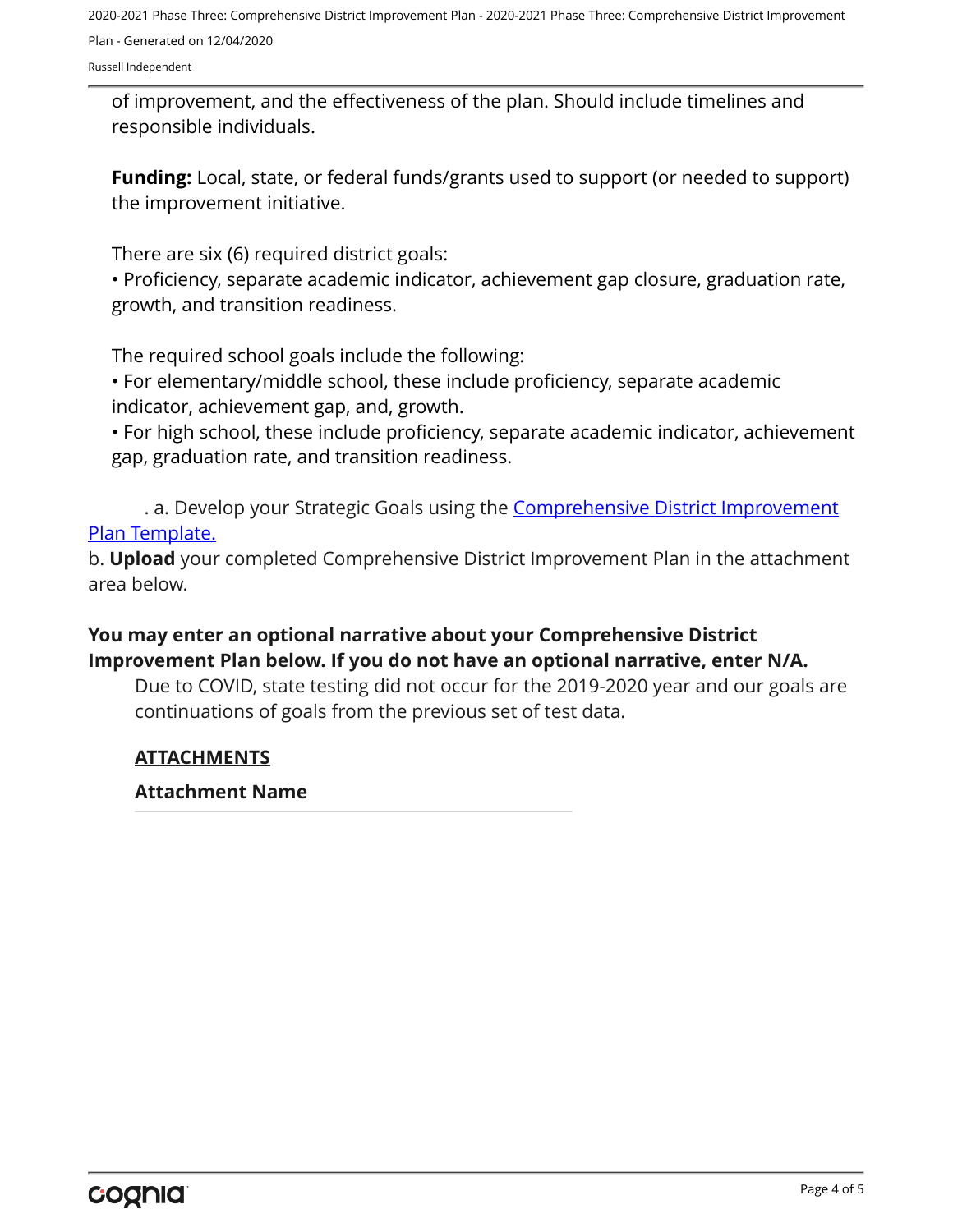2020-2021 Phase Three: Comprehensive District Improvement Plan - 2020-2021 Phase Three: Comprehensive District Improvement

Plan - Generated on 12/04/2020

Russell Independent

# <span id="page-46-0"></span>**Attachment Summary**

| Attachment Name | <b>Description</b> | <b>Associated Item(s)</b> |
|-----------------|--------------------|---------------------------|
| Goals 2020-2021 |                    |                           |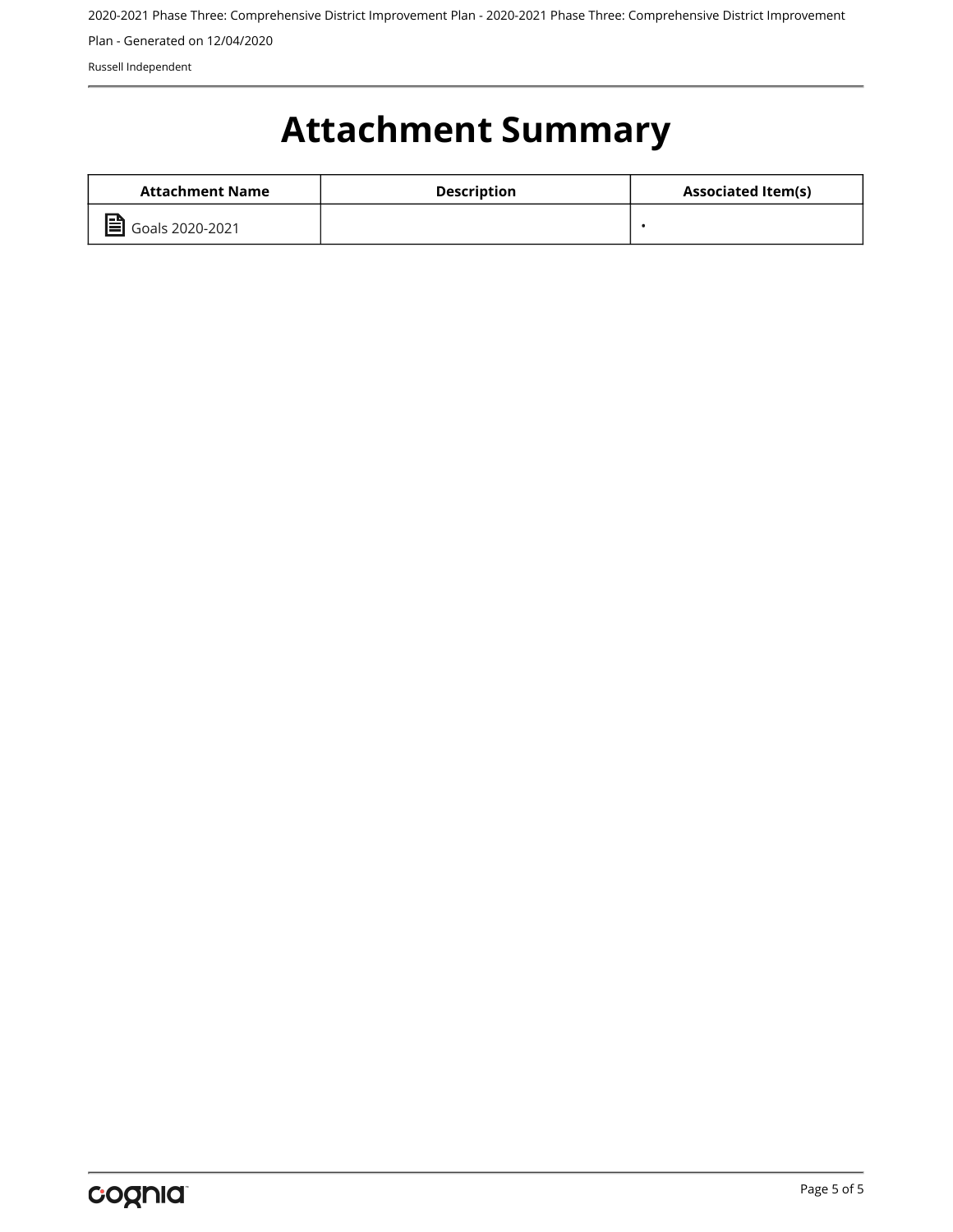## Comprehensive District Improvement Plan (CDIP)

#### Rationale

District improvement efforts are a collaborative process involving multiple stakeholders. Through the improvement planning process, leaders focus on priority needs, district funding, and closing achievement gaps among identified subgroups of students. When implemented with fidelity, the Comprehensive District Improvement Plan (CDIP) cultivates an environment that promotes student growth and achievement.

#### Operational Definitions

Goal: Long-term three to five year targets based on the six (6) required district goals: proficiency, separate academic indicator, achievement gap closure, graduation rate, growth, and transition readiness. Longterm targets should be informed by The Needs Assessment for Districts.

Objective: Short-term target to be attained by the end of the current academic year. There can be multiple objectives for each goal.

Strategy: An approach to systematically address the process, practice, or condition that the district will focus its efforts upon in order to reach its goals or objectives. There can be multiple strategies for each objective. The strategy can be based upon Kentucky's six (6) Key Core Work Processes listed below or another established improvement approach (i.e. *Six Sigma, Shipley, Baldridge, etc.).*

Activity: Actionable steps used to deploy the chosen strategy. There can be multiple activities for each strategy.

Key Core Work Processes: A series of processes identified by the Kentucky Department of Education that involve the majority of an organization's workforce and relate to its core competencies. These are the factors that determine an organization's success and help it prioritize areas for growth.

• [KCWP 1: Design and Deploy Standards](https://education.ky.gov/school/csip/Documents/KCWP%201%20Strategic%20Design%20and%20Deploy%20Standards.pdf)

• [KCWP 4: Review, Analyze and Apply Data](https://education.ky.gov/school/csip/Documents/KCWP%204%20Strategic%20Review%20Analyze%20and%20Apply%20Data.pdf)

- [KCWP 2: Design and Deliver Instruction](https://education.ky.gov/school/csip/Documents/KCWP%202%20Strategic%20Design%20and%20Deliver%20Instruction.pdf)
- [KCWP 3: Design and Deliver Assessment Literacy](https://education.ky.gov/school/csip/Documents/KCWP%203%20Strategic%20Design%20and%20Deliver%20Assessment%20Literacy.pdf)
- [KCWP 5: Design, Align and Deliver Support](https://education.ky.gov/school/csip/Documents/KCWP%205%20Strategic%20Design%20Align%20Deliver%20Support%20Processes.pdf)
- [KCWP 6: Establishing Learning Culture and Environment](https://education.ky.gov/school/csip/Documents/KCWP%206%20Strategic%20Establish%20Learning%20Culture%20and%20Environment.pdf)

Measure of Success: Criteria that shows the impact of the work. The measures may be quantitative or qualitative, but are observable in some way.

Progress Monitoring: Process used to assess the implementation of the plan, the rate of improvement, and the effectiveness of the plan. Should include timelines and responsible individuals.

Funding: Local, state, or federal funds/grants used to support (or needed to support) the improvement initiative.

#### Requirements for Building an Improvement Plan

- There are six (6) required district goals: proficiency, separate academic indicator, achievement gap, graduation rate, growth, and transition readiness.
- The required school goals include the following:
	- o For elementary/middle school, these include: proficiency, separate academic indicator, achievement gap, and, growth.

For high school, these include: proficiency, separate academic indicator, achievement gap, graduation rate, and transition readiness.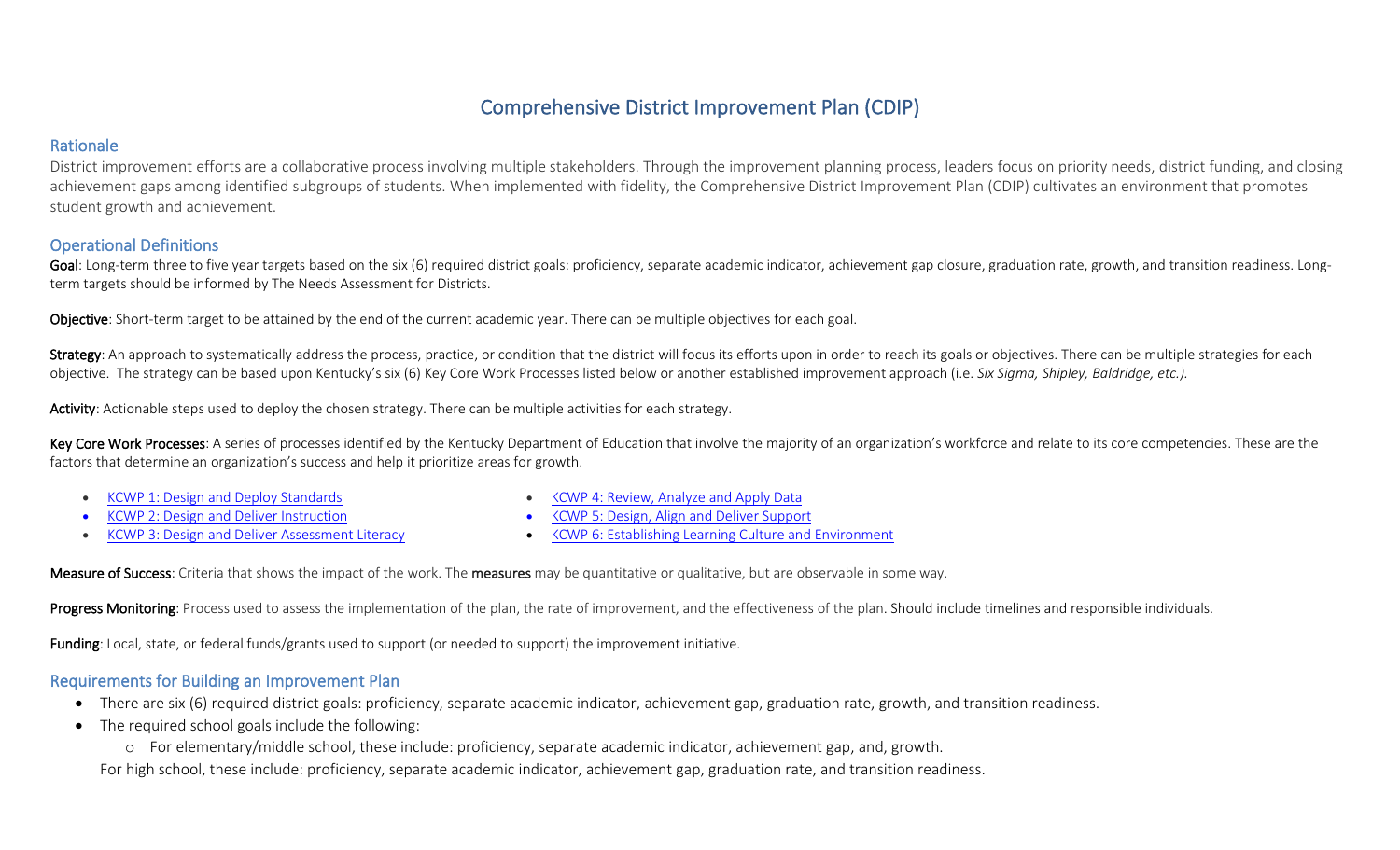#### **1: Proficiency Goal**

Goal 1: During the 20-21 school year, Russell Independent will continue to increase proficiency scores in the areas of reading and math for all groups as measured by year to year proficient and distinguished student scores in elementary, middle, and high school. The proficiency indicator for Russell McDowell is currently at 85.7, Russell Middle81, and Russell High School 85.7. Due to COVID state testing did not occur for the 2019-2020 year and our goals are continuations of goals from the previous set of test data.

| Objective                                                                                                                                                                                                                                                 | <b>Strategy</b>                                                                                                                                                                                                     | <b>Activities to Deploy Strategy</b>                                                                                                                                                                                                                                                                                                                                                                                                                                                                       | <b>Measure of Success</b>                                                                                                                                                                                                                                                               | <b>Progress Monitoring Date &amp; Notes</b>                    | <b>Funding</b> |
|-----------------------------------------------------------------------------------------------------------------------------------------------------------------------------------------------------------------------------------------------------------|---------------------------------------------------------------------------------------------------------------------------------------------------------------------------------------------------------------------|------------------------------------------------------------------------------------------------------------------------------------------------------------------------------------------------------------------------------------------------------------------------------------------------------------------------------------------------------------------------------------------------------------------------------------------------------------------------------------------------------------|-----------------------------------------------------------------------------------------------------------------------------------------------------------------------------------------------------------------------------------------------------------------------------------------|----------------------------------------------------------------|----------------|
| Objective $\overline{1}$<br>All students will<br>demonstrate a proficiency<br>in reading and mathematics<br>by 12/30/2021 as<br>measured by performance<br>in Reading and Mathematics<br>on the Kentucky State<br>Assessment by<br>demonstrating measured | Russell Independent will<br>analyze formative and<br>summative assessments to<br>make informed decisions<br>regarding curriculum<br>alignment and instructional<br>strategies to meet the needs<br>of all learners. | Teachers will continually use<br>data collection from a variety of<br>sources to make informed<br>decision about instructional<br>practice and meet the needs of<br>individual students. This will be<br>evidenced through department<br>meetings, one on one<br>conversations with<br>administrators, and teacher data<br>collection records.                                                                                                                                                             | Line Item Analysis,<br>Common Assessments,<br>Progress on district<br>benchmark instruments<br>and web based tools,<br>etc                                                                                                                                                              | Periodic Moments through the Year                              | 20,000         |
| gains in student<br>achievement from year to<br>year comparisons.                                                                                                                                                                                         |                                                                                                                                                                                                                     | Teachers will monitor student<br>progress and provide needed<br>interventions to students who<br>qualify as Tier 2 or Tier 3 on our<br>district approved RTI procedures.                                                                                                                                                                                                                                                                                                                                   | <b>Exact Path</b>                                                                                                                                                                                                                                                                       | Periodic Moments through the Year<br>Monthly RtI SWAT analysis | 25,400         |
|                                                                                                                                                                                                                                                           |                                                                                                                                                                                                                     | Schools will work towards<br>horizontal and vertical alignment<br>of common core standards to<br>ensure students will gain mastery<br>in common core subjects.<br>Teachers will work within<br>departments to align curriculum<br>using the common core check<br>sheets in daily planning, align<br>study guides and assessments to<br>the standards, and track and<br>monitor student progress towards<br>standards mastery. This will be<br>evidenced through lesson plans,<br>Student Achievement Coach | This will be<br>evidenced through<br>lesson plans, Student<br><b>Achievement Coach</b><br>Meetings, department<br>meetings, and<br>conversations with<br>building principals.<br><b>Additional resources</b><br>will be purchased to<br>assist teachers<br>through curriculum<br>funds. | Periodic Moments through the Year                              | 500            |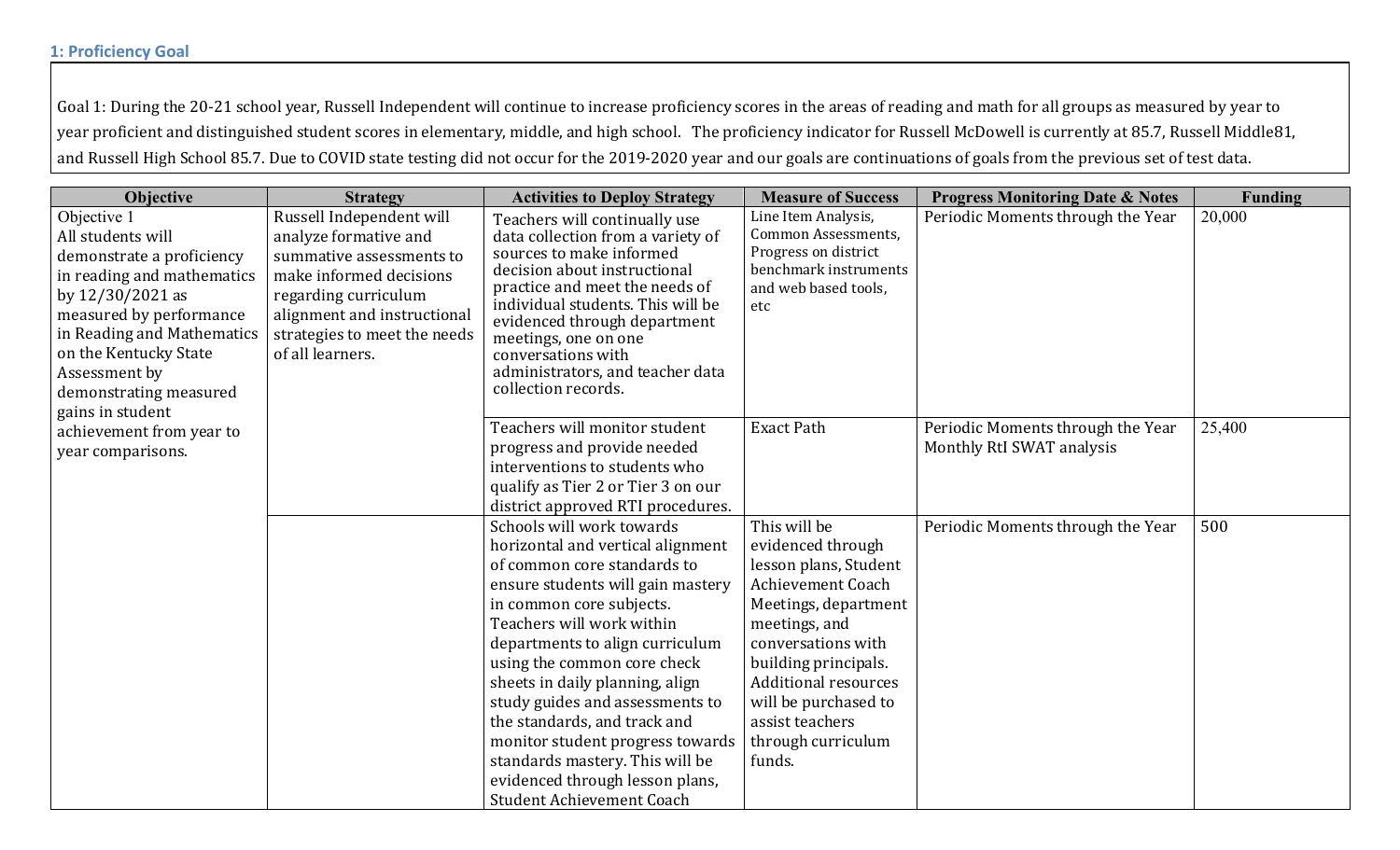| <b>Objective</b> | <b>Strategy</b> | <b>Activities to Deploy Strategy</b>                                            | <b>Measure of Success</b> | <b>Progress Monitoring Date &amp; Notes</b> | <b>Funding</b> |
|------------------|-----------------|---------------------------------------------------------------------------------|---------------------------|---------------------------------------------|----------------|
|                  |                 | Meetings, department meetings,<br>and conversations with building<br>principals |                           |                                             |                |
|                  |                 |                                                                                 |                           |                                             |                |
|                  |                 |                                                                                 |                           |                                             |                |
|                  |                 |                                                                                 |                           |                                             |                |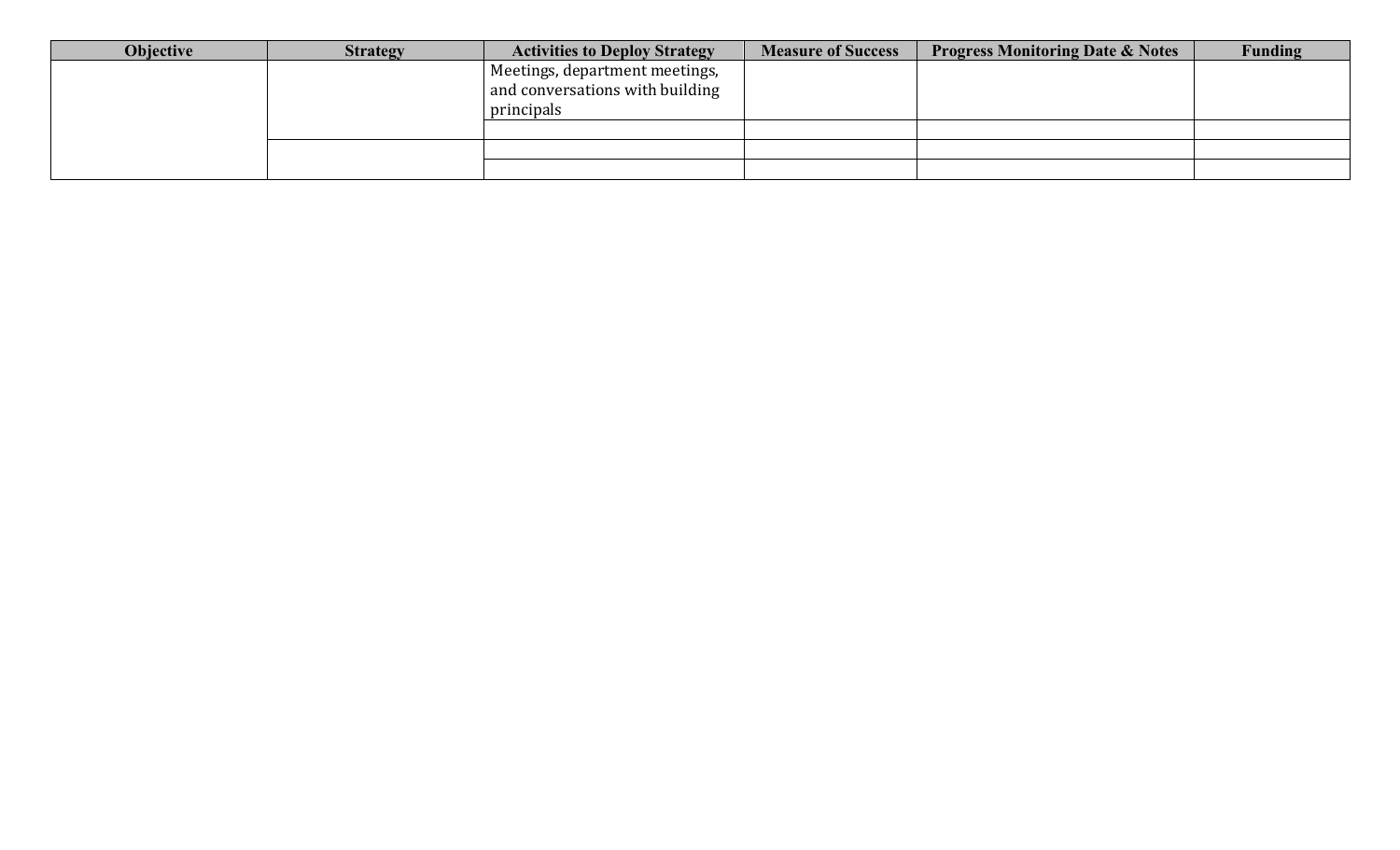#### **2: Separate Academic Indicator**

Goal 2: During the 20-21 school year, Russell Independent will increase the proficiency in the areas of Writing, Science, and Social Studies as measured by year to year proficient and distinguished student scores in elementary, middle, and high school. In the 2019-2020 school year, Russell McDowell Intermediate School separate academic indicator score was 76.3, Russell Middle School was 68.7, and Russell High School 78.8. Due to COVID state testing did not occur for the 2019-2020 year and our goals are continuations of goals from the previous set of test data.

| Objective                                                                                                                                                                                                                                                                       | <b>Strategy</b>                                                                                                                                                                                                                                                                                                                                                                                                                                                                                                                                                                                                             | <b>Activities to Deploy Strategy</b>                                                                                                                                                                                                                                                                                                                                                                                                                                                                                                                                                                                                                                                                                                                                                                                                       | <b>Measure of Success</b>                                                                                                                                                                                                                      | <b>Progress Monitoring Date &amp; Notes</b>                                                                                                                                                                                                                                                                                                                                                                                  | <b>Funding</b> |
|---------------------------------------------------------------------------------------------------------------------------------------------------------------------------------------------------------------------------------------------------------------------------------|-----------------------------------------------------------------------------------------------------------------------------------------------------------------------------------------------------------------------------------------------------------------------------------------------------------------------------------------------------------------------------------------------------------------------------------------------------------------------------------------------------------------------------------------------------------------------------------------------------------------------------|--------------------------------------------------------------------------------------------------------------------------------------------------------------------------------------------------------------------------------------------------------------------------------------------------------------------------------------------------------------------------------------------------------------------------------------------------------------------------------------------------------------------------------------------------------------------------------------------------------------------------------------------------------------------------------------------------------------------------------------------------------------------------------------------------------------------------------------------|------------------------------------------------------------------------------------------------------------------------------------------------------------------------------------------------------------------------------------------------|------------------------------------------------------------------------------------------------------------------------------------------------------------------------------------------------------------------------------------------------------------------------------------------------------------------------------------------------------------------------------------------------------------------------------|----------------|
| Objective 1<br>Russell Independent plans to<br>continue a district and school<br>level focus for writing from<br>moving students out of<br>novice and apprentice to<br>proficiency by 12-30-2021 as<br>measured by state assessment<br>results with increases at all<br>levels. | 1. Teachers will teach<br>writing integrated into daily<br>content area lessons for a<br>variety of audiences,<br>purposes, and writing that<br>promotes independent<br>thinking using Kentucky<br>Academic Standards,<br>aligned vertically and<br>horizontally, promoting<br>experiences for students to<br>apply appropriate writing<br>skills to oral<br>communication skills and<br>real world and creative<br>communication<br>experiences. Specific<br>writing instruction using<br>the 6+1 Traits will be taught<br>daily. We will also<br>transition to computer-<br>based writing assignments<br>and assessments. | Multiple opportunities will be<br>provided for students to develop<br>complex communication skills for<br>a variety of purposes.<br>Opinion/argumentative to<br>$\bullet$<br>support claims<br>Informative/explanatory<br>texts<br>Narrative to develop real<br>or imagined experiences or<br>events<br>Writing is for a variety of<br>audiences<br>Additionally, students need a variety<br>of opportunities both inside and<br>outside the classroom to grow in<br>speaking, listening, and writing<br>skills. Our school will provide these<br>kinds of opportunities. Some of the<br>opportunities but not limited to are:<br>Breakfast with the Arts<br><b>Communication Day</b><br>Peer-Tutoring<br><b>STLP Activities</b><br><b>Essay Contests</b><br><b>Technology Showcase</b><br><b>Family Nights</b><br>Plays<br>Thrive Leaders | Class work samples<br>scored using live<br>scoring<br>School wide prompts<br>and scoring<br>Feedback provided to<br>students and growth on<br>next pieces of work<br>Artificial Intelligence<br>Scoring with our<br>Pearson Writing<br>Program | Writing strategies will be<br>documented in lesson plans.<br>Students will use the writing<br>strategies to answer content related<br>questions.<br>Writing standards will be posted for<br>instruction for both oral and written<br>communication skills.<br>Teachers will use 6 + 1 Traits<br>Rubrics to guide instruction in<br>Writer's Workshop.<br>Teachers will use assessments from<br>new ELA series purchased K-8. | 250,000        |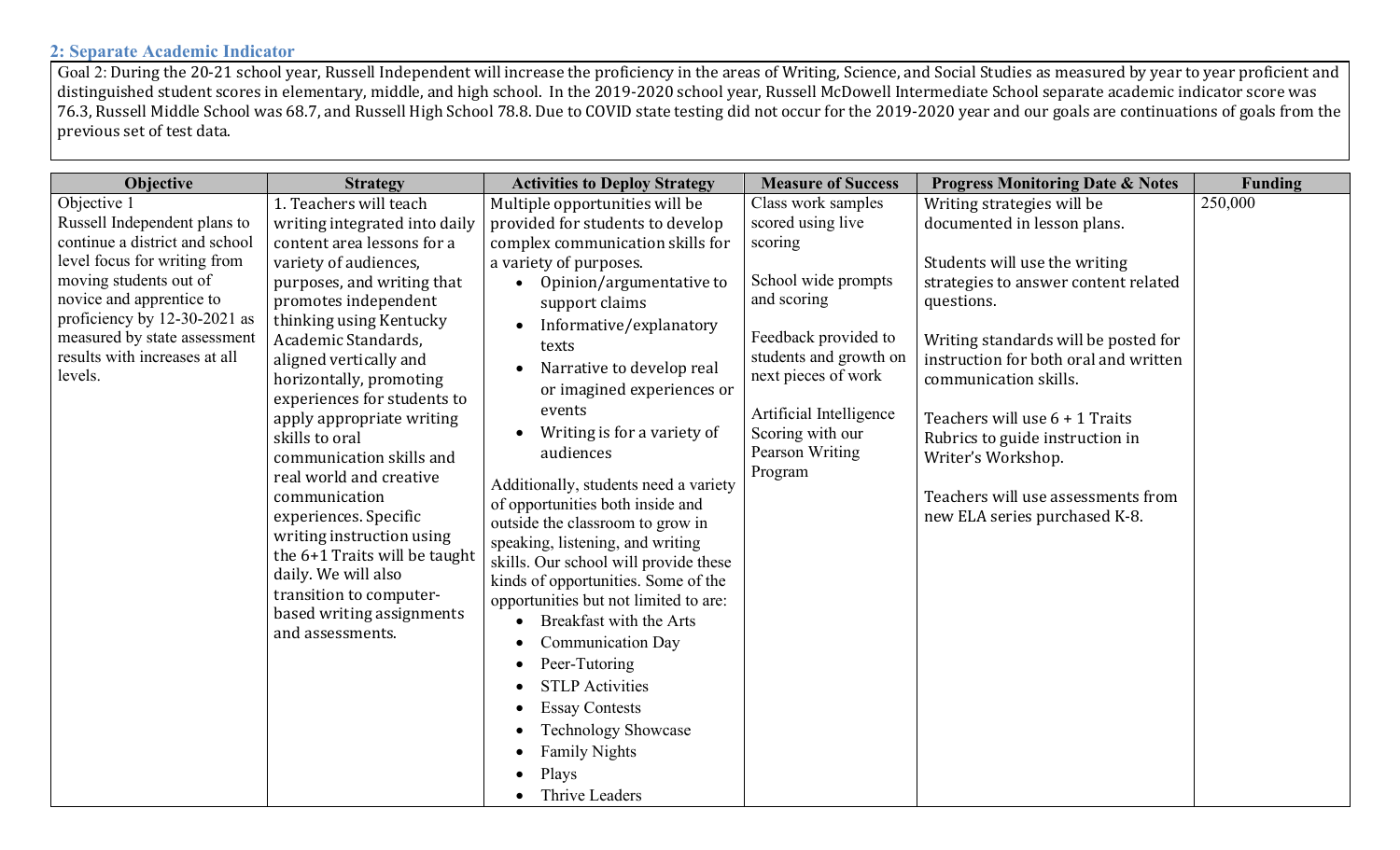| <b>Objective</b> | <b>Strategy</b>                                                                                                                                                                                                                                                                                                         | <b>Activities to Deploy Strategy</b>                                                                                                                                                                                                                                                                                                                                                                                                                                                                                                                                                                                                                                                                                                                      | <b>Measure of Success</b>                                                                                                                                                                                                                                                                                                            | <b>Progress Monitoring Date &amp; Notes</b>                                                                                                                                                                                                                                                                                                                                                                                                                                                                                                                                                                                                                                                                                                             | <b>Funding</b> |
|------------------|-------------------------------------------------------------------------------------------------------------------------------------------------------------------------------------------------------------------------------------------------------------------------------------------------------------------------|-----------------------------------------------------------------------------------------------------------------------------------------------------------------------------------------------------------------------------------------------------------------------------------------------------------------------------------------------------------------------------------------------------------------------------------------------------------------------------------------------------------------------------------------------------------------------------------------------------------------------------------------------------------------------------------------------------------------------------------------------------------|--------------------------------------------------------------------------------------------------------------------------------------------------------------------------------------------------------------------------------------------------------------------------------------------------------------------------------------|---------------------------------------------------------------------------------------------------------------------------------------------------------------------------------------------------------------------------------------------------------------------------------------------------------------------------------------------------------------------------------------------------------------------------------------------------------------------------------------------------------------------------------------------------------------------------------------------------------------------------------------------------------------------------------------------------------------------------------------------------------|----------------|
|                  |                                                                                                                                                                                                                                                                                                                         | <b>CARES</b> Leaders<br>Chick-fil-La Leaders<br>$\bullet$                                                                                                                                                                                                                                                                                                                                                                                                                                                                                                                                                                                                                                                                                                 |                                                                                                                                                                                                                                                                                                                                      |                                                                                                                                                                                                                                                                                                                                                                                                                                                                                                                                                                                                                                                                                                                                                         |                |
|                  | 2. Teachers will conference<br>with students on authentic<br>writing pieces including<br>opinion/argumentative,<br>informational/explanatory,<br>and narrative using the $6 +$<br>1 Traits Rubric. Intentional<br>time will be scheduled<br>within the instructional day<br>for writing instruction and<br>experiences. | A variety of language resources<br>are embedded within writing<br>instruction that allow students to<br>read and analyze a variety of print<br>and non-print materials.<br>Students will be provided<br>appropriate resources driven by<br>various instructional purposes<br>with different audiences for the<br>student to consider.<br>Teachers will present<br>instructional strategies and<br>models that assist in achieving<br>specific learning objectives<br>A variety of technological tools will<br>be used in the writing process.<br>1. Students will be able to<br>evaluate or communicate<br>using critical thinking<br>skills.<br>2. Students will be able to<br>seek a new or deeper<br>understanding based on<br>inquiry around a topic. | Class work samples<br>scored using live<br>scoring<br>School wide prompts<br>and scoring<br>Feedback provided to<br>students and growth on<br>next pieces of work<br>Lesson plans reflect<br>differentiated<br>strategies will be<br>used to reach all<br>students and<br>exemplars will be<br>used to model writing<br>for students | Writing strategies will be<br>documented in lesson plans.<br>Students will use the writing<br>strategies to answer content related<br>questions.<br>Writing standards will be posted for<br>instruction for both oral and written<br>communication skills.<br>Teachers will use 6 + 1 Traits<br>Rubrics to guide instruction in<br>Writer's Workshop.<br>Evidence shown in student work<br>will show use of $6 + 1$ Traits rubrics.<br>Teacher plans will show evidence of<br>mini lessons that are based on<br>results of conferencing with<br>students.<br>Writing growth will be shown in the<br>students' writing over time pieces of<br>work and oral presentations.<br>Students will be provided consistent<br>and timely feedback throughout the | $\overline{0}$ |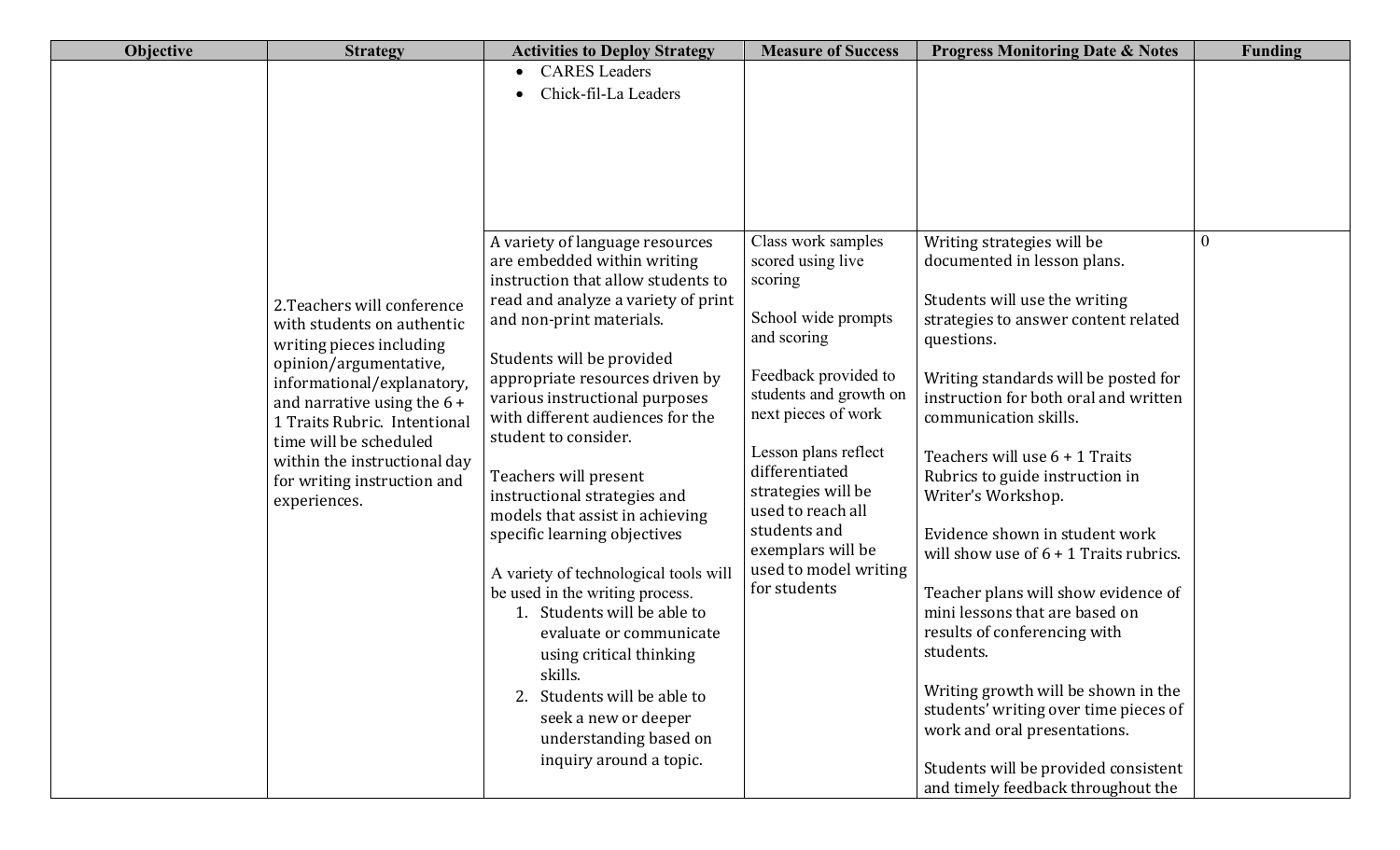| Objective                                                                                                                                                                                                                                                                                                                                | <b>Strategy</b>                                                                                                                                                                                                                                                                                                                            | <b>Activities to Deploy Strategy</b>                                                                                                                                                                                                                                                                                                                                                                                                      | <b>Measure of Success</b>                                                                                                                                                                                                                                 | <b>Progress Monitoring Date &amp; Notes</b>                                                                                                                                                                                                                             | <b>Funding</b> |
|------------------------------------------------------------------------------------------------------------------------------------------------------------------------------------------------------------------------------------------------------------------------------------------------------------------------------------------|--------------------------------------------------------------------------------------------------------------------------------------------------------------------------------------------------------------------------------------------------------------------------------------------------------------------------------------------|-------------------------------------------------------------------------------------------------------------------------------------------------------------------------------------------------------------------------------------------------------------------------------------------------------------------------------------------------------------------------------------------------------------------------------------------|-----------------------------------------------------------------------------------------------------------------------------------------------------------------------------------------------------------------------------------------------------------|-------------------------------------------------------------------------------------------------------------------------------------------------------------------------------------------------------------------------------------------------------------------------|----------------|
|                                                                                                                                                                                                                                                                                                                                          |                                                                                                                                                                                                                                                                                                                                            | Students will be able to<br>3.<br>demonstrate new<br>understanding through<br>collaborating, creating and<br>making global connections.                                                                                                                                                                                                                                                                                                   |                                                                                                                                                                                                                                                           | writing process to guide and<br>improve students' writing skills.                                                                                                                                                                                                       |                |
|                                                                                                                                                                                                                                                                                                                                          | 3. Teachers will teach the<br>specific characteristics of an<br>On Demand. Students will<br>learn the difference<br>between passage based and<br>stand-alone prompts and<br>the time frame's that they<br>are given to respond. There<br>will be specific On Demand<br>prompts practiced each<br>month with feedback given<br>to students. | All students will be instructed on<br>what an On Demand is and how it<br>differs from other forms of<br>writing.<br>All students will participate<br>regularly with on demand writing<br>pieces in grades 3-12.<br>Students will use computer-based<br>prompts and scoring when<br>appropriate.                                                                                                                                           | Class work samples<br>scored using live<br>scoring<br>School wide prompts<br>and scoring<br>Feedback provided to<br>students and growth on<br>next pieces of work                                                                                         | All students will receive feedback on<br>their on demand writing using the<br>state on demand rubric.<br>Bi-monthly on demand practice<br>results will be reviewed at faculty<br>and grade level PLCs as evidenced<br>by PLC feedback forms and Faculty<br>PLC agendas. | $\overline{0}$ |
|                                                                                                                                                                                                                                                                                                                                          |                                                                                                                                                                                                                                                                                                                                            |                                                                                                                                                                                                                                                                                                                                                                                                                                           |                                                                                                                                                                                                                                                           |                                                                                                                                                                                                                                                                         |                |
| Objective 2<br>Russell Independent plans to<br>continue a district and school<br>level focus for social studies<br>and science utilizing TCT<br>formats for science and<br>Inquiry IDM models in Social<br>Studies so that students will<br>master the contact and move<br>from novice and apprentice to<br>proficiency by 12-30-2021 as | Russell Independent will<br>analyze formative and<br>summative assessments to<br>make informed decisions<br>regarding curriculum<br>alignment and instructional<br>strategies to meet the needs<br>of all learners in the areas of<br>Social Studies and Science.                                                                          | Schools will work towards<br>horizontal and vertical<br>alignment of social studies and<br>science standards to ensure<br>students will gain mastery in<br>these subjects. Teachers will<br>work within departments to<br>align curriculum using the<br>common core check sheets in<br>daily planning, align study<br>guides and assessments to the<br>standards, and track and<br>monitor student progress<br>towards standards mastery. | Students work over<br>time shows an increase<br>in understanding of the<br>standards.<br>Data Tracking Results<br>and TCT scores show<br>mastery of standards<br>and IDM in Social<br>Studies will lead<br>students to be able to<br>think critically and | This will be evidenced through<br>lesson plans, Student Achievement<br>Coach Meetings, department<br>meetings, district level team<br>meetings, and conversations with<br>building principals.<br>Feedback given to students on work                                    | $\mathbf{0}$   |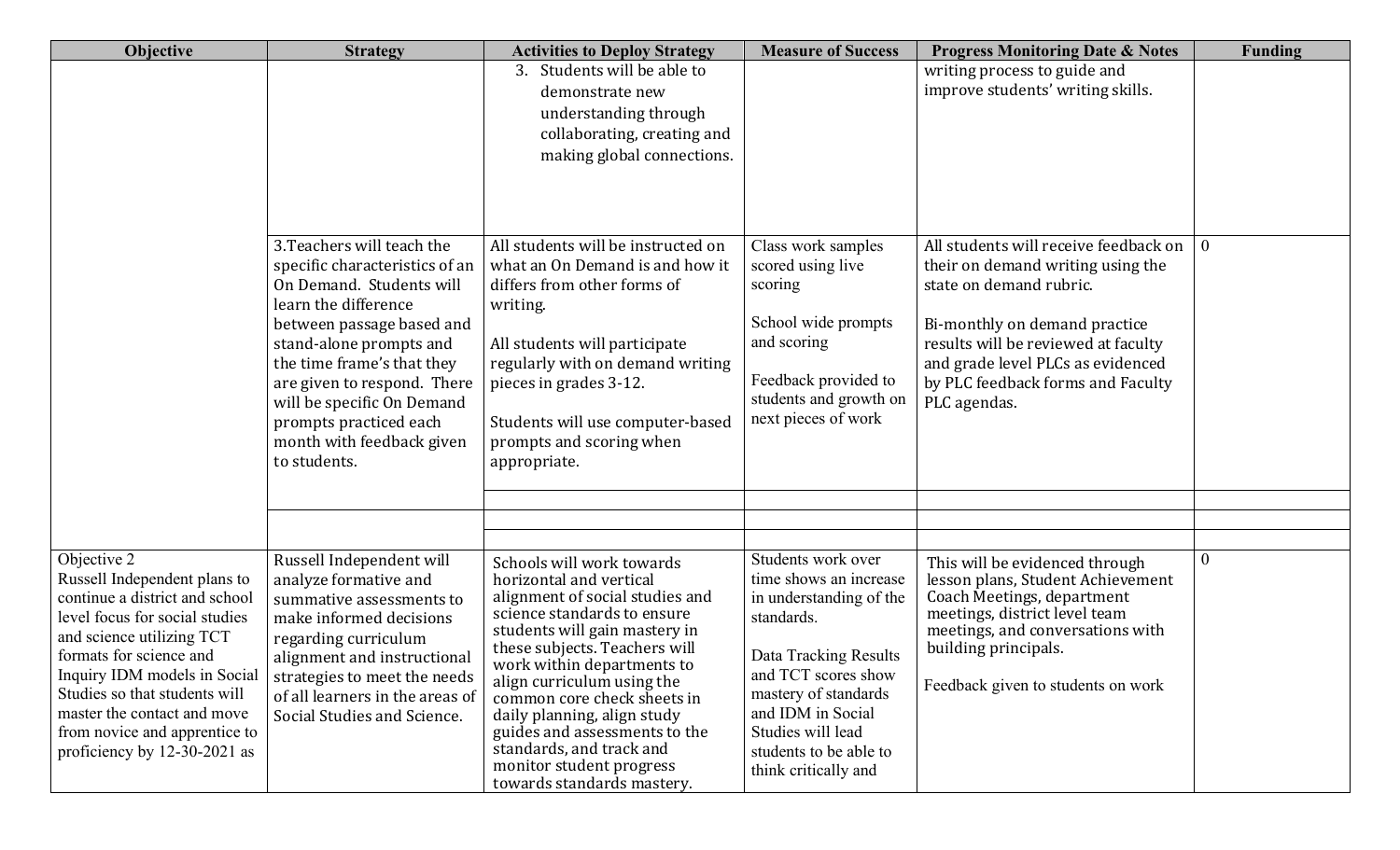| <b>Objective</b>                                          | <b>Strategy</b> | <b>Activities to Deploy Strategy</b>                                                                                                                                                                                                                                           | <b>Measure of Success</b>                                                                                                                                        | <b>Progress Monitoring Date &amp; Notes</b>                                                                                                                                                                       | Funding        |
|-----------------------------------------------------------|-----------------|--------------------------------------------------------------------------------------------------------------------------------------------------------------------------------------------------------------------------------------------------------------------------------|------------------------------------------------------------------------------------------------------------------------------------------------------------------|-------------------------------------------------------------------------------------------------------------------------------------------------------------------------------------------------------------------|----------------|
| measured by state assessment<br>results indicator scores. |                 |                                                                                                                                                                                                                                                                                | analyze the world<br>around them.                                                                                                                                |                                                                                                                                                                                                                   |                |
|                                                           |                 | Teachers will continually use data<br>collection from a common Social<br><b>Studies Assessments, Common</b><br>Science Assessments, TCT data,<br>and formative data to make<br>informed decision about<br>instructional practice and meet<br>the needs of individual students. | Students work<br>overtime shows an<br>increase in<br>understanding of the<br>standards.<br>Data Tracking Results<br>and TCT scores show<br>mastery of standards. | This will be evidenced through<br>department meetings, district level<br>meetings, one on one conversations<br>with administrators, and teacher<br>data collection records.<br>Feedback given to students on work | $\overline{0}$ |
|                                                           |                 |                                                                                                                                                                                                                                                                                |                                                                                                                                                                  |                                                                                                                                                                                                                   |                |
|                                                           |                 |                                                                                                                                                                                                                                                                                |                                                                                                                                                                  |                                                                                                                                                                                                                   |                |
|                                                           |                 |                                                                                                                                                                                                                                                                                |                                                                                                                                                                  |                                                                                                                                                                                                                   |                |
|                                                           |                 |                                                                                                                                                                                                                                                                                |                                                                                                                                                                  |                                                                                                                                                                                                                   |                |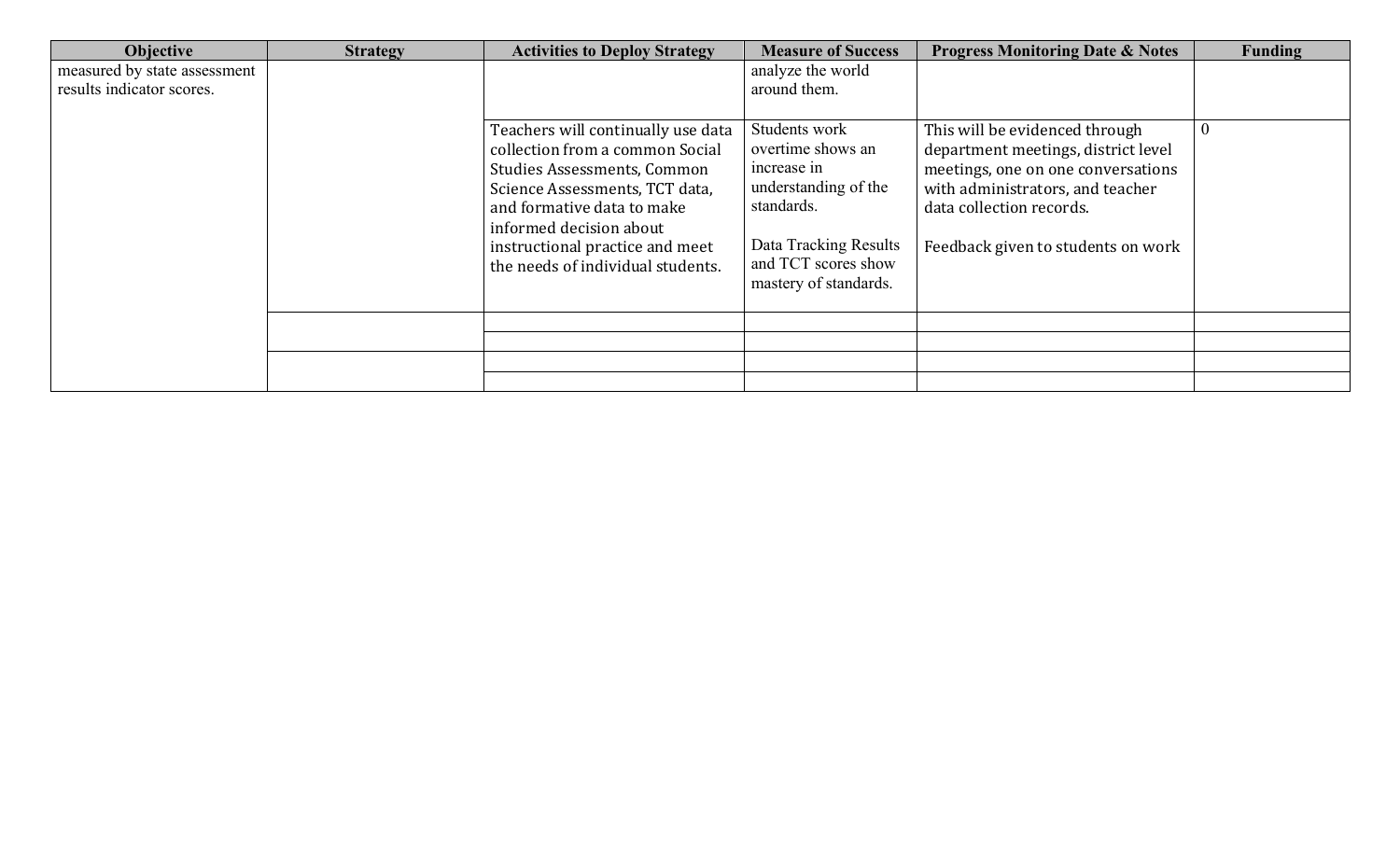#### **3: Gap**

Goal 3: During the 2020-2021 school year, Russell Independent will meet the needs of our GAP Population by striving to close achievement discrepancies to meet school specific delivery targets in math and reading. Due to COVID state testing did not occur for the 2019-2020 year and our goals are continuations of goals from the previous set of test data.

| <b>Objective</b>                   | <b>Strategy</b>                | <b>Activities to Deploy Strategy</b> | <b>Measure of Success</b>                 | <b>Progress Monitoring Date &amp; Notes</b> | <b>Funding</b>                 |
|------------------------------------|--------------------------------|--------------------------------------|-------------------------------------------|---------------------------------------------|--------------------------------|
| Objective 1                        | Students who qualify for       | Students will be provided with       | Marie Carbo, Reading                      | Yearlong Monitoring                         | 45,000 Edementum               |
| Russell Independent                | RTI under our district         | supplemental site word               | Eggs, Study Island, Exact                 |                                             | products, 5,000                |
| plans to decrease the              | guidelines will receive Tier   | recognition and fluency skills to    | Path, Plato Courseware,                   |                                             | STAR, and \$315<br>Marie Carbo |
| number of                          | 2 and 3 Interventions in       | assist them in becoming better       | Star Assessment in<br>Reading, IRead K-2, |                                             | HMH I Read part of             |
| Economically                       | order to help them improve     | readers. Teachers will utilize       | Formative Class Data,                     |                                             | the Reading Adoption           |
| Disadvantaged and<br>Students with | reading and math               | Study Island resources at grade      | etc                                       |                                             | 250,000                        |
| Disabilities scoring               | proficiency as measured by     | levels 3-8 to target Reading         |                                           |                                             |                                |
| novice and apprentice              | the summative performance      | Common Core Standards for            |                                           |                                             |                                |
| based on KDE Delivery              | of state assessment scores     | proficiency and Math Common          |                                           |                                             |                                |
| Targets by 12/30/2021              | from novice to the             | Core Proficiency. We have an         |                                           |                                             |                                |
| as measured by State               | minimum of apprentice.         | aligned K-8 math blended series      |                                           |                                             |                                |
| Assessment Results.                | Additionally, students with    | approach with Go Math from HMH       |                                           |                                             |                                |
|                                    | an IEP will be given high      | products. Teachers spend one         |                                           |                                             |                                |
|                                    | quality instructional          | hour to an hour and a half on        |                                           |                                             |                                |
|                                    | supports as defined by their   | mathematics core instruction         |                                           |                                             |                                |
|                                    | IEP to level the playing field | daily. The individualized personal   |                                           |                                             |                                |
|                                    | and ensure their success.      | trainer provides additional          |                                           |                                             |                                |
|                                    |                                | support on targeted skills specific  |                                           |                                             |                                |
|                                    |                                | to each student. At RPS Reading      |                                           |                                             |                                |
|                                    |                                | Eggs and Reading Eggspress will      |                                           |                                             |                                |
|                                    |                                | be implemented. At the High          |                                           |                                             |                                |
|                                    |                                | School level, Edmentum               |                                           |                                             |                                |
|                                    |                                | Courseware will be implemented       |                                           |                                             |                                |
|                                    |                                | to target and address proficiency    |                                           |                                             |                                |
|                                    |                                | issues within ELA and Math           |                                           |                                             |                                |
|                                    |                                | standards. We recently purchased     |                                           |                                             |                                |
|                                    |                                | aligned reading series K-8 that      |                                           |                                             |                                |
|                                    |                                | supports blended learning and        |                                           |                                             |                                |
|                                    |                                | instructional practice.              |                                           |                                             |                                |
|                                    |                                | Additionally, ACT Academy,           |                                           |                                             |                                |
|                                    |                                | KYOTE, and Plato resources and       |                                           |                                             |                                |
|                                    |                                | assessments will be utilized for     |                                           |                                             |                                |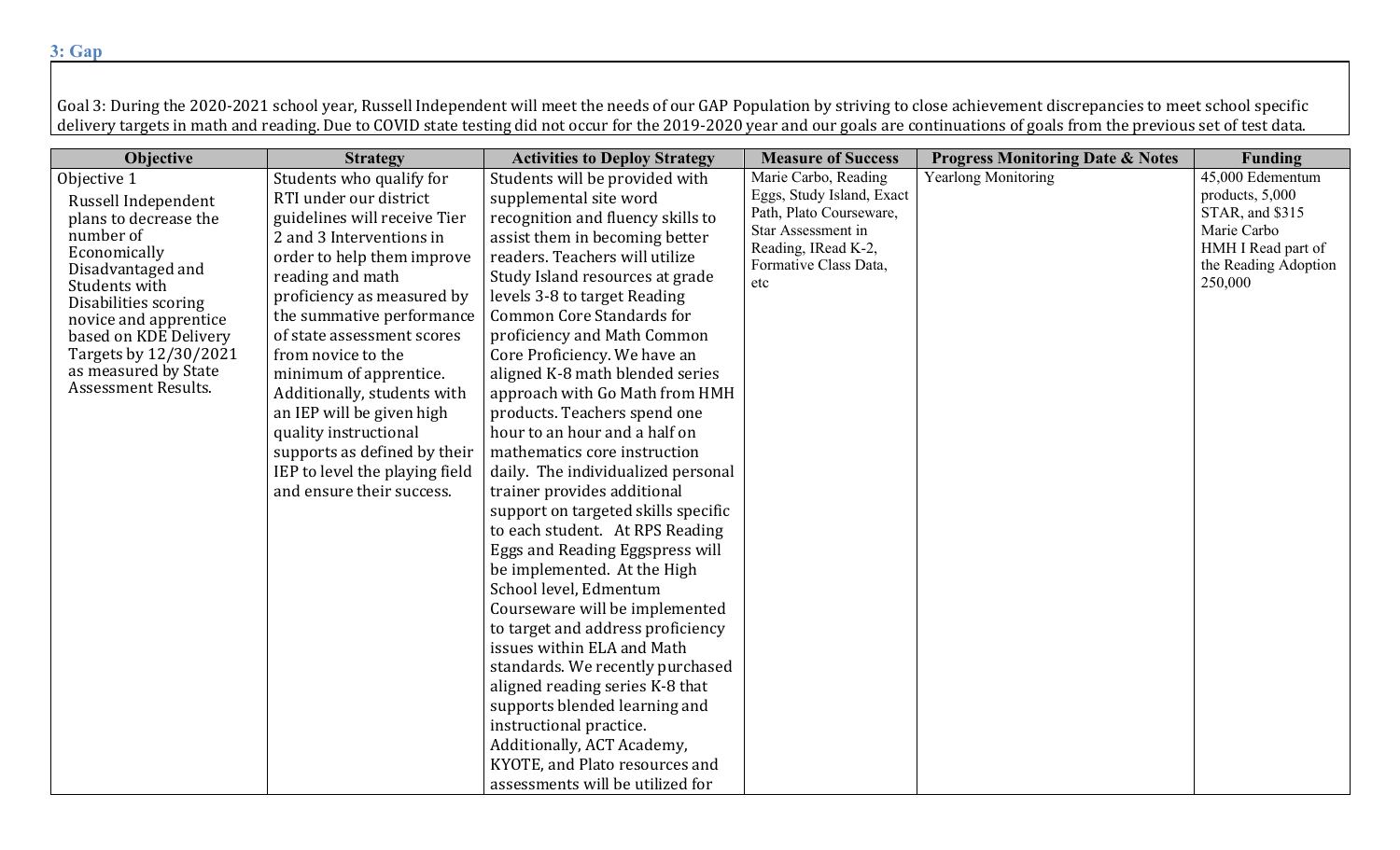| Objective | <b>Strategy</b> | <b>Activities to Deploy Strategy</b>                                                                                                                                                                                                                                                                                                                                                                                                                                                                                                                            | <b>Measure of Success</b>                                                                                                                                                                                                                               | <b>Progress Monitoring Date &amp; Notes</b> | <b>Funding</b> |
|-----------|-----------------|-----------------------------------------------------------------------------------------------------------------------------------------------------------------------------------------------------------------------------------------------------------------------------------------------------------------------------------------------------------------------------------------------------------------------------------------------------------------------------------------------------------------------------------------------------------------|---------------------------------------------------------------------------------------------------------------------------------------------------------------------------------------------------------------------------------------------------------|---------------------------------------------|----------------|
|           |                 | grade 11 and grade 12 students<br>not meeting benchmark on ACT.<br>Marie Carbo is also used at RHS to<br>assist with our FMD population.<br>Exact Path is used to benchmark<br>progress 3 times per year in<br>grades K-8. Lexia Learning is used<br>by our district special education<br>teachers to improve mastery of<br>student skills related to reading<br>standards.                                                                                                                                                                                     |                                                                                                                                                                                                                                                         |                                             |                |
|           |                 | The students scoring in the lowest<br>20% of first grade in reading<br>qualify for Reading Recovery.<br>Some students receive one- on -<br>one instruction and other<br>students receive small group<br>instruction. The instructional<br>period last for 20 weeks. The<br>strategies and intensive<br>intervention is designed to assist<br>students with becoming on grade<br>level by the end of first grade.<br>At Russell Primary RISE groups<br>are formed to support additional<br>reading instruction based on<br>Reading Recovery Strategies. At<br>Ru | Evidenced by the<br><b>Reading Recovery</b><br>Benchmarks and<br>release from the<br>program.<br>Additionally, student<br>profiles are tracked<br>through high school<br>to ensure success of<br>the program and<br>measured by student<br>proficiency. | Daily, Weekly, Monthly                      | 131,500        |
|           |                 | Students will be provided with<br>additional support via Title I<br>para professionals, Title<br>Teachers, and resources to help<br>improve reading and math skills<br>so that students will be able to<br>reach proficiency in grades K-8.                                                                                                                                                                                                                                                                                                                     | Formative and<br>summative student<br>performance, Exact path<br>data, monthly Title<br>meeting, etc                                                                                                                                                    | Monthly                                     | 396,866        |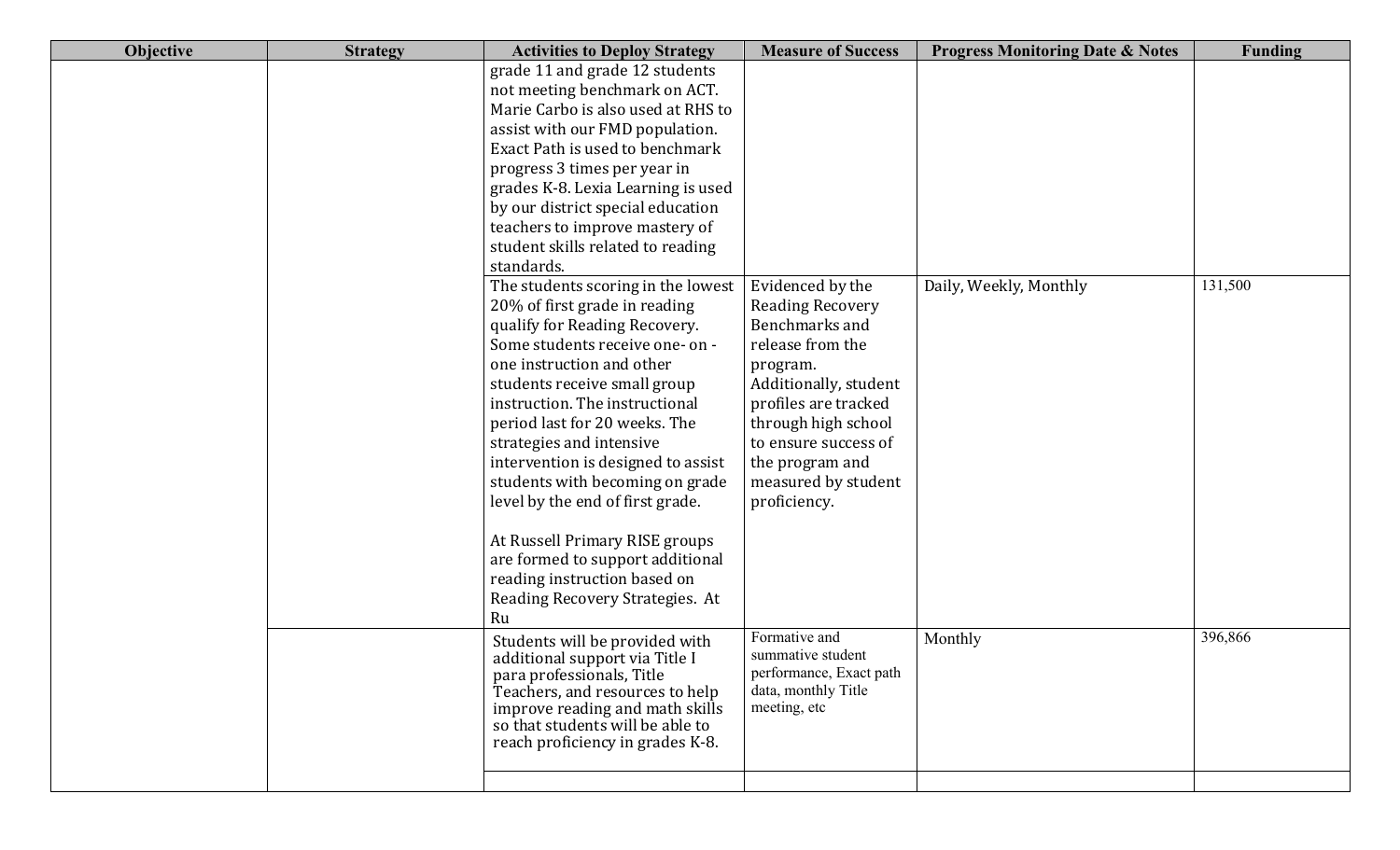#### **4: Graduation rate**

Goal 4*:* During the 2020-2021 school year, Russell High School will work to continue excellence with graduation rates averaging 98% from year to year. Due to COVID state testing did not occur for the 2019-2020 year and our goals are continuations of goals from the previous set of test data.

| <b>Objective</b>                                                                                                                                                                                                          | <b>Strategy</b>                                                                                                                                                                                                                                                                    | <b>Activities to Deploy Strategy</b>                                                                                                                                                                                                                                                                                                                                                                                                                                                                                                   | <b>Measure of Success</b>                                                                                                                                             | <b>Progress Monitoring Date &amp; Notes</b>                         | Funding |
|---------------------------------------------------------------------------------------------------------------------------------------------------------------------------------------------------------------------------|------------------------------------------------------------------------------------------------------------------------------------------------------------------------------------------------------------------------------------------------------------------------------------|----------------------------------------------------------------------------------------------------------------------------------------------------------------------------------------------------------------------------------------------------------------------------------------------------------------------------------------------------------------------------------------------------------------------------------------------------------------------------------------------------------------------------------------|-----------------------------------------------------------------------------------------------------------------------------------------------------------------------|---------------------------------------------------------------------|---------|
| Objective 1<br>Russell Independent will<br>strive for continued<br>graduation rates of<br>excellence. Our current<br>four-year graduation rate<br>is 98.4 and we will<br>maintain with a minimum<br>of 96% by 12/30/2021. | Russell High School will<br>continue to strive for 98%<br>graduation rate each year.<br>Our 4-year rate this past<br>year is 98.4%. For the<br>2020-2021 school year we<br>will utilize all school and<br>district resources to ensure<br>we continue to meet a<br>minimum of 96%. | Russell Independent Schools will work<br>with students individually, conduct home<br>visits, employ our DPP for monitoring<br>chronically absent students and<br>habitually truant students, utilize the<br>persistence to graduation tool, develop<br>graduation plans, utilize the school<br>resource officer, assist with credit<br>recovery, collaborate with families and<br>the FYRSC, and counselors will monitor<br>the progress of students toward course<br>completion so that students will be able<br>to graduate on time. | Higher attendance<br>reported, chronic absence<br>decline, daily<br>communication between<br>home and school, credit<br>recovery, performance-<br>based options, etc. | Daily reports, home visit logs, Plato<br>Coursework Completion, etc | 115,000 |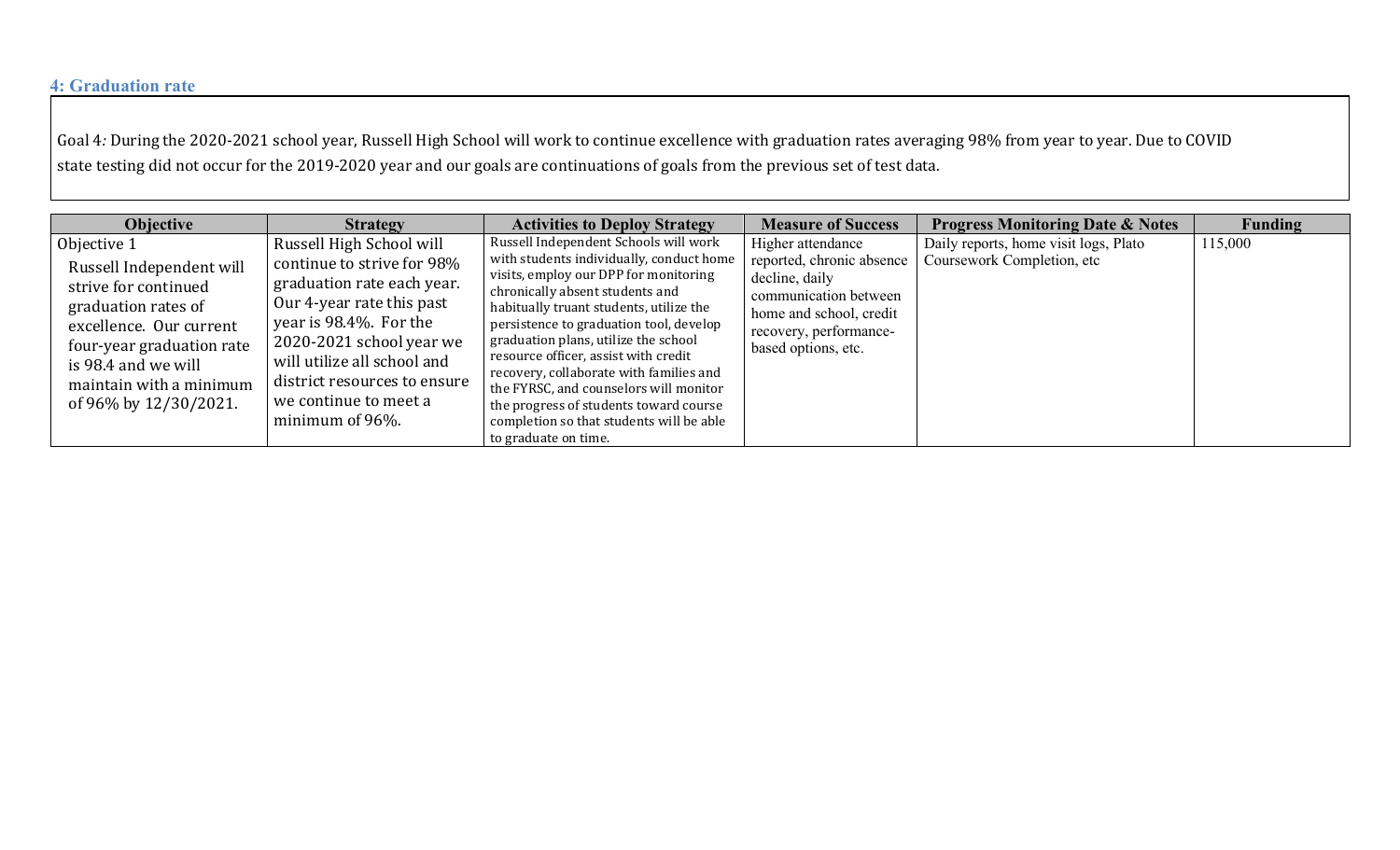#### **5: Growth**

Goal 5*:* During the 2020-2021 school year, Russell Independent Schools will meet the needs of the individual student so that they will be able to demonstrate growth in Reading and Mathematics. Due to COVID state testing did not occur for the 2019-2020 year and our goals are continuations of goals from the previous set of test data.

| <b>Objective</b>                                                                                                                                                                                                                                                                                                                                                                                                         | <b>Strategy</b>                                                                                                                                                                                                                                                                                                       | <b>Activities to Deploy Strategy</b>                                                                                                                                                                                                                                                                                                                                                                                                                                                                                                                                                                   | <b>Measure of Success</b>                                                                                                         | <b>Progress Monitoring Date &amp; Notes</b> | <b>Funding</b> |
|--------------------------------------------------------------------------------------------------------------------------------------------------------------------------------------------------------------------------------------------------------------------------------------------------------------------------------------------------------------------------------------------------------------------------|-----------------------------------------------------------------------------------------------------------------------------------------------------------------------------------------------------------------------------------------------------------------------------------------------------------------------|--------------------------------------------------------------------------------------------------------------------------------------------------------------------------------------------------------------------------------------------------------------------------------------------------------------------------------------------------------------------------------------------------------------------------------------------------------------------------------------------------------------------------------------------------------------------------------------------------------|-----------------------------------------------------------------------------------------------------------------------------------|---------------------------------------------|----------------|
| Objective 1<br>Russell Independent<br>teachers, principals, the<br>CAO, and the PD<br>coordinator will collaborate<br>to support teachers with<br>continued professional<br>learning by $12/30/2021$ as<br>measured by classroom<br>observations, relationships<br>built between students and<br>teachers, job embedded<br>professional learning to<br>increased student growth<br>opportunities in reading<br>and math. | Russell Independent will<br>provide professional<br>learning opportunities,<br>professional learning<br>communities, and teacher<br>leadership opportunities<br>with follow up activities to<br>promote and support<br>professional learning so<br>that students will reach<br>proficiency and<br>demonstrate growth. | Russell Independent will<br>continue to utilize Growth<br>Mindset, Proven Strategies,<br>Poverty Studies, Kagan<br>Structures, curriculum alignment,<br>Understanding GAP, writing<br>strategies, formative math probes<br>for deeper learning,<br>differentiated instruction, aligned<br>math and reading series<br>instruction, RTI training, etc.<br>Resources will be purchased so<br>that Principals and teacher<br>leaders can present mini lessons<br>throughout the year for<br>continued support of the<br>objectives that all kids can learn<br>when provided the appropriate<br>strategies. | Student performance<br>on formative class<br>measure, teacher<br>reflections, classroom<br>observations, etc.                     | Periodically throughout the year.           | 45,000         |
|                                                                                                                                                                                                                                                                                                                                                                                                                          |                                                                                                                                                                                                                                                                                                                       | Teachers will meet weekly and bi<br>weekly to effectively make<br>curriculum decisions and have an<br>appropriate level of influence on<br>instructional decisions. Teachers<br>will analyze student data results<br>from state assessment, STAR,<br>Study Island, Exact Path, Simple<br>Solutions and classroom<br>formative and summative data<br>sets to determine student needs<br>for growth and guide instruction                                                                                                                                                                                | Student performance<br>on formative class<br>measure, teacher<br>reflections, classroom<br>observations, meeting<br>minutes, etc. | Periodically throughout the year.           | $\mathbf{0}$   |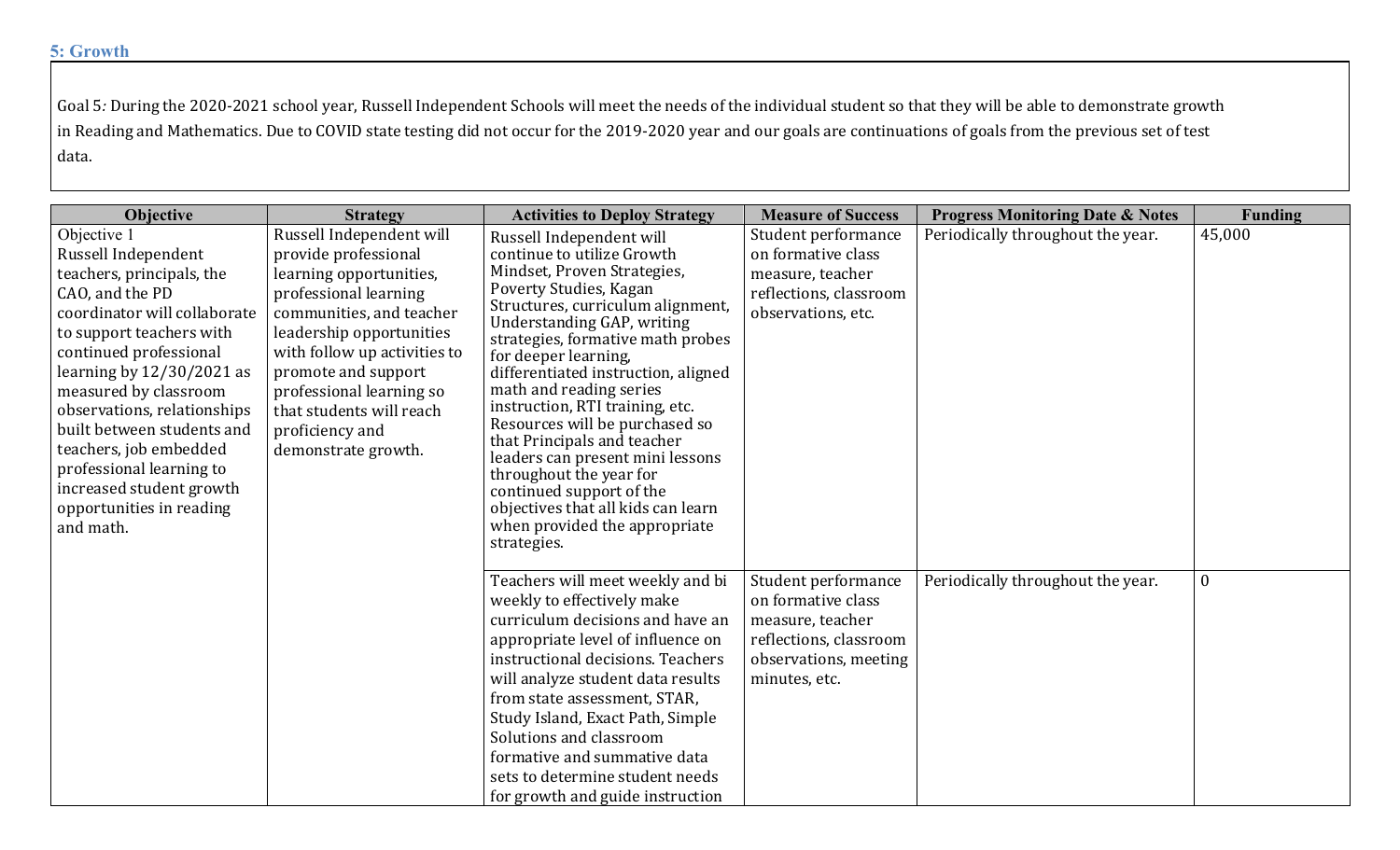| Objective   | <b>Strategy</b> | <b>Activities to Deploy Strategy</b>                                                                                                                                                                                                                                                                                                                                                                                                                                                                                                                                                                                  | <b>Measure of Success</b>                                                                                     | <b>Progress Monitoring Date &amp; Notes</b> | <b>Funding</b> |
|-------------|-----------------|-----------------------------------------------------------------------------------------------------------------------------------------------------------------------------------------------------------------------------------------------------------------------------------------------------------------------------------------------------------------------------------------------------------------------------------------------------------------------------------------------------------------------------------------------------------------------------------------------------------------------|---------------------------------------------------------------------------------------------------------------|---------------------------------------------|----------------|
|             |                 | for the year. Teachers will review<br>teaching standards and continue<br>to work on common assessments<br>and line item analysis of student<br>work to promote student growth.                                                                                                                                                                                                                                                                                                                                                                                                                                        |                                                                                                               |                                             |                |
|             |                 | Our district encourages teacher<br>mentoring and coaching formally<br>and informally. Teachers who<br>have demonstrated sound<br>instructional practices through<br>observation and student results<br>are recommended to be a teacher<br>leader/coach/mentor. These<br>teachers will lead department<br>meetings, model instructional<br>practices to staff, or provide<br>supports as a mentor to a teacher<br>who needs supports in planning<br>and preparation, classroom<br>environment, instruction, or<br>professional responsibilities. The<br>goal is to increase student growth<br>throughout the district. | Student performance<br>on formative class<br>measure, teacher<br>reflections, classroom<br>observations, etc. | Periodically throughout the year.           | $\mathbf{0}$   |
|             |                 |                                                                                                                                                                                                                                                                                                                                                                                                                                                                                                                                                                                                                       |                                                                                                               |                                             |                |
|             |                 |                                                                                                                                                                                                                                                                                                                                                                                                                                                                                                                                                                                                                       |                                                                                                               |                                             |                |
| Objective 2 |                 |                                                                                                                                                                                                                                                                                                                                                                                                                                                                                                                                                                                                                       |                                                                                                               |                                             |                |
|             |                 |                                                                                                                                                                                                                                                                                                                                                                                                                                                                                                                                                                                                                       |                                                                                                               |                                             |                |
|             |                 |                                                                                                                                                                                                                                                                                                                                                                                                                                                                                                                                                                                                                       |                                                                                                               |                                             |                |
|             |                 |                                                                                                                                                                                                                                                                                                                                                                                                                                                                                                                                                                                                                       |                                                                                                               |                                             |                |
|             |                 |                                                                                                                                                                                                                                                                                                                                                                                                                                                                                                                                                                                                                       |                                                                                                               |                                             |                |
|             |                 |                                                                                                                                                                                                                                                                                                                                                                                                                                                                                                                                                                                                                       |                                                                                                               |                                             |                |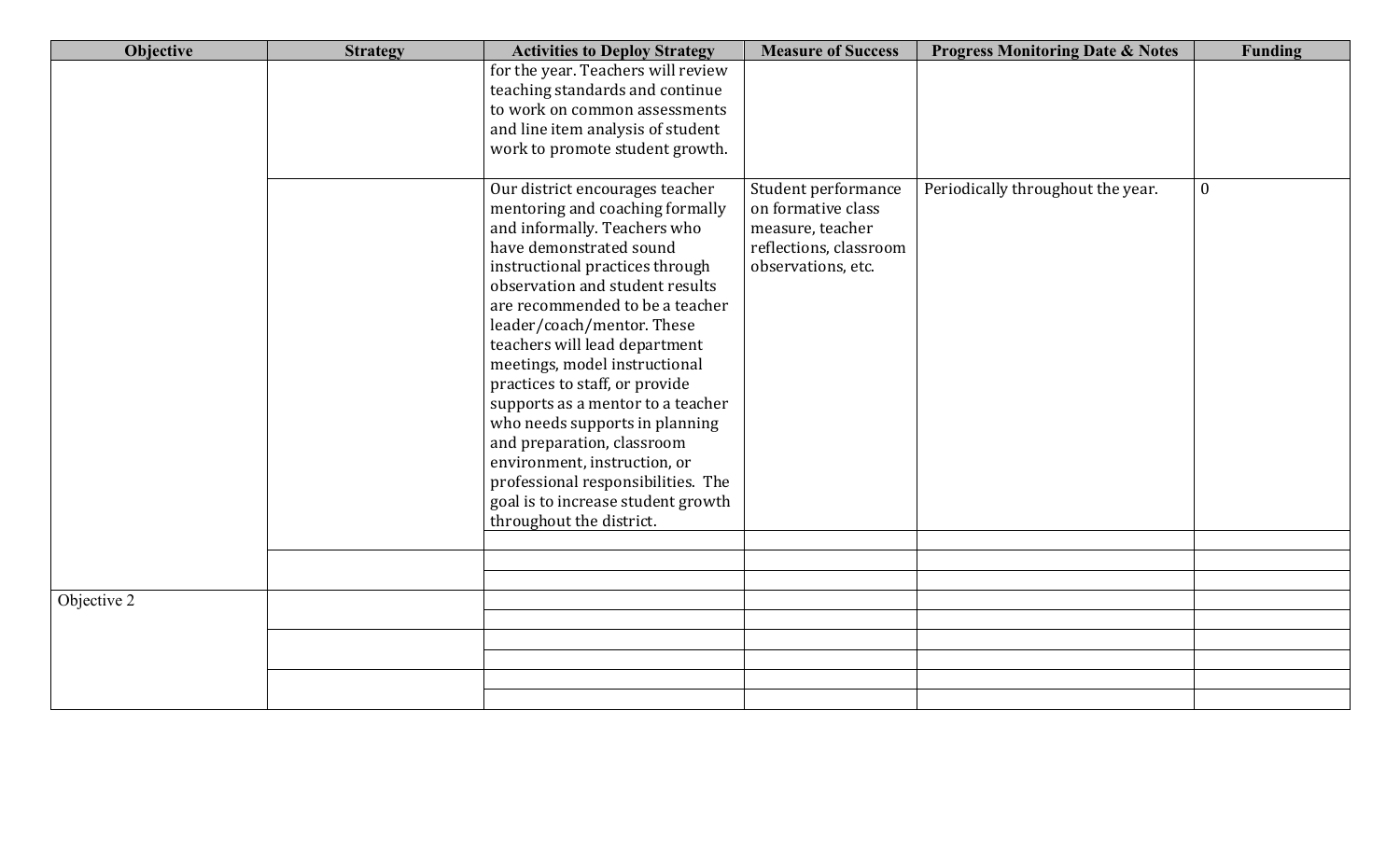### **6: Transition Readiness**

Goal 6*:* During the 2020-2021 school year, Russell Independent will increase the number of students who are transition ready. Due to COVID state testing did not occur for the 2019-2020 year and our goals are continuations of goals from the previous set of test data.

| Objective                                                                                                                                                                                                                                                                                                                                                                                                                                               | <b>Strategy</b>                                                                                                                                                                                     | <b>Activities to Deploy Strategy</b>                                                                                                                                                                                                                                                                                                                                                                                                                                                                                                                                                                                                                                                                                                                                                                                                                                                                                                                                                                                                                                             | <b>Measure of Success</b>                                                                                                                                                                             | <b>Progress Monitoring Date &amp; Notes</b> | <b>Funding</b> |
|---------------------------------------------------------------------------------------------------------------------------------------------------------------------------------------------------------------------------------------------------------------------------------------------------------------------------------------------------------------------------------------------------------------------------------------------------------|-----------------------------------------------------------------------------------------------------------------------------------------------------------------------------------------------------|----------------------------------------------------------------------------------------------------------------------------------------------------------------------------------------------------------------------------------------------------------------------------------------------------------------------------------------------------------------------------------------------------------------------------------------------------------------------------------------------------------------------------------------------------------------------------------------------------------------------------------------------------------------------------------------------------------------------------------------------------------------------------------------------------------------------------------------------------------------------------------------------------------------------------------------------------------------------------------------------------------------------------------------------------------------------------------|-------------------------------------------------------------------------------------------------------------------------------------------------------------------------------------------------------|---------------------------------------------|----------------|
| Objective 1<br>Russell Independent will<br>increase student transition<br>growth of students who are<br>college or career ready by<br>12/30/2021. Currently our<br>Transition Readiness score<br>was 73.7. We would like to<br>increase to 75% at the high<br>school as measured by<br>ACT, KYOTE, enrollment in<br>pathway completions,<br>Industry Certifications, and<br>ILP development using<br>Navigator in grades 6-8 and<br>Ace in grades 9-12. | Russell Independent will<br>provide opportunities to<br>support students in<br>reaching transition<br>readiness standards<br>through the use of specific<br>programs, coaching, and<br>assessments. | Russell High School will assess and teach<br>ACT strategies to junior level students<br>throughout the course of the school year<br>to help them meet benchmarks on the<br>ACT for college readiness. Senior level<br>students that have not met benchmark<br>on the ACT will be given specific<br>instruction to meet benchmark on ACT<br>and KYOTE. 14 Dual Credit and 20 AP<br>classes are offered as a means for<br>students to reach transition readiness.<br>Russell Independent will also ensure that<br>our career pathway students have had<br>the opportunity to complete courses in<br>their pathway so that they can assess<br>with EOP and or complete the industry<br>certifications in their field of study. Early<br>guidance with 8th grade students and<br>freshman will also be intentional to make<br>sure we are placing students in course<br>that meet their interests and needs so<br>that they will be able to complete a<br>course of study to become career ready.<br>Navigator and Ace will be our tool for ILP<br>development to assist students in | <b>ILP</b> Monitoring with<br>Navigator and Ace,<br>Formative Assessments,<br>AP and Dual Credit<br>mastery and completer<br>status with passing of<br>certifications and<br>Industry Certifications. | Periodic monitoring during the year.        | 35,000         |
|                                                                                                                                                                                                                                                                                                                                                                                                                                                         |                                                                                                                                                                                                     | transition<br>The persistence to graduation tool in IC<br>is one tool to be utilized to identify<br>students who are at-risk for not<br>graduation. Students who are failing<br>courses may be enrolled in our Plato<br>Credit Recovery Program so that these<br>students can graduate on time with peers<br>with a high school diploma. Additionally,<br>community resources will be utilized to<br>present information to students about<br>post-secondary education, vocational                                                                                                                                                                                                                                                                                                                                                                                                                                                                                                                                                                                               | Completion of courses<br>and work placement<br>options for students                                                                                                                                   | Periodic monitoring during the year.        | 30,000         |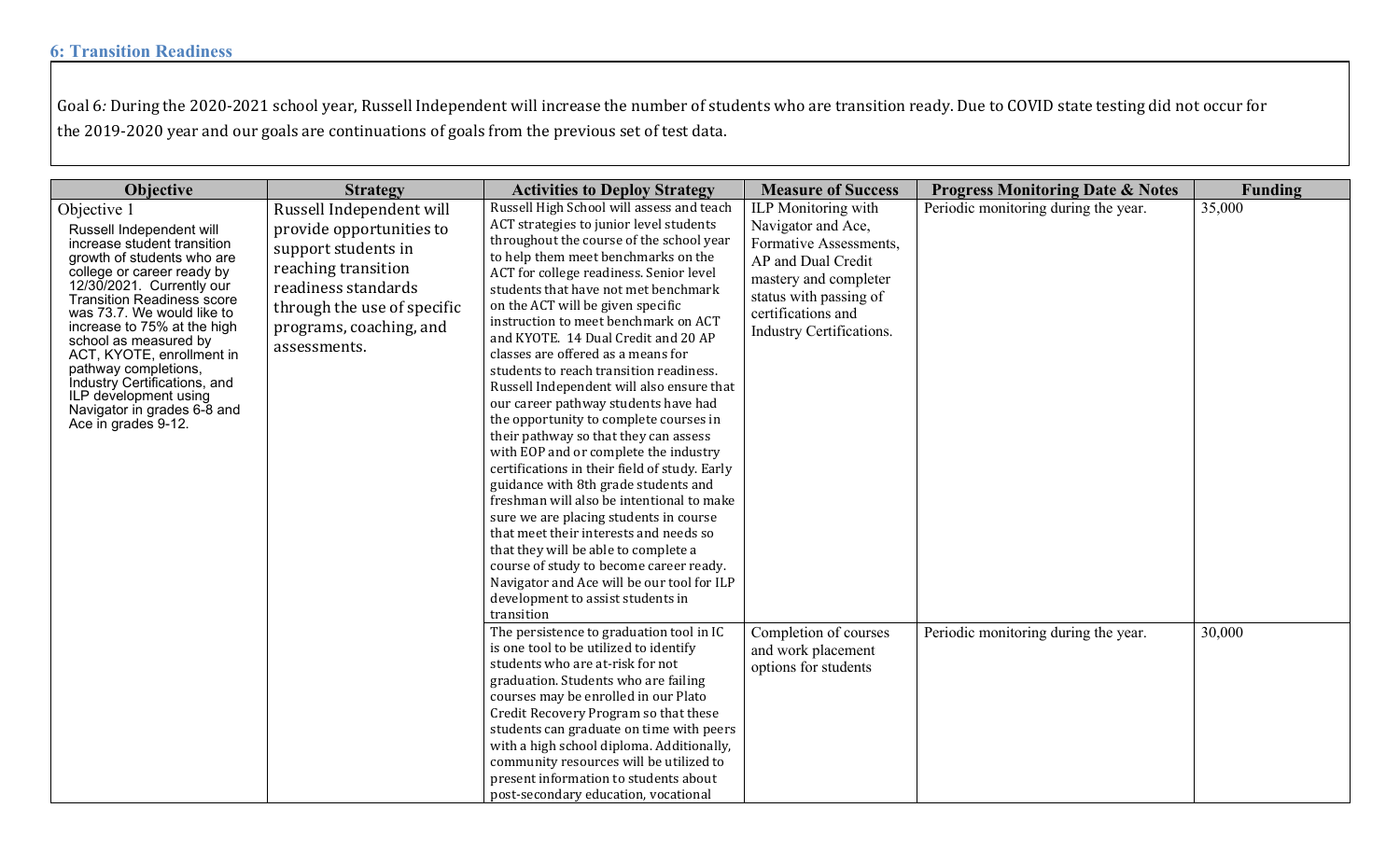| Objective   | <b>Strategy</b> | <b>Activities to Deploy Strategy</b>       | <b>Measure of Success</b> | <b>Progress Monitoring Date &amp; Notes</b> | <b>Funding</b> |
|-------------|-----------------|--------------------------------------------|---------------------------|---------------------------------------------|----------------|
|             |                 | training, and occupations that are         |                           |                                             |                |
|             |                 | available. Our job coaches, who are        |                           |                                             |                |
|             |                 | funded by part grant funding and part      |                           |                                             |                |
|             |                 | district funding, work with our most at    |                           |                                             |                |
|             |                 | risk population of special needs students. |                           |                                             |                |
|             |                 | The students will be offered the           |                           |                                             |                |
|             |                 | opportunity to work at various             |                           |                                             |                |
|             |                 | businesses throughout the community        |                           |                                             |                |
|             |                 | that have partnered with our district.     |                           |                                             |                |
|             |                 |                                            |                           |                                             |                |
|             |                 |                                            |                           |                                             |                |
|             |                 |                                            |                           |                                             |                |
|             |                 |                                            |                           |                                             |                |
| Objective 2 |                 |                                            |                           |                                             |                |
|             |                 |                                            |                           |                                             |                |
|             |                 |                                            |                           |                                             |                |
|             |                 |                                            |                           |                                             |                |
|             |                 |                                            |                           |                                             |                |
|             |                 |                                            |                           |                                             |                |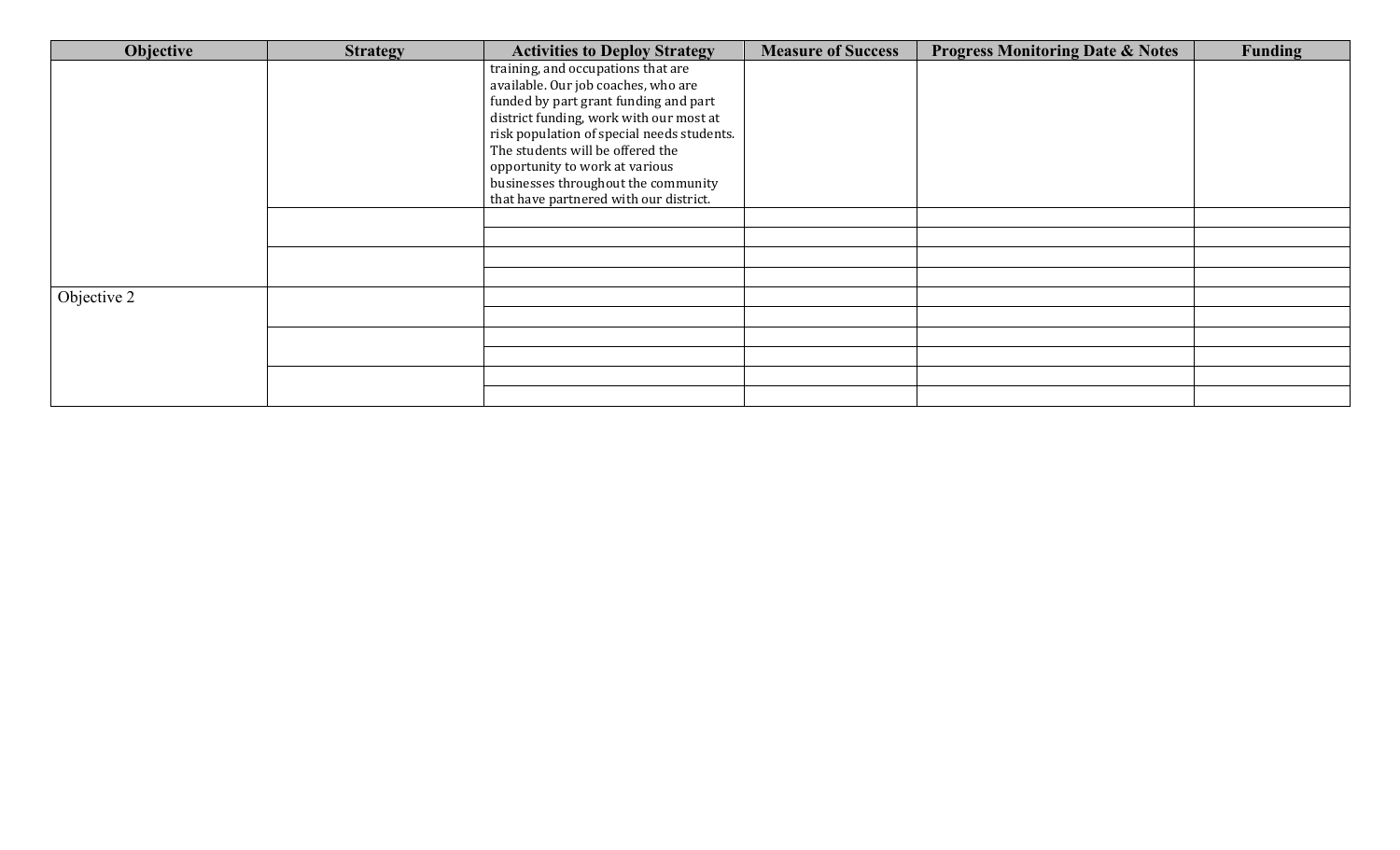

## 2020-21 Phase Three: Executive Summary for Districts

2020-21 Phase Three: Executive Summary for Districts

**Russell Independent Michael Horne** 409 Belfont Street Russell, Kentucky, 41169 United States of America

[၁] Diagnostics

©Cognia, Inc.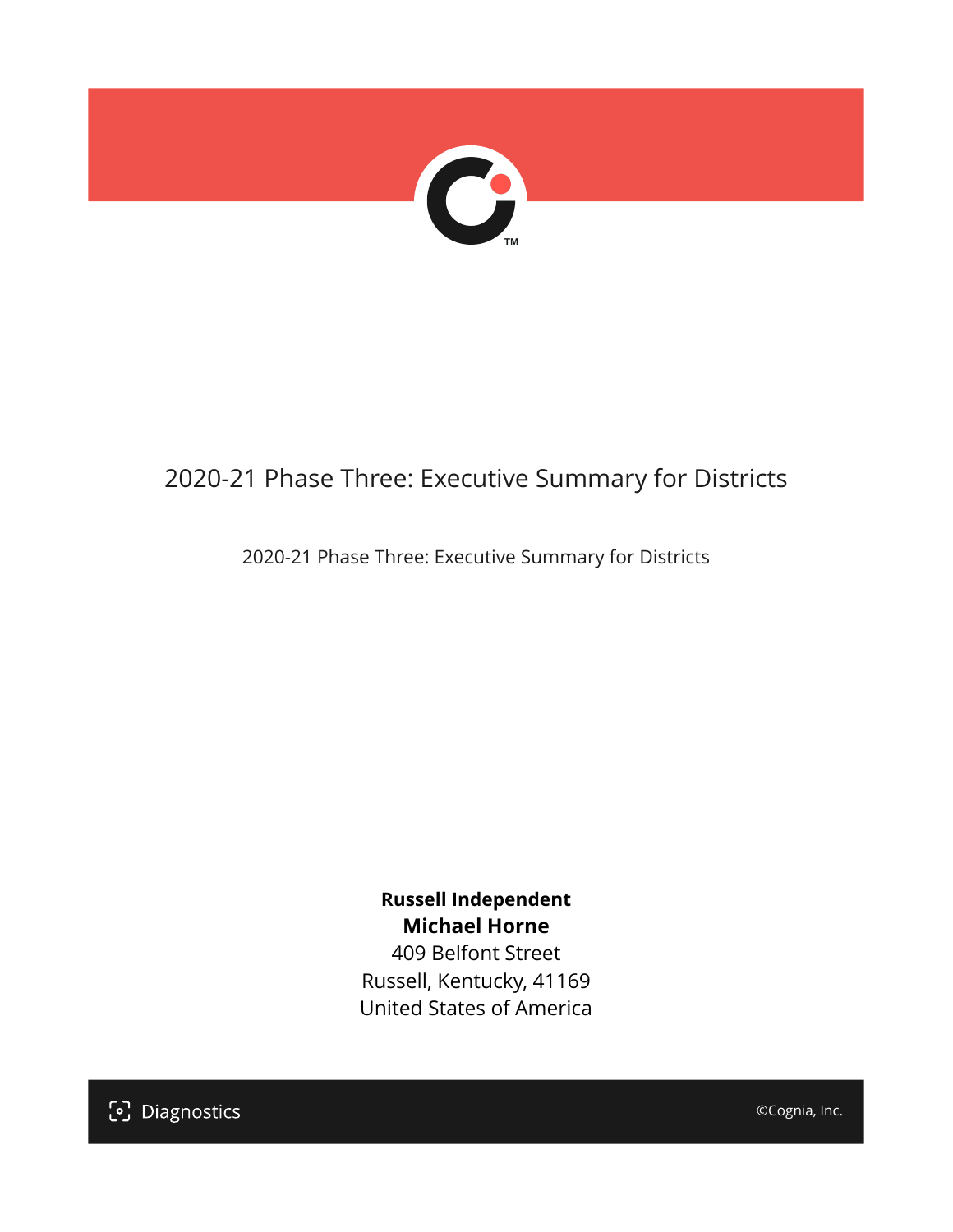#### **Table of Contents**

| 2020-21 Phase Three: Executive Summary for Districts |  |
|------------------------------------------------------|--|
| Attachment Summary                                   |  |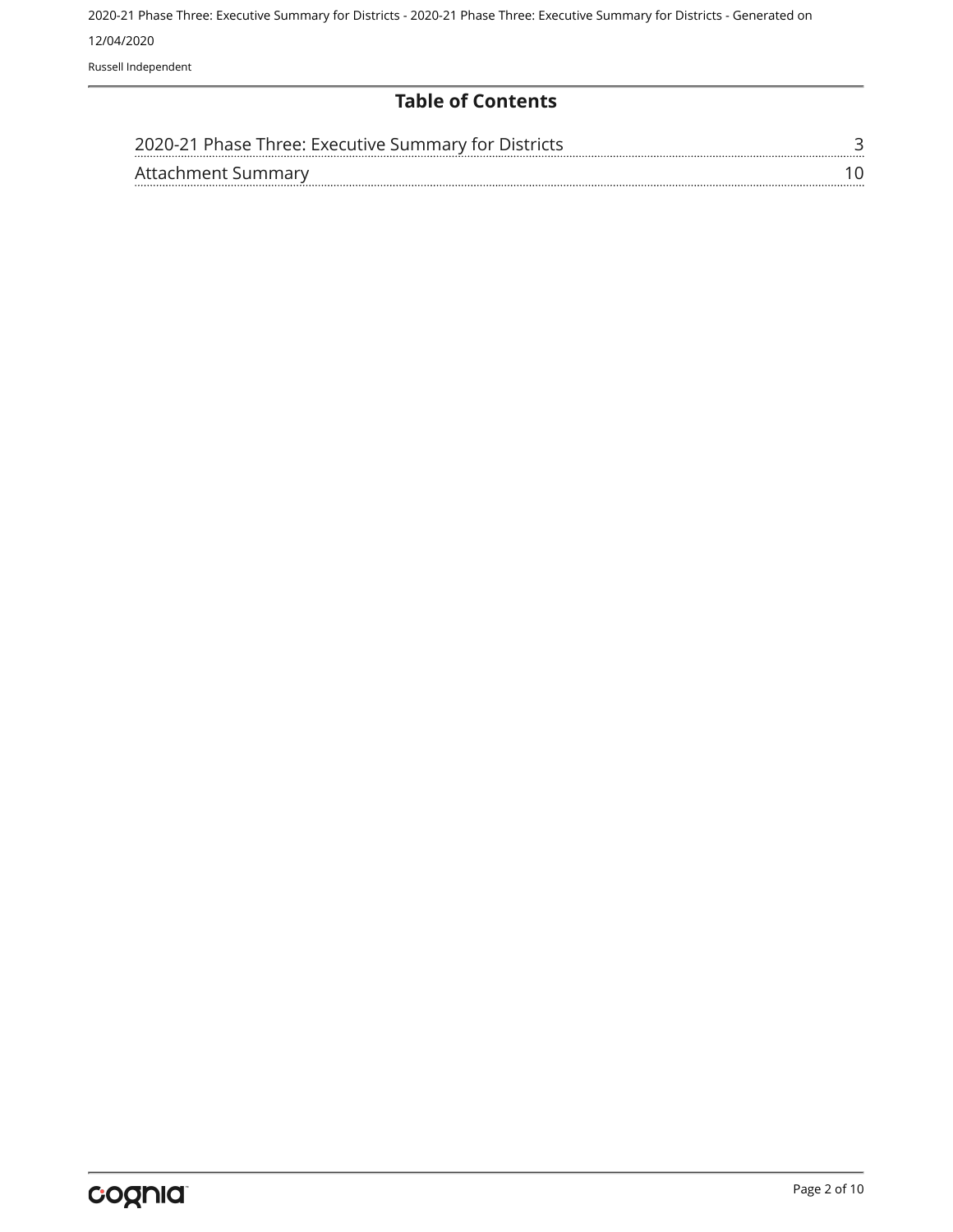### <span id="page-63-0"></span>**2020-21 Phase Three: Executive Summary for Districts**

. Describe the district's size, community/communities, location, and changes it has experienced in the last three years. Include demographic information about the students, staff, and community at large. What unique features and challenges are associated with the community/communities the district serves?

The Russell Independent school district is in North-Eastern Kentucky. It is located on the banks of the Ohio River and serves two small suburban cities, Flatwoods and Russell, Kentucky. The schools are all located within Flatwoods city limits. The Russell Independent Central Office has been relocated to 908 Powell Lane in Flatwoods, KY. Russell Independent Schools was founded in 1892. The total student population is approximately 2,200 with a staff of 175 certified employees and 230 classified employees. RISD offers educational services to student's pre-school to twelfth grade. The goal of RISD is to prepare our students to be college and/or career ready when they leave our district. All our teachers meet Highly Skilled Educator Status and 100% teach content within their specified area. Specialists such as speech-language pathologists, teachers of special education, gifted education, counselors, physical and occupational therapists, and preschool staff provide specialized services to enable students to access the full range of educational services. Home school services are scheduled through our Director of Pupil Personnel to meet the needs of students that require such services. RISD consists of 4 buildings that are under the direct supervision of district personnel, Russell High School, Russell Middle School, Russell- McDowell Intermediate School, and Russell Primary School. A fifth building houses the Russell Area Technology Center that is a state-run vocational school. The RATC offers services to students of Russell, Raceland-Worthington, and Fairview Independent Schools. While this is a state-run facility, the premises are owned by RISD and RATC pays the district for the use of the facilities. There have been some recent school building renovations and the purchase of a building and renovation project to house all our District Offices under one roof in 2018. We were thrilled to renovate the RATC facility in 2016 which created spaces to include a medical science pathway for students of our community. Additionally, Russell-McDowell Intermediate School was renovated in 2010 and Russell Middle School was renovated in 2012. An Athletic Complex was completed in 2012 as well. These renovations greatly enhanced our facilities. Technology continues to be enhanced in all our facilities with modern high speed wired and wireless networking. Our HVAC is also computerized to enable the district to be energy efficient and have off-site accessibility. Our academics are second to none. We strive to be the best school district in the area with our programs, athletics, arts, academic offerings, etc. to provide the best overall foundation to attract families and students to our district. We are fortunate to be a leader in the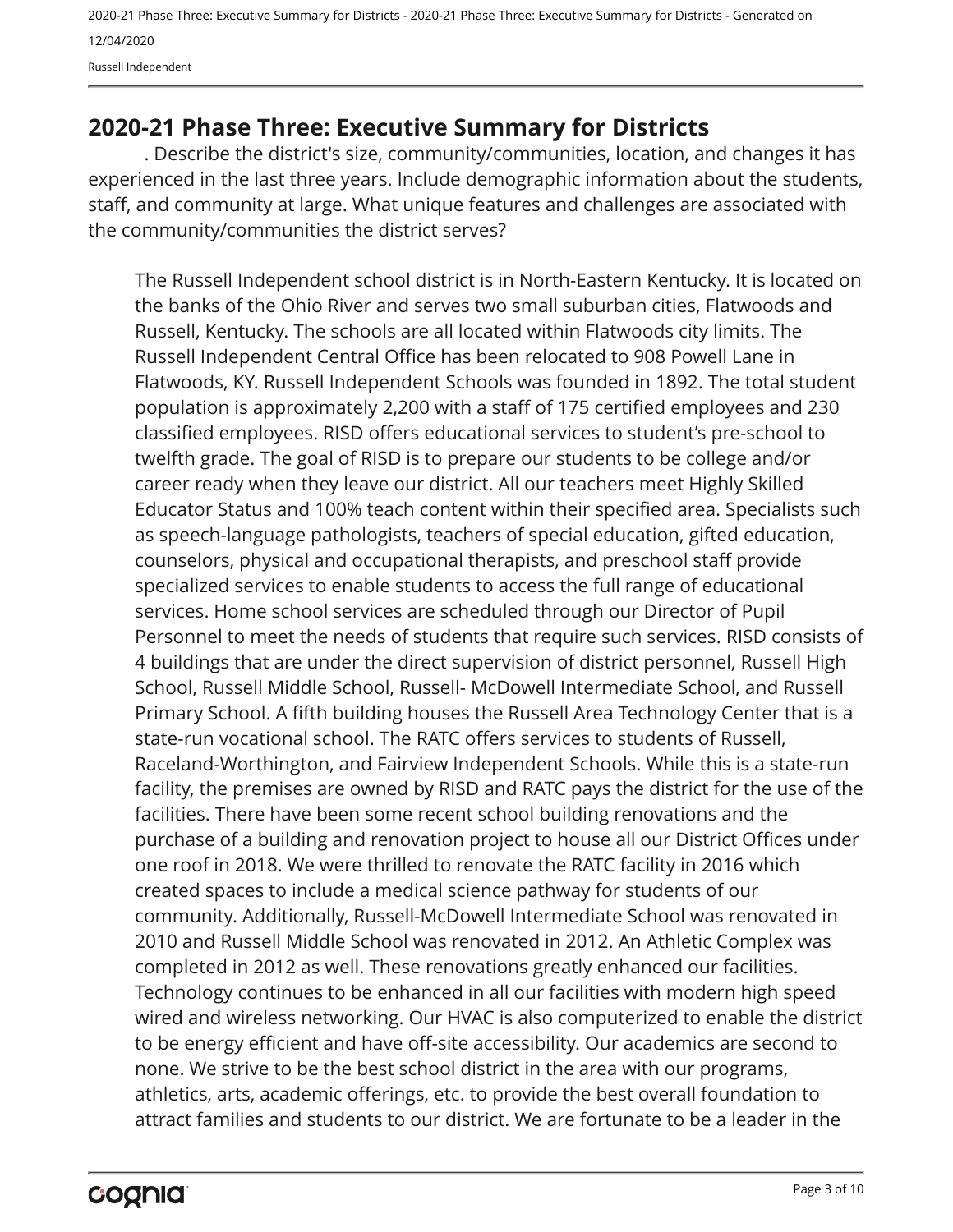Russell Independent

area and our reputation of excellence sets us apart in the community. We are constantly seeking ways to contribute to our community. Our superintendent and our principals conduct regular tours of our facilities to prospective families to share what our district can offer their students. We also collaborate with local realtors and businesses to encourage families to look at real estate in our district. We are fortunate to have a 94% collection rate of taxes and we are currently at the 84.9% tax rate on each \$100 worth of the real estate. The district operates under a budget of approximately \$31 million annually. Our population has been stable over the last decade which helps our revenue from the state department through SEEK. Most funding comes from the local effort which demonstrates the community's commitment to education. We are continually looking at course offerings that will help meet the needs of our students to be college and career ready. We strive to meet the needs of all our students to be successful as they transition to adult life. All students attend RISD at low to no cost due to being a public-school institution. We have updated or renovated three of our four schools in the last sixteen years. As a district, we have spent close to twelve million dollars on our Intermediate and Middle schools alone. All the upgrades provide our students with a safe and orderly environment that will help meet their needs and assist in providing them a quality education. We have recently completed 4.5-million-dollar heating and air renovation on 3 of our 4 schools. The Russell Area Technology Center was recently updated as well to provide state of the art equipment and space for new career pathways at a cost of approximately one million dollars. We place a great emphasis on student achievement as evidenced within the school improvement plans that correlate with the district plan and reflect the expectations of excellence. The Comprehensive Improvement Plan is developed and revised with stakeholder input. The plan is based on data gathered from various sources (K-PREP, ACT, Classroom Assessments, Study Island, Reading Eggs, ITBS grades 3 and 5, CogAT grades 3 and 6, Exact Path, RtI, Career and Technical Information, Easy CBD, Lexia Learning, and STAR data) and contains strategies to improve student achievement with an intentional focus on narrowing achievement gaps. The plan is reviewed at least two times annually at board meetings with results being shared with all stakeholders in the school and community. SBDM (School-Based Decision Making) councils and staff review components of the School Improvement Plans monthly. In addition, each principal regularly conducts walk-through/formative observations, consistently collects diagnostic information, and documents instructional practices occurring in our schools. The results are discussed at principal and faculty meetings. All monitoring activities are designed to better our schools and improve student achievement. Last year was our fifth year of application of Non-Traditional Instructional Days (NTID) if needed. While we utilized the NTID process for two days in February related to illness and then 48 days, beginning in March, due to COVID-19. Since the continuation of COVID, we are beginning the 2020-2021 year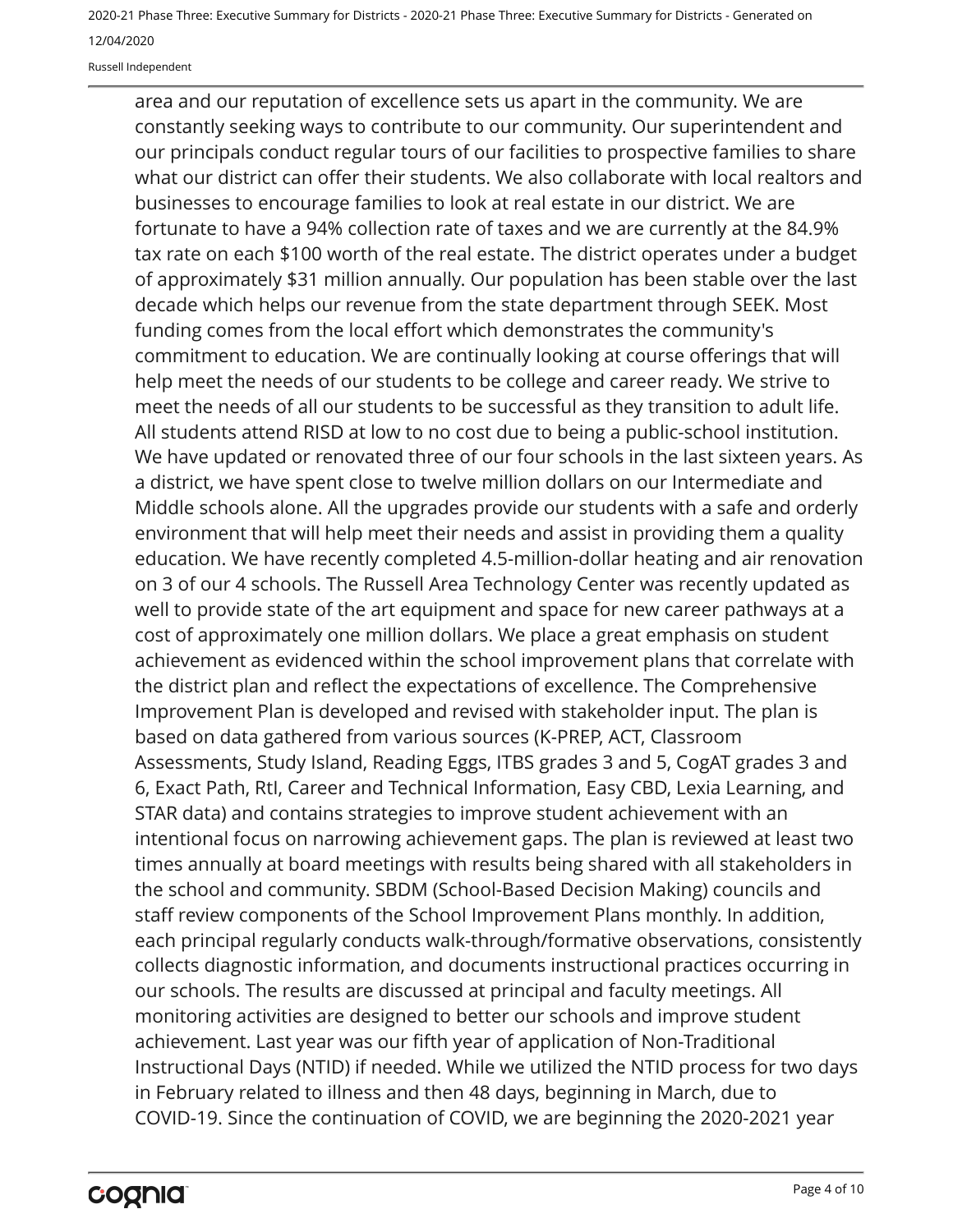Russell Independent

with NTI and plan to move to a hybrid approach so that families can choose inperson learning or virtual NTI instruction based on the Kentucky color-coded map of quantifying COVID cases per county. In past years we documented and collected detailed information regarding our NTI process that assisted our district in making instructional changes with regards to technology and virtual learning. Russell Independent Schools implemented the Non- Traditional Instruction Plan March 6 of 2017. We calculated 72% of our students completed assignments utilizing technology and 28% completed assignments utilizing work packets that were sent home prior to the NTI Day. We were thrilled to note that our technology integration increased by 30%. Conversely, we noted a 30% drop in paperwork packet use for NTID instruction. 100% of our teachers participated and 83.95% of our student's demonstrated mastery/proficiency of the content assigned. We also noted that the % of mastery was higher while utilizing technology compared to paper-based packets. We also conducted a survey of parents (92.86% of respondents) and students (7.14% of respondents) to gain insight into the perceptions of NTI Day. Assignments: Beginning March 2020, we became 100% virtual instruction for all grade levels. We spent the summer months of 2020 providing additional devices to teachers and students as well as provided professional learning all summer so that our teachers were prepared and equipped to be completely remote if needed for the entire year. Google Classroom has become our Learning Management System. Most of our texts for all grades can be accessed online as well. We also use some purchased platforms that we have been using for some time. In past years, schoolwork on a typical school day is 6 hours of work. We asked if the amount of work assigned was comparable to work given on a typical school day? 7.14% responded that is was way more than a typical school day. 24.11% responded that is a little more work than a typical school day. 46.43% responded that it was neither more nor less than a typical day. 5.36% responded that is was slightly less or way less than a typical school day. This information gave us great insight into what we will be able to do differently for our students. After analyzing the thoughts/ comments portion of our survey, we noted that frustration levels about the amount of the work as well as the complexity of the work assigned from parents and student perspectives were considerably less than in 2014-2015. Most of the respondents were very favorable of the instruction students received on the NTID instructional day. 90% of respondents found that the materials were easily accessible easy to understand, and relevant to the current students. This is an increase of 18% from the year prior. We plan to continue technology integration as a district initiative. Furthermore, in 2016-2017 we created an NTID web page where all four schools housed information and assignments to simplify the process for our families. Technology: Currently, all teachers and families have been provided needed devices and support to make sure all students have access to the curriculum. In past years prior to COVID, when asked if you were given assignments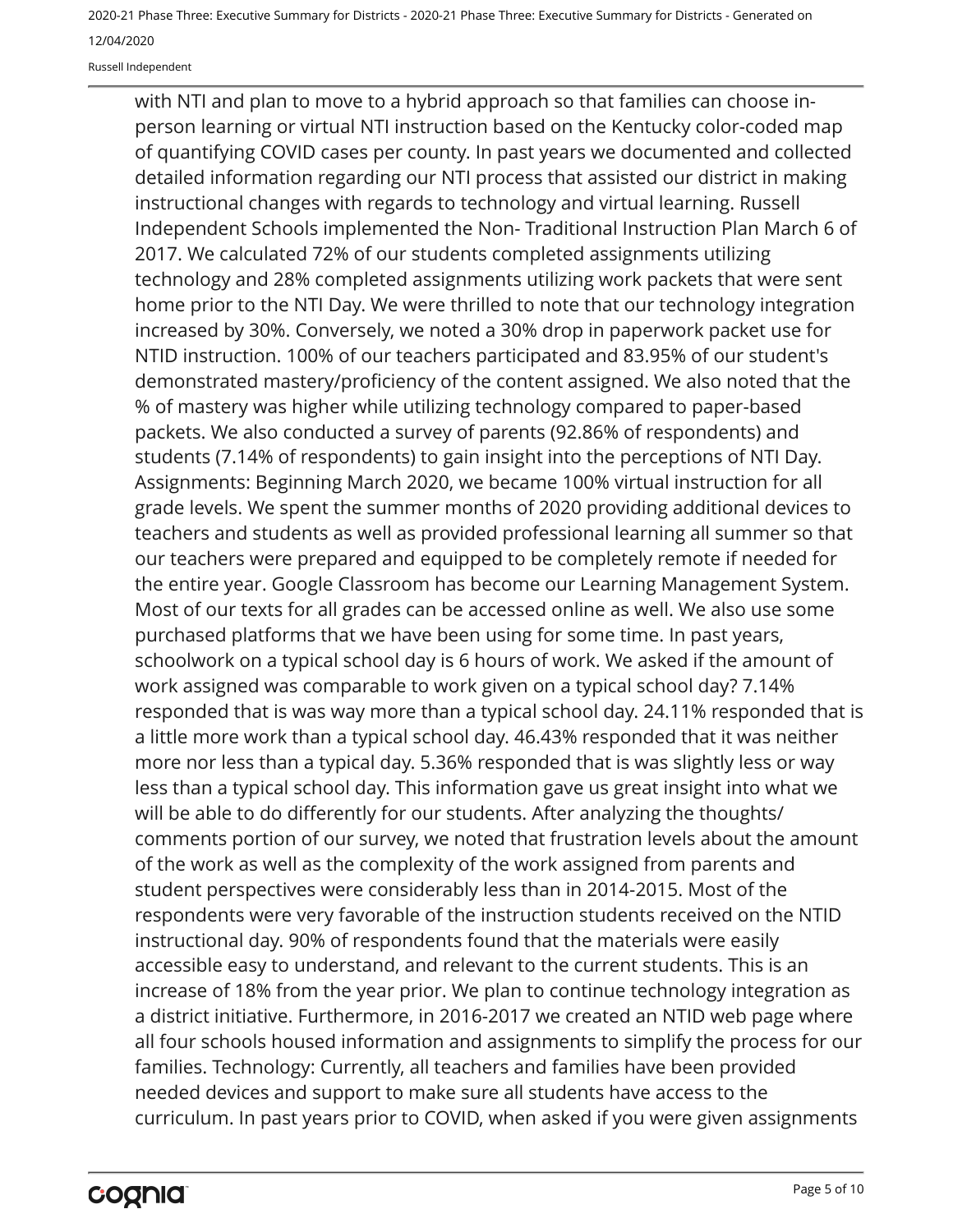Russell Independent

using technology, did you find the material easily accessible, easy to understand, and relevant to your current studies, 90% of respondents noted that was very assessable, 92.5% of respondents found it easy to understand, and 92.66% found the technology assignments relevant to the current studies. In reading the comments about the use of technology, we discovered that classroom teachers who utilize Google classroom, Study Island, and other Internet Materials regularly had no issues. Furthermore, 96.43% of respondents felt as if the faculty and staff were accommodating or they did not need assistance because the instructions and web page provided the need criteria to complete the assignments. Our goal was to be more diligent in using internet options as part of the regular instruction. We believe that classroom intentional use of students responding to assignments using technology aided in the positive responses with NTID technology use. Assistance/ Communication: During the spring COVID NTI, our teachers kept daily and weekly communication logs with students and families. Our teachers made sure families were well informed and aided when needed. Our DPP also helped with families that were struggling. In past years, we are very happy to report that 77% of our respondents felt as if the faculty and staff were accommodating if students needed anything from the buildings or access to the teachers for assistance. 19% reported that they did not need any assistance. Most comments reported in the survey were very positive regarding the experience with NTID. We will continue to work diligently with front end preparations so that our students will have a positive learning experience. We will continue with the district webpage that is designated specifically for NTID communication and or COVID Information. We also continue to assist families so that they can become familiar with the platforms the students will be using. Challenges: This year the lunch waiver helped our community tremendously and continues to assist during the fall of 2020-2021. In recent years there has been an increase in the number of Free and Reduced Lunch participants. As a result, Russell has transitioned from the classification of targeted assisted to school-wide Title I for RPS, R-MIS, and RMS. Our key academic challenges are student preparation for college and/or career readiness and closing the achievement gap with certain subpopulations. Our staff is continually improving our instructional practice to meet the demands of the 21st-century student. Our staff pursues professional learning opportunities to teach advanced placement and dual credit courses. We also partner with Morehead State University and Ashland Community Technical College for dual credit course offerings for both college and career readiness. We offer credit recovery for those students who need additional assistance to meet state-mandated graduation requirements. Our Family Resource Youth Service Center and Partners in Pride help eliminate barriers for our at-risk population. We offer accelerated learning opportunities, intense remediation, home hospital, etc. for our students in order to meet their needs.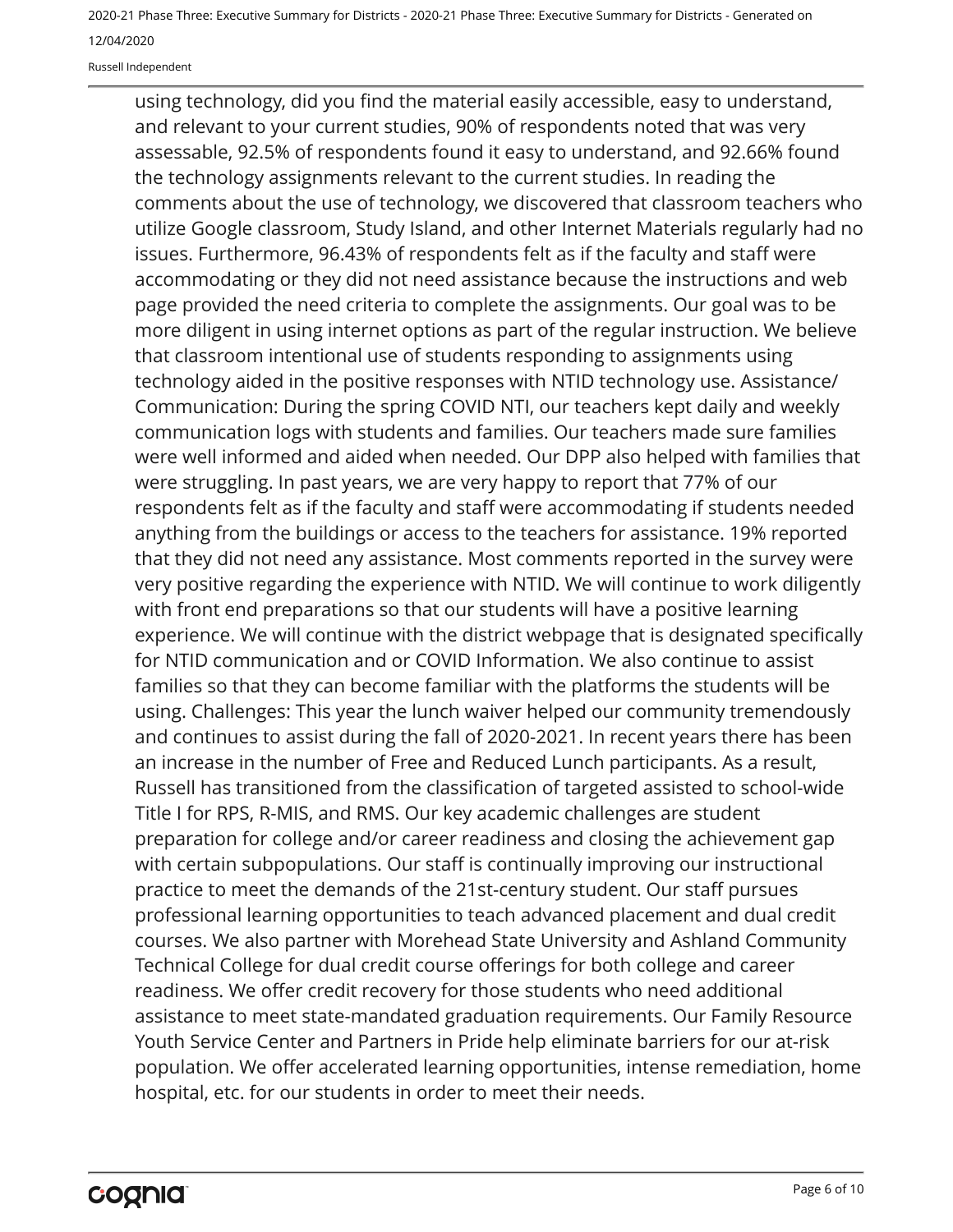Russell Independent

#### **ATTACHMENTS**

#### **Attachment Name**

2018-2019 State Test Scores



. Provide the district's purpose statement and ancillary content such as mission, vision, values, and/or beliefs. Describe how the district embodies its purpose through its program offerings and expectations for students.

Russell Independent Schools' mission is to inspire and empower all students to reach their maximum potential: one student, one lesson, one day at a time. The Russell Way: Where Tradition Meets Excellence is our motto. Our Vision Statements: Progressing to the future…. Our Students are our top priority. Our School Family plays a crucial role in student development, achievement, and success. Our Parents are supportive partners and are essential in the advancement of each student. Our Community shares our desire to develop highly skilled and productive citizens. Our Technology enables our students to reach beyond the classroom. Our Culture inspires leadership and excellence. Our Academics focus on rigorous standards and global successes. District Core Beliefs: 1. It's about the kids 2. Accountability 3. Transparency 4. Communication

. Describe the district's notable achievements and areas of improvement in the last three years. Additionally, describe areas for improvement that the district is striving to achieve in the next three years.

In past accountability years, we have been labeled a proficient district. This 2018-2019 school year our High School and Intermediate School received a 4-star rating and our Middle School received a 3-star rating. We are proud to share that our students performed in well above state average in all content areas. We have consistently placed in the top of schools across the state and in our region when reviewing our students' proficiency data. Additionally, we have the highest ACT composite score in our area with 21.5 and we rank among the top performers in the state. Other areas of notable achievement include Science Olympiad High School Team has won 11 State Championships, Academic Team at RHS has 7 Governor's Cup State Titles, 1 National Quiz Bowl Title and 8 finalist places nationally, 3 National Beta Club Quiz Bowl Champion Titles, as well as many sports successes, and All State Band and Choir members annually. Our students excel in their extracurricular, curricular, and co-curricular activities. We have fully staffed state of the art STEAM labs located on 3 of our school campuses. Additionally, Russell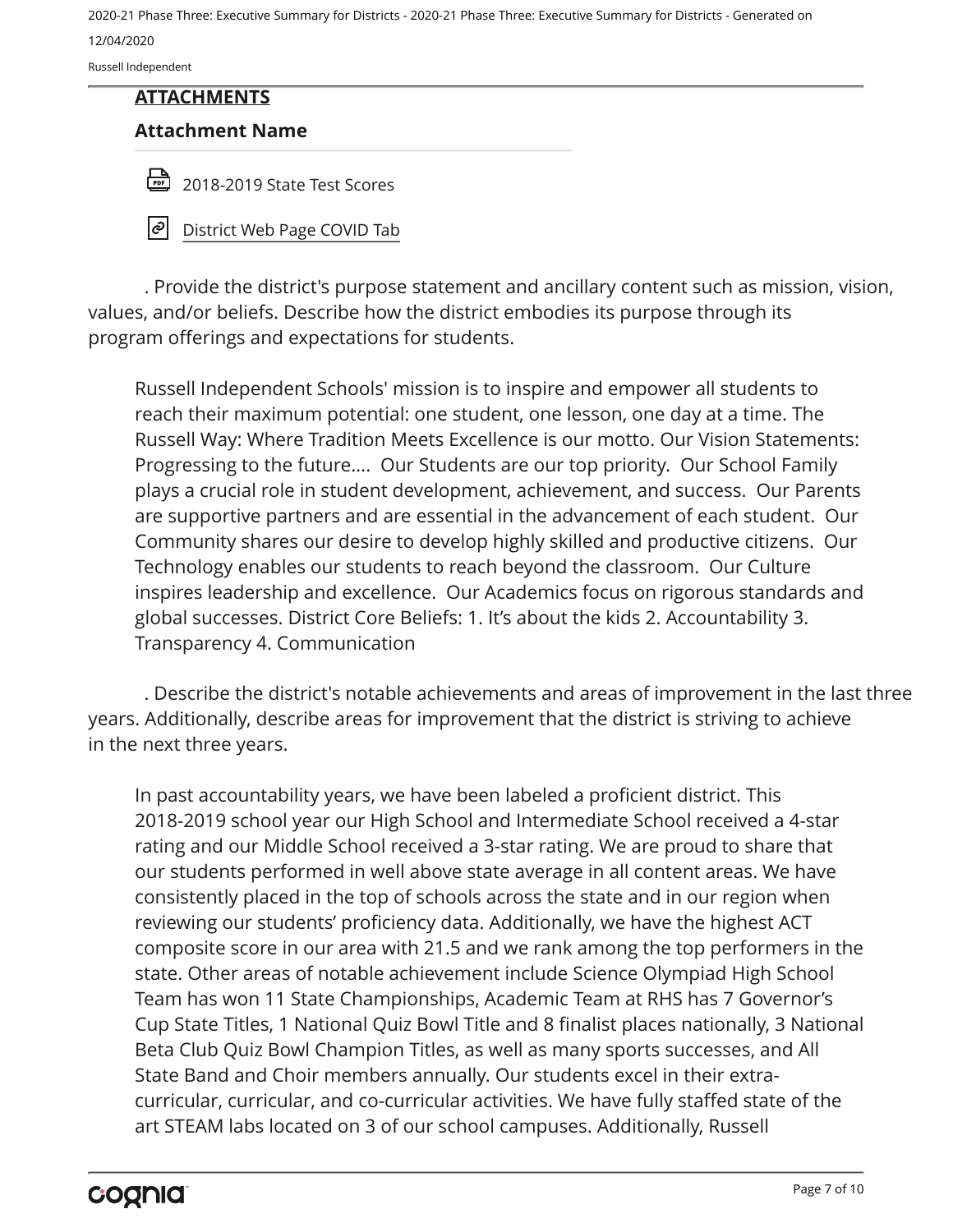Russell Independent

Independent has approximately 40 Google Certified Teachers, one Apple Certified Teacher, 14 National Board Teachers, 20 AP Courses offered at our High School, 15 Dual Credit Courses which equal over 100 hours of college credit, and we administer over 200 AP Exams given to students. Each year we have students qualify for Governor's School Program, Governor's School of the Arts, and the Governor's School for Entrepreneurship. Our Music Programs of Band, Choir, and Orchestra complete yearly at All State and have received state and national recognition for music. Our areas for improvement include continued focus to increase students' proficiency in reading and math, closing the achievement gap for our students in Special Education, and supporting students in enhancing their college and career goals. We are implementing the ACE Platform for our ILP's this year and are excited to see personal ownership our students develop with this tool. We know that this can and is a powerful tool to guide a students' future plans. Since we were unable to participate in state testing due to COVID, our teachers have been working vertically and using the KDE guidance documents to determine which standards were not met last year in each content area so that the current year teachers can work to close knowledge gaps. Additional Information Provide any additional information you would like to share with the public and community that were not prompted in the previous sections. A priority focus for our district, led by our Superintendent, is to have a culture where our focus, drive, and motivation is "ALL about the kids". In our district, there is open communication with all stakeholders, we practice transparency in all that we do, and we hold ourselves and our students to a high level of accountability. "One student, one lesson, one day at a time!"

. **Districts Supporting CSI/TSI (including ATSI) Schools Only:** Describe the procedures for monitoring and providing support for (a) CSI/TSI school(s) so as to ensure the successful implementation of the school improvement plan.

NA

#### **ATTACHMENTS**

#### **Attachment Name**





[District Web Page COVID Tab](https://www.russellind.kyschools.us/)

. Provide any additional information you would like to share with the public and community that were not prompted in the previous sections.

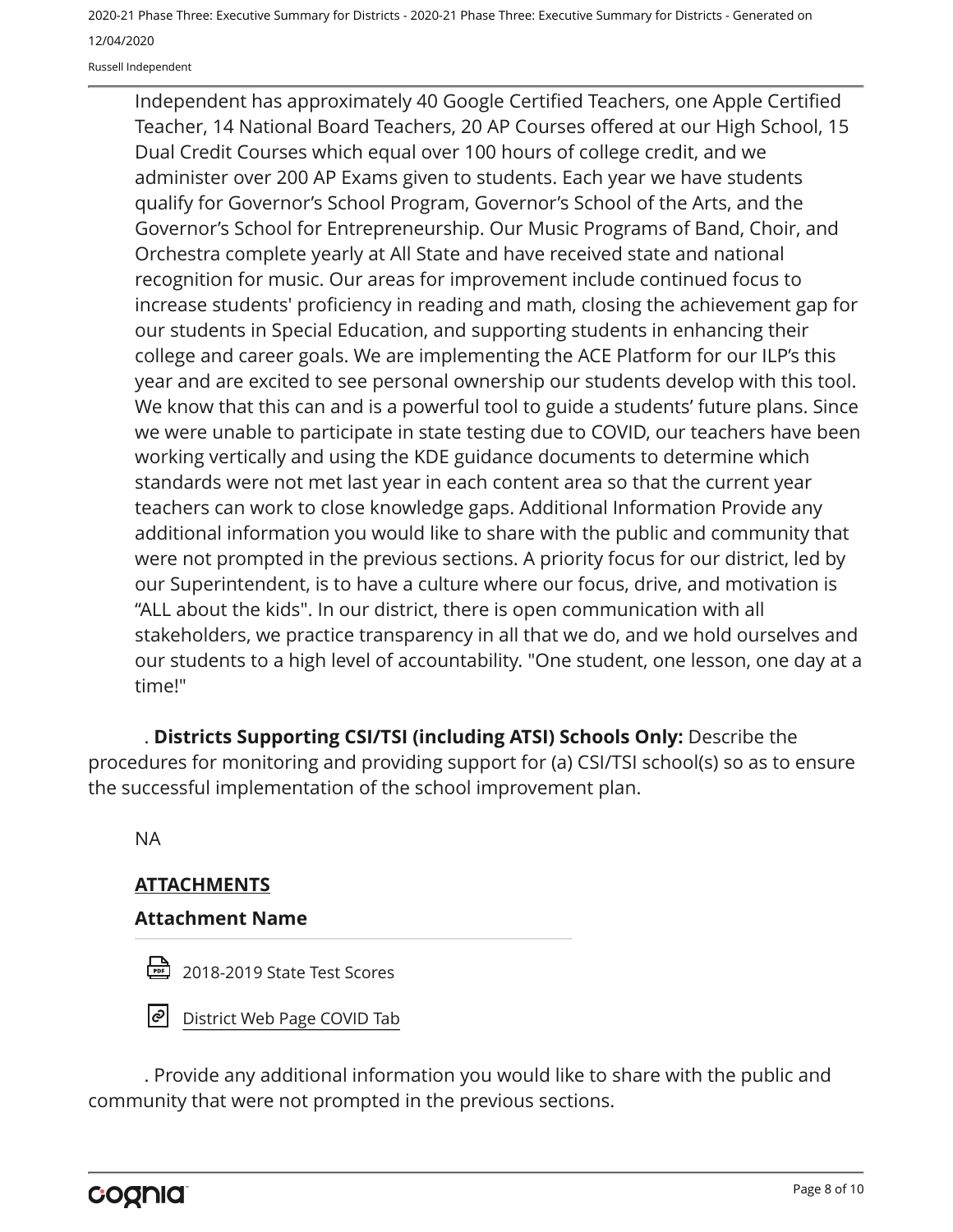Russell Independent

Upon analyzing our Kentucky Impact Data, our highest areas all above 80% as a district was Student Management, School Climate, and Staff and Leadership Relationships. We were above the state average in all 9 categories. Our Professional Learning was 12% higher than the state average.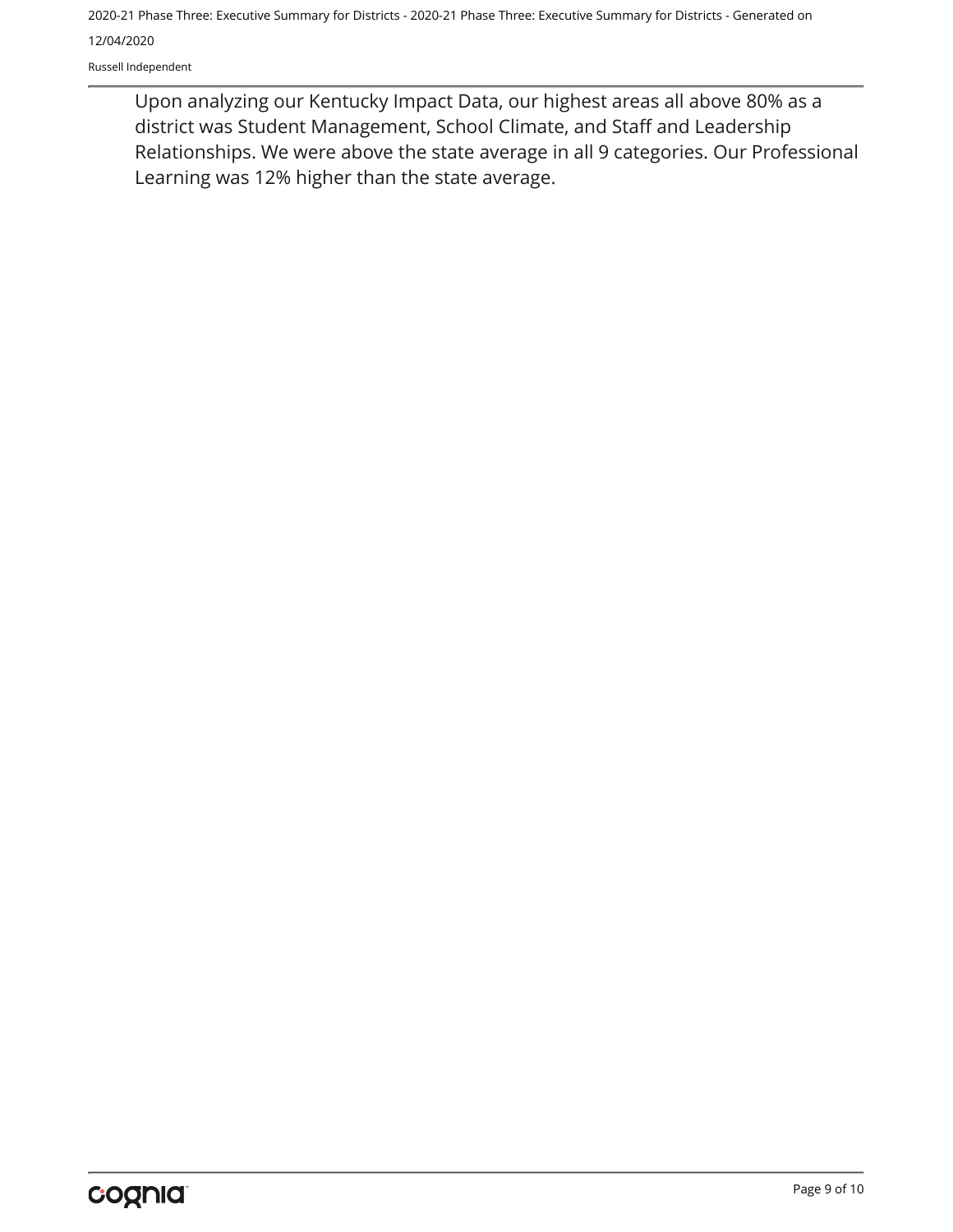Russell Independent

# <span id="page-70-0"></span>**Attachment Summary**

| <b>Attachment Name</b>                                | <b>Description</b> | <b>Associated Item(s)</b> |
|-------------------------------------------------------|--------------------|---------------------------|
| 2018-2019 State Test Scores                           |                    | ٠                         |
| <b>@</b> 2020 KY Impact Survey                        |                    | ٠                         |
| ╄                                                     |                    |                           |
| District Assurances and<br>Evidence Spring COVID 2020 |                    | ٠                         |
| $ \hat{c}$                                            |                    | ٠                         |
| District Web Page COVID Tab                           |                    |                           |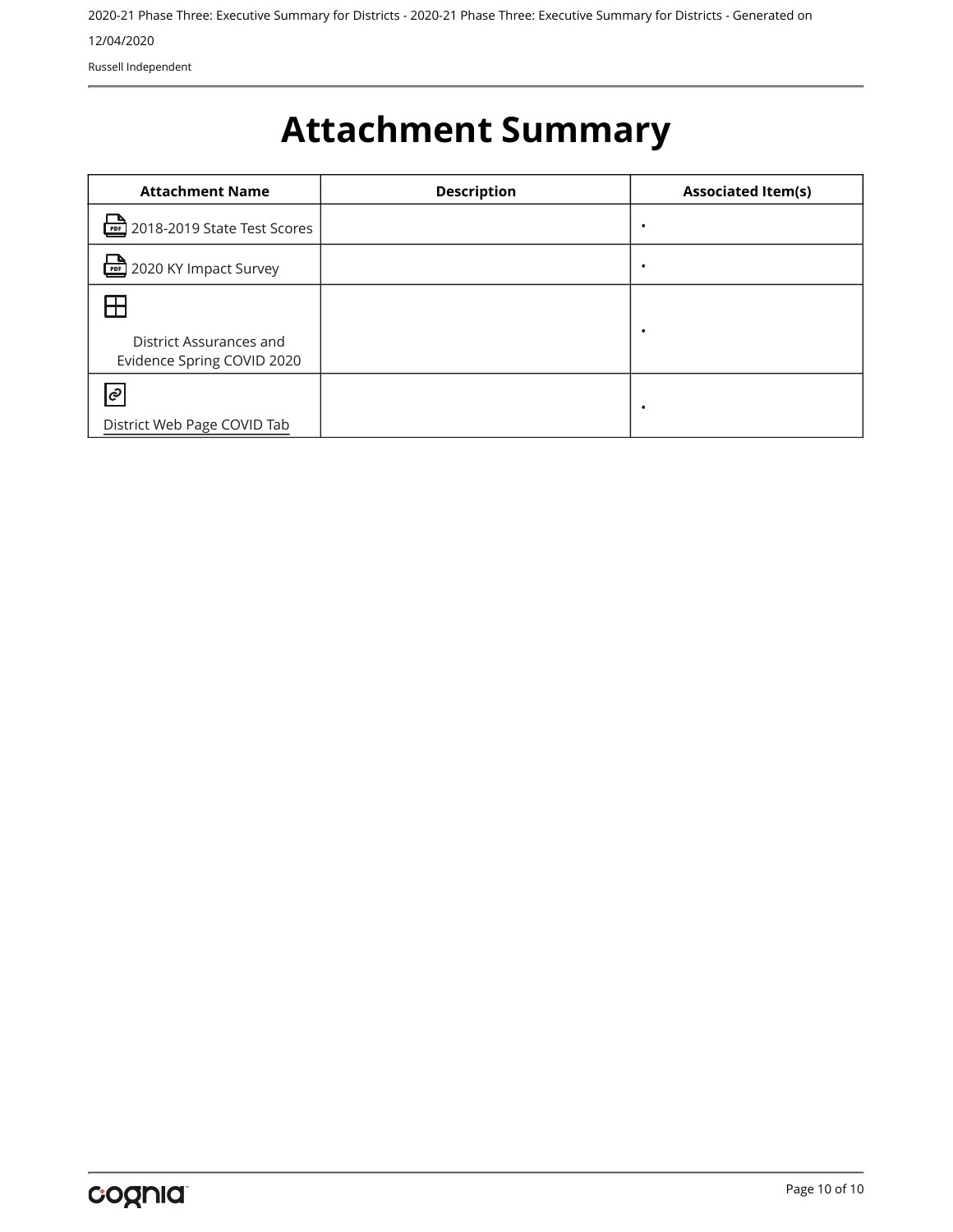

# 2020-21 Phase Three: The Superintendent Gap Assurance

2020-21 Phase Three: The Superintendent Gap Assurance

**Russell Independent Michael Horne** 409 Belfont Street Russell, Kentucky, 41169 United States of America

[၁] Diagnostics

©Cognia, Inc.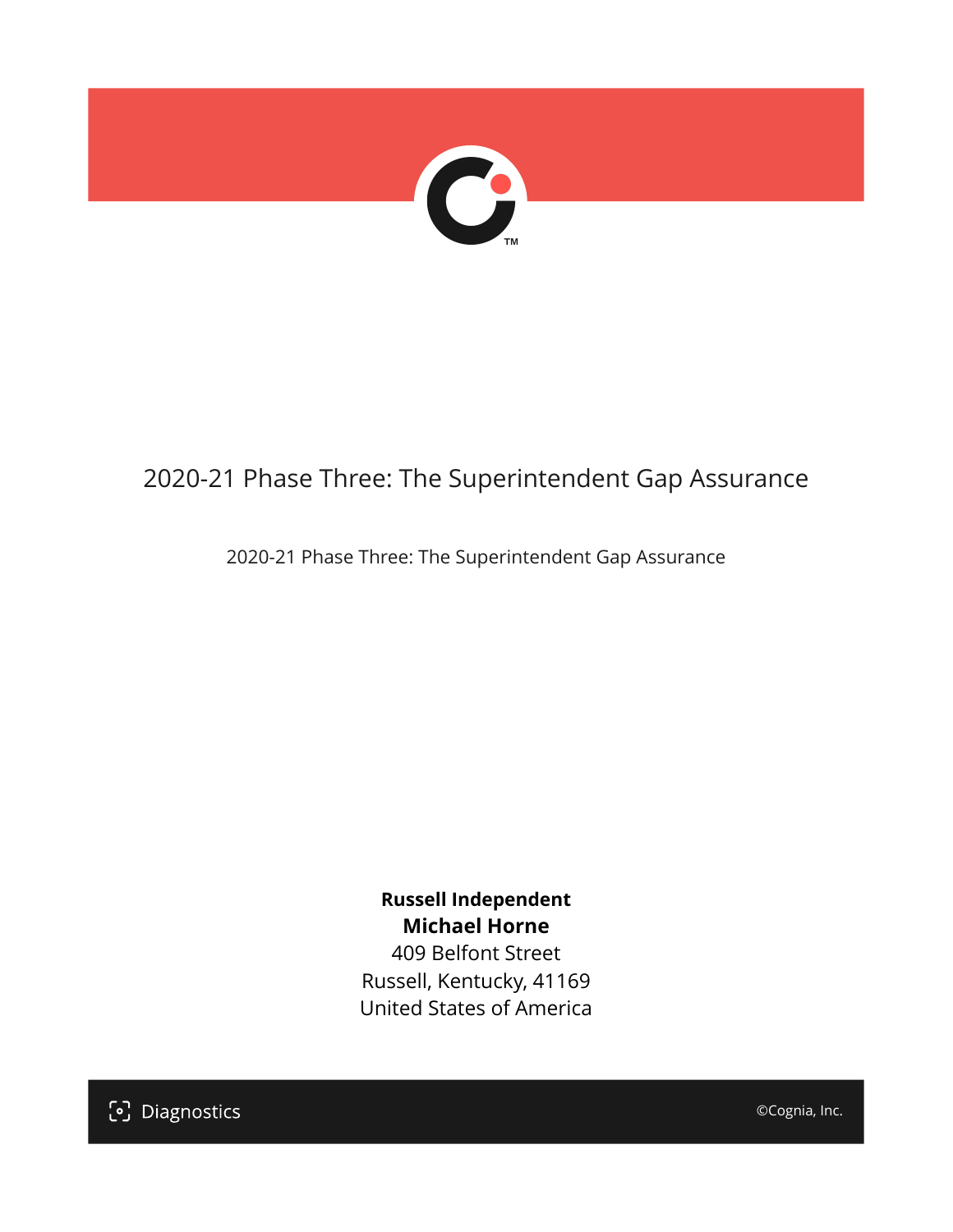2020-21 Phase Three: The Superintendent Gap Assurance - 2020-21 Phase Three: The Superintendent Gap Assurance - Generated on 12/04/2020

Russell Independent

## **Table of Contents**

[3](#page-73-0) [2020-21 Phase Three: The Superintendent Gap Assurance](#page-73-0)